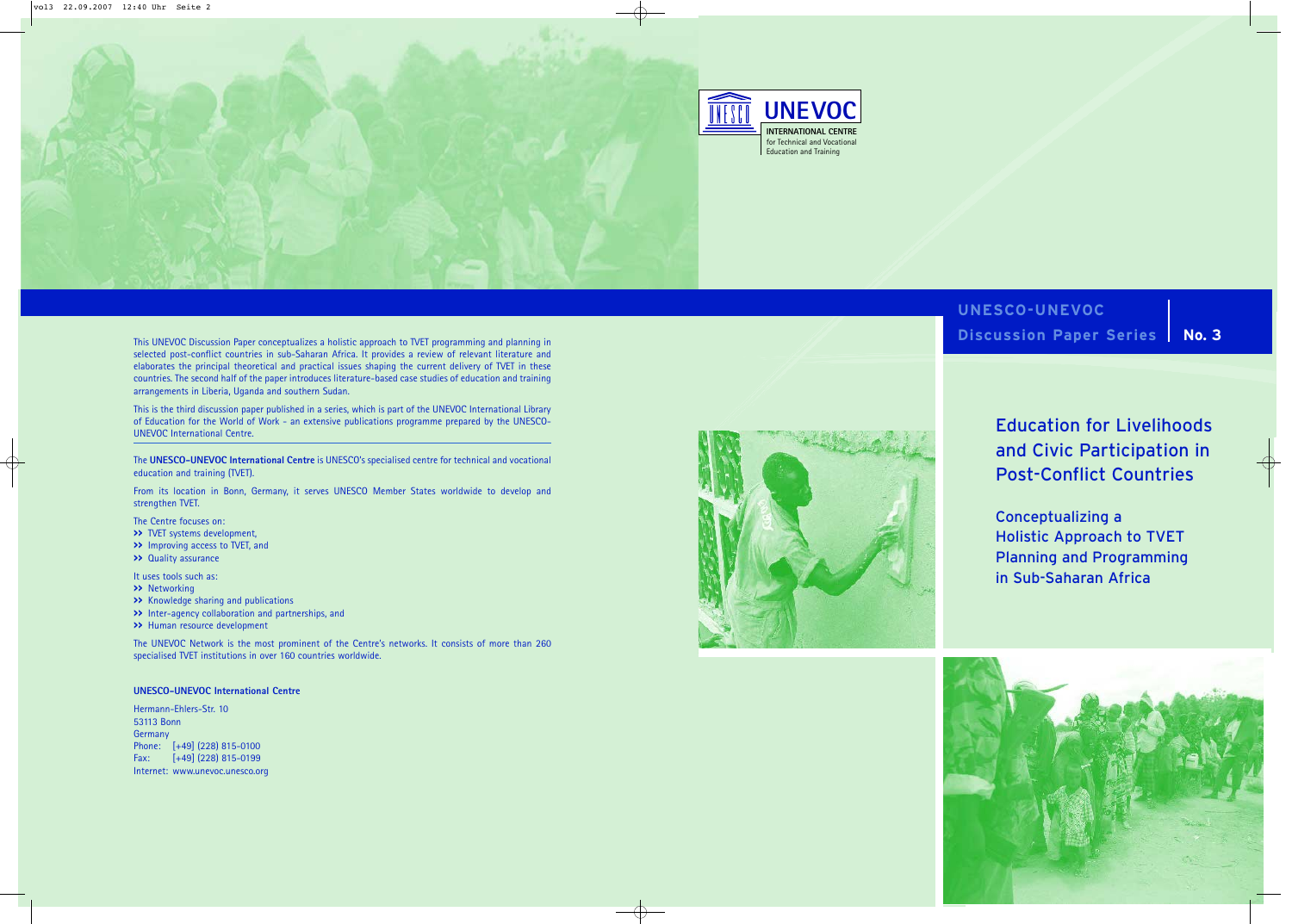# EDUCATION FOR LIVELIHOODS AND CIVIC PARTICIPATION IN POST-CONFLICT COUNTRIES

CONCEPTUALIZING A HOLISTIC APPROACH TO TVET PLANNING AND PROGRAMMING IN SUB-SAHARAN AFRICA

A DISCUSSION PAPER

This paper was developed for the UNESCO-UNEVOC International Centre for Technical and Vocational Education and Training by the Conflict and Education Research Group (CERG) at the University of Oxford, England.

Project Directors: David Johnson, David Phillips and Rupert Maclean

Research team: Lyle Kane, Bilal Barakat, Alex Inglis, Zuki Karpinska, Julia Paulson, Rachel Yarrow

UNESCO-UNEVOC International Centre for Technical and Vocational Education and Training Bonn, Germany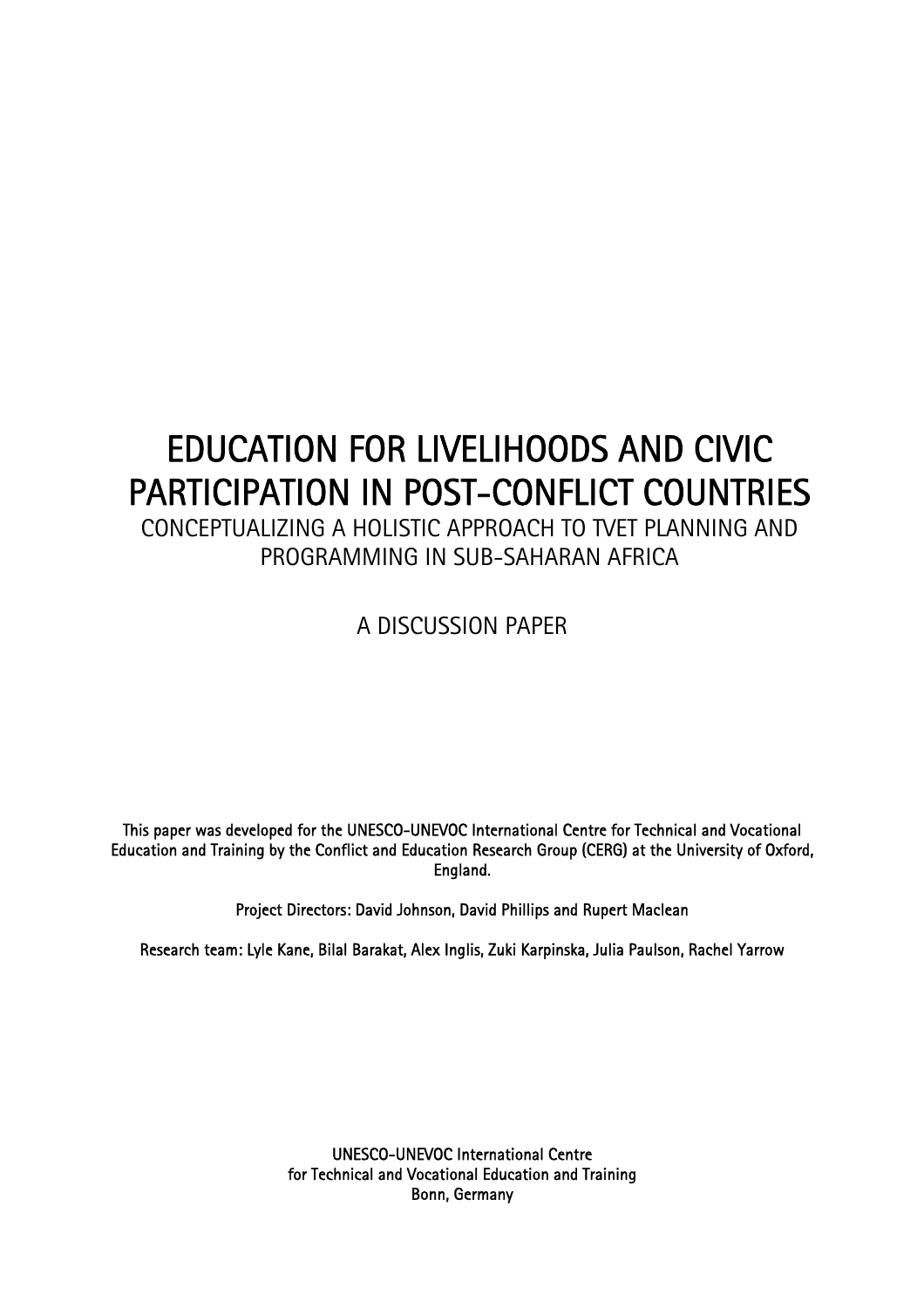## UNESCO-UNEVOC DISCUSSION PAPER SERIES

- No. 1 ORIENTING TECHNICAL AND VOCATIONAL EDUCATION AND TRAINING FOR SUSTAINABLE DEVELOPMENT
- No. 2 THE DEVELOPMENT OF A NATIONAL SYSTEM OF VOCATIONAL QUALIFICATIONS
- No. 3 EDUCATION FOR LIVELIHOODS AND CIVIC PARTICIPATION IN POST-CONFLICT COUNTRIES: CONCEPTUALIZING A HOLISTIC APPROACH TO TVET PLANNING AND PROGRAMMING IN SUB-SAHARAN AFRICA

Published by:

UNESCO-UNEVOC International Centre for Technical and Vocational Education and Training Hermann-Ehlers-Str. 10 53113 Bonn Germany Tel: [ +49] (228) 815 0100 Fax: [ +49] (228) 815 0199 E-mail: info@unevoc.unesco.org

Website: www.unevoc.unesco.org

Cover design: www.pinger-eden.de Printed by: DCM Druck Center Meckenheim, dcm@druckcenter.de ISSN 1817-0374 All rights reserved © UNESCO 2007

This document can be downloaded in PDF format from: http: //www.unevoc.unesco.org/publications/

The choice and presentation of the facts contained in this publication and the opinions expressed herein are not necessarily those of UNESCO and represent no commitment on the part of the Organization.

The designations employed and the presentation of material throughout this publication do not imply the expression of any opinion whatsoever on the part of UNESCO concerning the legal status of any country, territory, city or area or of its authorities, or the delimitation of its frontiers or boundaries.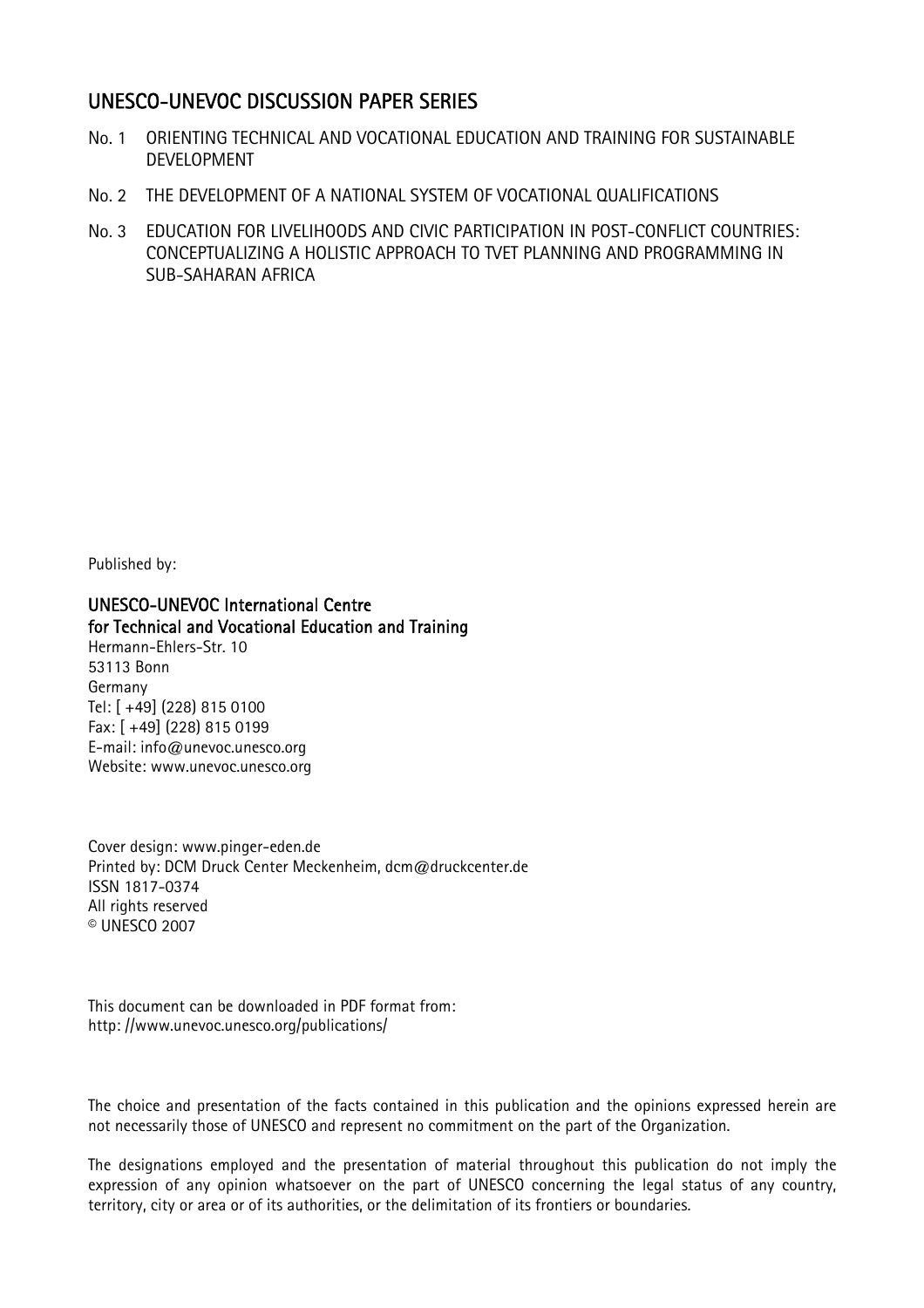# **TABLE OF CONTENTS**

| 2. |                                                                                                  |     |
|----|--------------------------------------------------------------------------------------------------|-----|
| 3. |                                                                                                  |     |
|    |                                                                                                  |     |
|    |                                                                                                  |     |
|    |                                                                                                  |     |
|    | 4. OPPORTUNITIES PRESENTED IN EARLY RECONSTRUCTION PHASES FOR TRANSFORMING                       |     |
|    |                                                                                                  |     |
|    |                                                                                                  |     |
|    |                                                                                                  |     |
|    |                                                                                                  |     |
|    |                                                                                                  |     |
|    |                                                                                                  |     |
|    |                                                                                                  |     |
|    |                                                                                                  |     |
|    |                                                                                                  |     |
|    |                                                                                                  |     |
|    |                                                                                                  |     |
|    |                                                                                                  |     |
|    |                                                                                                  |     |
| 7. |                                                                                                  |     |
|    | 7.1 How can TVET programming best be structured to contribute to the broader post-conflict       |     |
|    |                                                                                                  |     |
|    | 7.2 How can TVET programming be designed and implemented in cooperation with participating       |     |
|    | communities?                                                                                     | 23  |
|    | 7.3 What is the most effective way to assess TVET needs in post-conflict settings?23             |     |
|    | 7.4 How can TVET programming be responsive to the local economic conditions and opportunities?24 |     |
|    |                                                                                                  |     |
| 8. |                                                                                                  |     |
|    | References                                                                                       | .26 |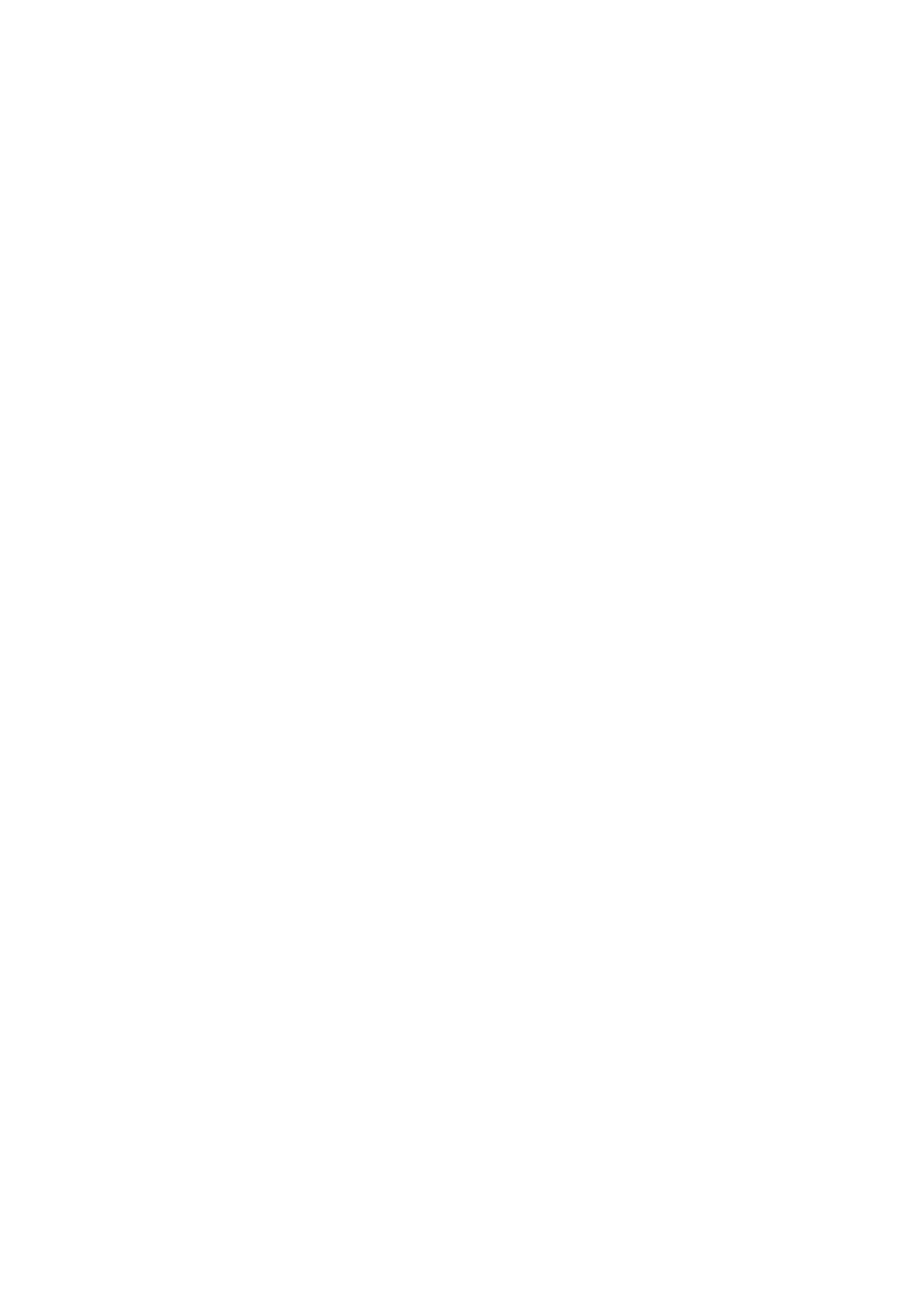# PREFACE

Estimates vary, but there are certainly more than 20 major armed conflicts continuing in the world today, with an additional 15 or so that have ceased since 2000. Living with conflict and coping with its aftermath is a daily reality in many societies.

The impact of conflict on communities, families and economies is well documented but the effect on education and training systems is less considered. Conflict can lead to the almost total collapse of educational services. Re-establishing them is a slow process, and generations of learners can be denied the acquisition of knowledge and skills. Education and training services are often seen as "add-ons" outside of the central role of reconstruction.

This UNESCO-UNEVOC Discussion Paper takes a different view. This paper, from the Conflict and Education Research Group (CERG) at the University of Oxford, England, argues that providing education and training is in itself a part of the reconstruction process. It argues that a holistic approach to technical and vocational education and training (TVET), which takes into account the human and social dimensions of training as well as the economic dimensions, is necessary if TVET is to be integrated into the reconstruction of societies as well as economies.

The researchers identify some key questions deserving of detailed analysis, questions such as: what role can education play in the reconstruction process as communities recover and rebuild? How, specifically, can skills training, vocational education and technical learning contribute to this process? What role can TVET play in building civic participation as well as building economic livelihoods?

In the first half of this UNESCO-UNEVOC Discussion Paper, central themes regarding TVET, livelihoods and civic participation are explored, and contemporary literature cited. The second half of this Paper introduces the education and training arrangements in Liberia, Uganda and southern Sudan – the focus of ongoing case study research by CERG. The team of researchers involved are all post-graduate students, and the work contained in this Discussion Paper is related to their individual ongoing areas of inquiry. UNESCO-UNEVOC is delighted to be able to foster young researchers committed to investigating some of the neglected topics within TVET, and our thanks go to the Oxford team, led by Lyle Kane. Our thanks also go to Karina Veal, TVET consultant to UNESCO-UNEVOC, who provided advice to the project team on the overall shaping of the research as well as reviewing drafts as the Paper progressed.

I believe the research team have produced not only a thoughtful and considered Discussion Paper but, crucially, have provided the broader TVET community with evidence-backed arguments to assist in the early reconstruction of TVET in countries post-conflict.

Kure-Marekaa

Rupert Maclean Director UNESCO-UNEVOC International Centre for TVET, Bonn, Germany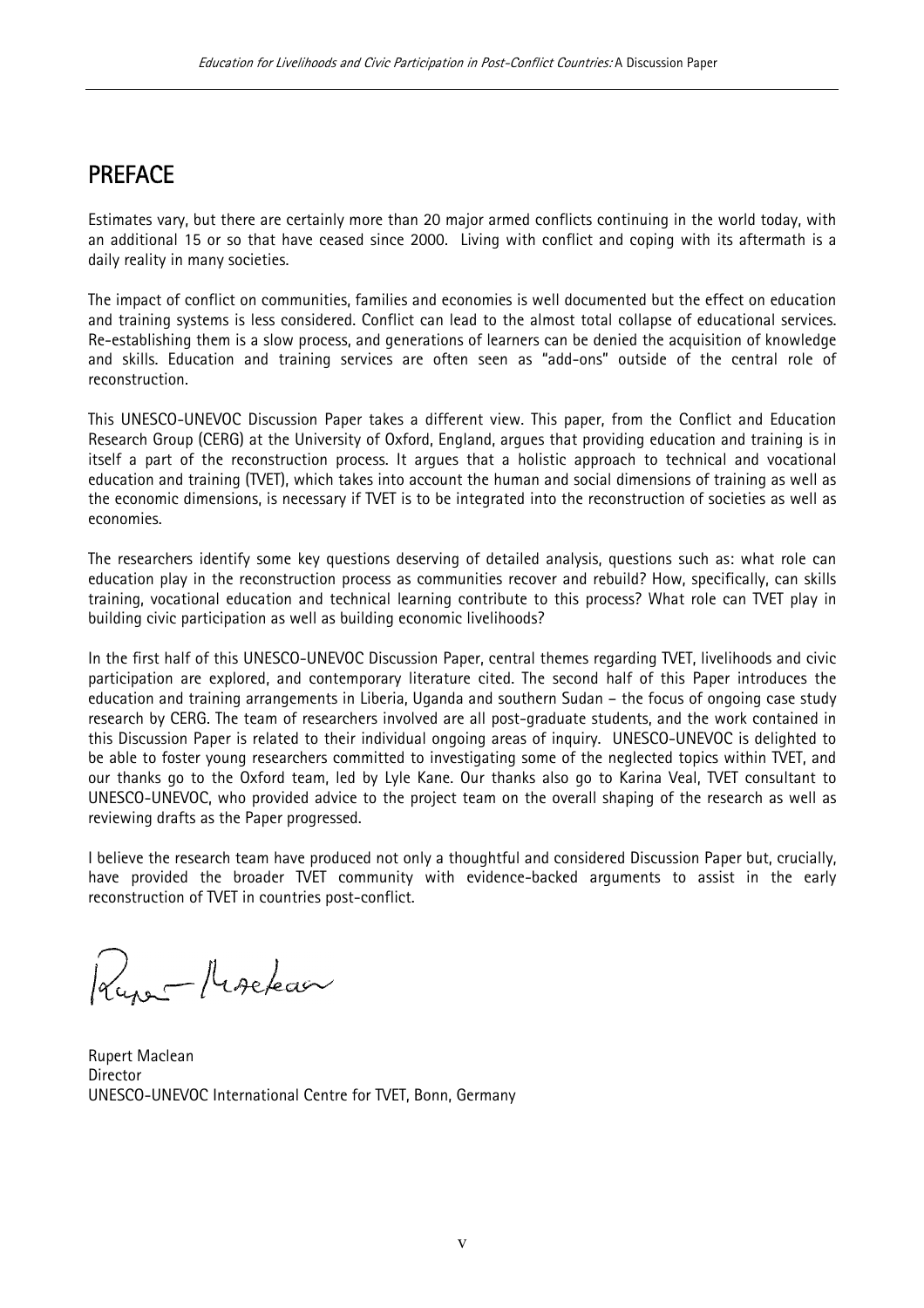# 1. INTRODUCTION

The nature of war has changed dramatically over the last half-century. As the "new wars" have shifted from the international to the *intra-*national arena, the line between civilian and combatant has blurred. Prior to World War I, the ratio of military to civilian casualties in conflict was 8 to 1. Today, that ratio has been turned on its head, as civilian casualties now outnumber military casualties in conflict by that same ratio, 8 to 1 (Kaldor, 1999). The economies of nations affected by civil and regional conflict have slowed or stalled while conflict has displaced entire communities, destroyed families and transformed social structures. Although the devastation of contemporary conflict is clear and well-known, important questions about post-conflict reconstruction remain largely unanswered as the international community, national governments and communities struggle to rebuild. How will social and economic communities recover and rebuild in modern post-conflict environments? What role can education play in the reconstruction process? How can skills training, vocational education and technical learning contribute to this process? This discussion paper is the first step in a larger, empirical research project investigating the potential role of technical and vocational education and training (TVET) in building livelihoods and civic participation in post-conflict countries in Sub-Saharan Africa.

The goals of this initial phase of the project are to:

- 1. Explore the literature surrounding:
	- Contemporary understandings of the role of TVET in supporting civic participation in rebuilding societies post-conflict
	- The challenges facing war-affected populations in terms of their integration into social, civil and economic life
	- The opportunities presented in early reconstruction phases for transforming education and training systems
	- The theories behind TVET programming as part of post-conflict recovery in Sub-Saharan Africa
	- The implementation of TVET post-conflict Sub-Saharan Africa with a concentration on our case-study countries (Liberia, Uganda and southern Sudan)
- 2. Open up a set of informed questions to guide research and policy development around TVET in postconflict contexts
- 3. Develop a working definition of a holistic approach to TVET programming

In this paper, the working definition of *holistic* TVET is presented early on so that the reader may consider the findings within this document in the light of its principal recommendation: to approach TVET programming in post-conflict Sub-Saharan Africa holistically. This study thus begins by briefly introducing and defining TVET before turning to a consideration of this working definition of holistic TVET. Literature surrounding the various points raised above is then explored, followed by detailed case studies of TVET programming in the post-conflict contexts of Liberia, Uganda and southern Sudan. Finally, the paper raises a set of informed questions, based on the case studies and research presented.

Vocational education and training have remained a somewhat neglected area in post-conflict settings for most of the last century. This neglect was partly due to the rigid separation between *relief* and *development* assistance, with assistance to education being solidly identified with the latter. Assistance to education programming in general was therefore not a part of humanitarian or immediate post-conflict aid. In recent years an increased commitment to universal education, exemplified by the Education For All (EFA) movement and by the Millennium Development Goals (MDGs) directed towards achieving universal primary enrolment and gender parity, coincided with a surge in interest in the experiences and roles of children and youth in conflicts sparked by the Machel report (Machel, 1996). This study led to the inclusion of education as a fourth pillar of humanitarian response in emergency situations, arguably beginning to bridge the gap between relief and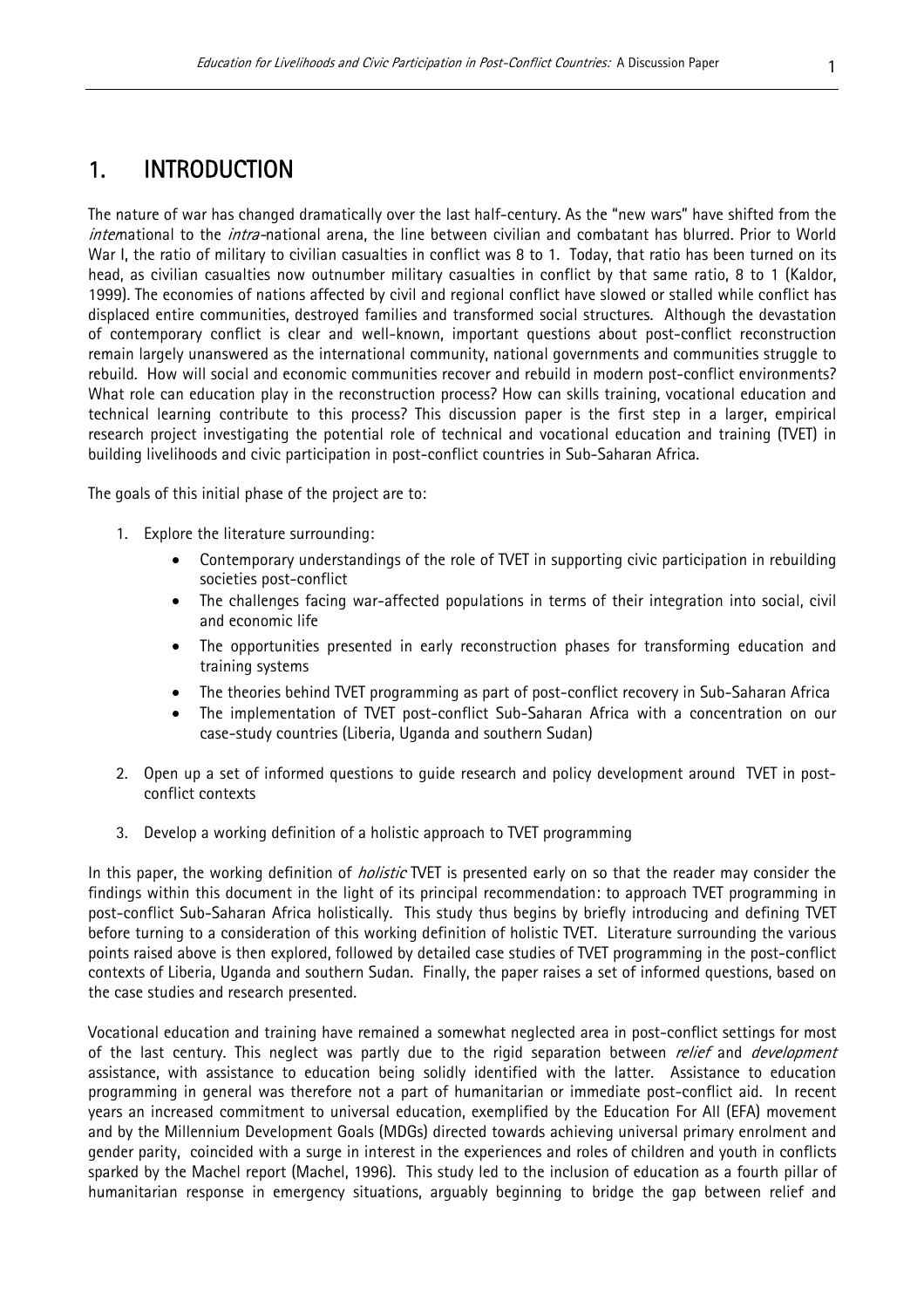development initiatives. As a result of these occurrences and of a growing commitment among researchers and practitioners, the interplay between education and conflict has emerged as an increasingly active area of research and policy development.

However, even within the "emerging field" (Tomlinson and Benefield, 2005) of education and conflict, TVET programming still remains a relatively neglected area despite the fact that many authors and practitioners acknowledge the importance of developing skills in communities emerging from conflict and the need to stimulate economic growth is certainly stressed. TVET programming is very often an integral component of the reintegration phases of Disarmament, Demobilization and Reintegration (DDR) processes (United Nations, 2000), as the provision of skills training to ex-combatants is seen as an important priority. Though there are high expectations for TVET, very little research exists on the actual TVET programming that occurs in postconflict contexts, or, more broadly, on the role that TVET does, could and should have in such contexts. This research project is a first step that will combine in-depth case studies of existing TVET programmes in three case study countries – Liberia, Uganda and southern Sudan – with a theoretical consideration of TVET programming more generally and of its emerging role in post-conflict contexts.

# 2. DEFINITIONS OF TVET

The International Standard Classification of Education (ISCED) defines TVET as "education which is mainly designed to lead participants to acquire the practical skills, know-how and understanding necessary for employment in a particular occupation, trade or group of occupations or trades" (UNESCO, 1997). This definition is too restrictive in the context of post-conflict reconstruction where, as will be argued below, TVET programming is often very tied to goals of reintegration, economic stimulation, physical reconstruction and recovery from trauma. UNESCO's Centre for Technical and Vocational Education and Training's (UNESCO-UNEVOC) definition is significantly broader in scope than the ISCED one, stating simply that: "TVET is concerned with the acquisition of knowledge and skills for the world of work" (UNESCO-UNEVOC, 2007). Yet this definition also falls short of addressing the multifaceted set of challenges faced by learners in post-conflict contexts, wherein economies are often dysfunctional and livelihoods must be built alongside or before employability.

A broad, flexible and responsive understanding of TVET is essential in post-conflict settings given the multitude of challenges facing war-affected populations. This study argues that TVET programming, in a post-conflict context, could and often should act as a carrier for services that have not traditionally been considered to fall within the scope of TVET. This *holistic* approach to understanding TVET programming will guide the inquiry of this discussion paper, inform the questions that it raises and assist in developing a methodological approach for further empirical inquiry.

In this light, the Conflict and Education Research Group (CERG) has developed a working definition of a *holistic* approach to TVET that takes into account the number of challenges facing war-affected populations:

> TVET is a learning system in which both "soft" and "hard" skills are developed within a "joined-up", integrated development and delivery framework that seeks to improve livelihoods, promote inclusion into the world of work and that supports community and individual agency.

# 3. CHALLENGES FACING WAR-AFFECTED POPULATIONS

Participation in conflict, whether active or passive, creates a set of challenges to (re)integration into postconflict economic, social and civic life and likewise to rebuilding, reforming or re-creating economies and communities. It is TVET's potential to contribute to and facilitate this reintegration and reconstruction that this discussion paper explores. The question of potential cannot be posed, however, without accounting for the obstacles facing those meant to tap it. While the nature of these obstacles can and does vary greatly from one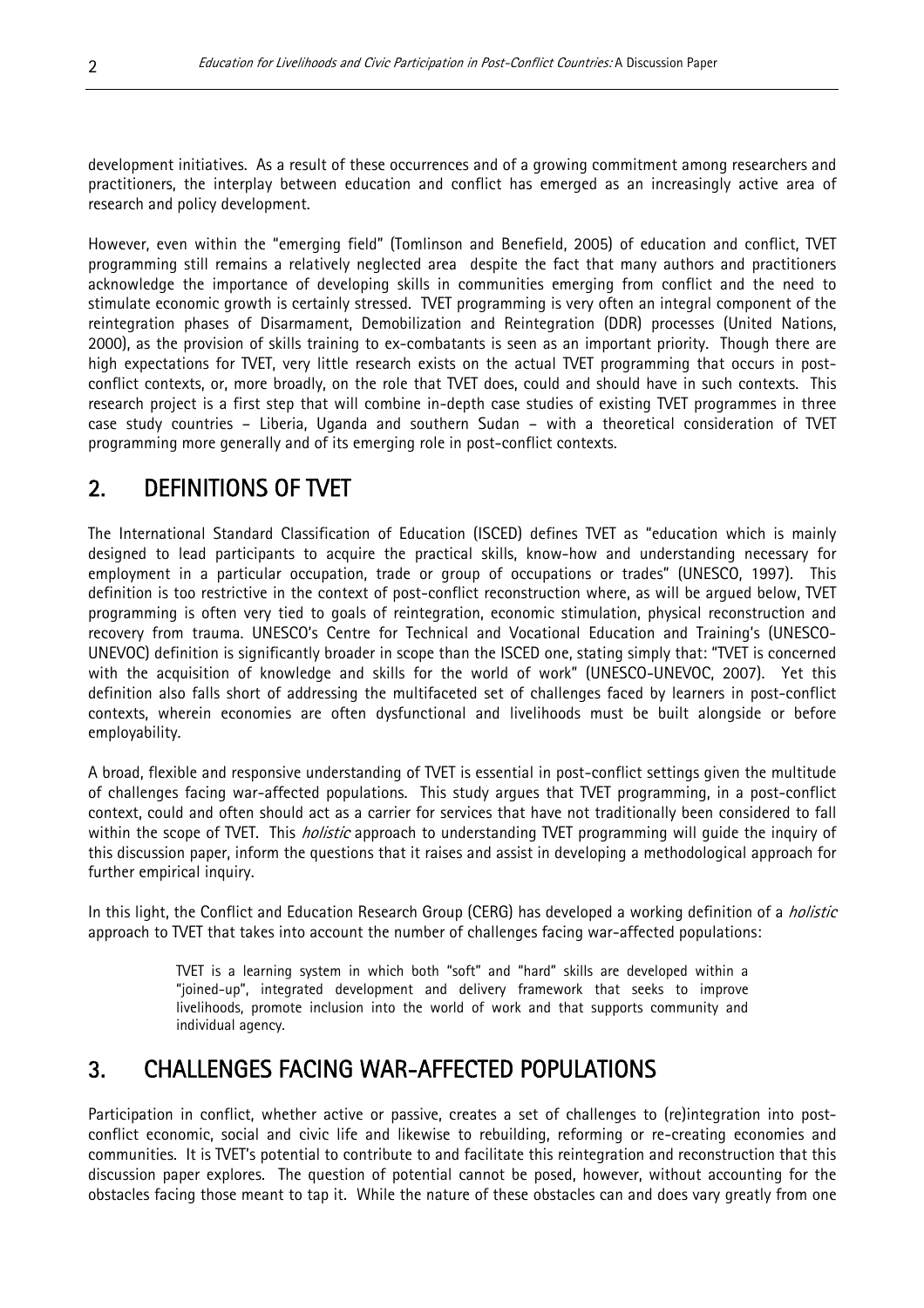conflict and context to another, some general themes can be drawn out. In broad terms, these themes can be broken into three categories: Psychological/Physical, Social and Economic. These categories will be explored below.

## 3.1 Psychological/physical factors

#### Post-traumatic stress disorder

The most common psychological problem associated with effects of conflict on psychological health is Post-Traumatic Stress Disorder (PTSD), which describes a host of symptoms associated with exposure to traumatic events. The effects of PTSD range from the psychological (depression, nightmares, panic attacks, and low-self esteem) to the physical (muscle pain, headaches, skin rashes and blistering, irregular heartbeat, and diarrhoea) (de Jong, et al. 2001). Aside from these aforementioned problems, there are a set of symptoms that can potentially have a direct, negative impact on the capability of sufferers to succeed in an education programme, including, but not limited to, impaired memory, limited concentration, and extreme lethargy (Summerfield, 1999).

#### Physical injury/handicap

The physical and physiological toll that violence takes on the body is widely recognised. Many war-affected youth will suffer some type of physical disability either from a wound or from exposure to the unhealthy conditions associated with prolonged conflict (Krug, et al. 2002). Health care institutions regularly break down, or simply become inaccessible in times of war, and treatable problems, such as malaria or diarrhoea, can have a devastating effect on the body. In addition, the prevalence of sexual violence during conflict contributes to the spread of HIV and other STDs, particularly in parts of Sub-Saharan Africa where HIV infection rates are already notably high. The health risks associated with sexual violence are especially distressing for women (UNIFEM, 2004).

Within many of the conflicts on the African continent, combatants are often given narcotics to inspire bravery in combat, or to numb them to their violent actions. There are a set of health implications related to both drug use and to the symptoms of withdrawal. In addition, the high use of drugs in combat poses a social dilemma, creating an illicit trade and supporting petty crime (Singer, 2001).

#### Girl-soldiers and gender-based violence

Special attention needs to be paid to the risk factors associated with the role of girls in combat as girls and women often make up a surprisingly high portion of those involved in conflict. In Mozambique, girls made up as much as 40 percent of RENAMO forces (Singer, 2001). The fact that these young people are taking part in the violence associated with conflict is problematic in and of itself, but there are other factors related to the role that girls often play in combat that necessitate special provisions be provided for girls in terms of recovery programming. The prevalence of sexual violence in present-day conflicts is disturbingly high. As an example, 60 to 70 percent of women in Liberia were victims of sexual violence during the nearly two decades of civil war (Amnesty International, 2004). Aside from the psychological damage associated with sexual abuse, this puts these women at a high risk for various STDs, including HIV.

### 3.2 Social factors

#### Lack of support structure

The nature of the conflicts being waged across Sub-Saharan Africa, which include problems of ethnic cleansing, forced migration, child-soldiering and sexual violence, are particularly destructive to the family unit. Many young people who manage to survive the war are often either orphaned or abandoned. Feelings of displacement, low self-worth and increased susceptibility to exploitation are only a few of the many obstacles faced by displaced youth (Modell, 1991). These problems are compounded by a dearth of secondary community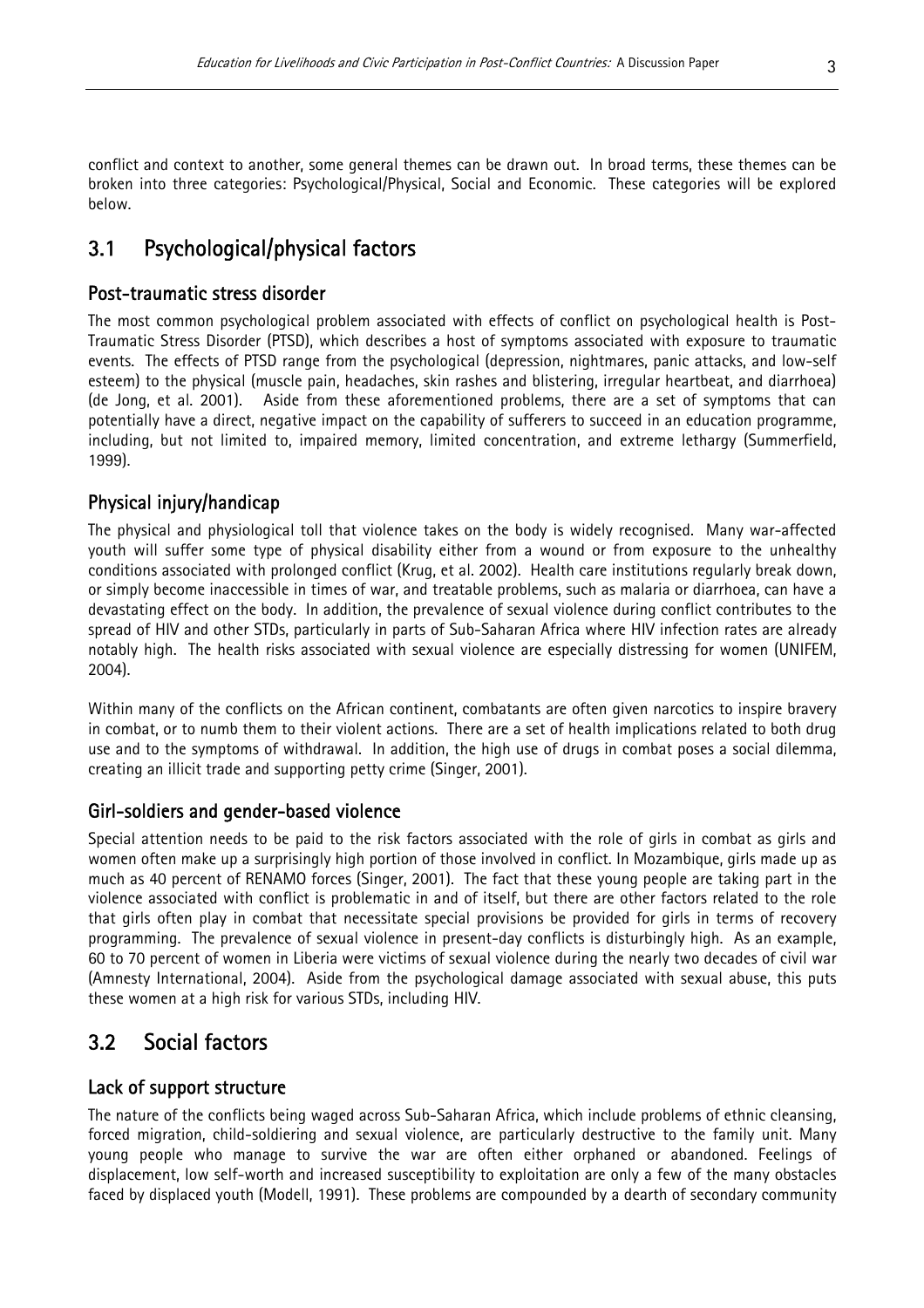structures in post-conflict situations. Even when such community institutions (such as the extended or communal family) do still exist, they are often transformed to such an extent that they are unrecognizable and unfamiliar (Machel, 1996). It must also be noted, however, that communities often display remarkable resiliency in conflict situations. Innovation and commitment, particularly to maintaining education, have often been demonstrated during and following conflict (see for example Davies, 2004; Nicolai and Triplehorn, 2003).

#### Breakdown of social skills

Exposure to violence and conflict, particularly if such exposure is prolonged, can dramatically alter social skills (Machel, 1996). In numerous examples of long-standing conflicts, young people may never have known what life without war was like. For example, the "scavenger culture" of conflict, wherein combatants are either undeterred from or encouraged to forage or violently loot communities for food, arms and anything else of value, is pervasive in Liberia. Such activity is amplified by the "hand-out culture" associated with the influx of aid in the post-conflict context. The development of alternative value bases can undermine the cultural norms of war-affected populations (Modell, 1991).

#### Community stigmatization

War-affected populations often face a litany of prejudices. This stigmatization can limit the social and economic opportunities of ex-combatants in particular, but social stigmatization also often affects anyone simply perceived to have been affiliated with the conflict. In particular, youth ex-combatants are often relegated to the margins of society (Boyden and De Berry, 2004). This practice of turning war-affected youth into social pariahs and, subsequently, economically deprived outcasts, compounds the existing obstacles to reintegration.

# 3.3 Economic factors

#### Lack of prior education

Though not always the case, conflict often undermines or eliminates access to education for much of the population (Singer, 2001). In contexts where the educational sector is already limited, the system often entirely or partly collapses during conflict. In prolonged conflict, nations are left with a "lost generation" who have largely missed out on access to education and therefore have not developed basic literacy and numeracy skills, nor benefited from the other less tangible benefits of formal education. This severely damages the long term prospects for individual livelihoods as well as for broader economic development.

#### Lack of marketable skills

Along with undermining basic education, conflict also limits the opportunity for many to learn a trade. The lack of marketable skills is stunting both economically and socially for people recovering from conflict. Selfimage and the ability to find a partner and support a family are deeply affected by a lack of ability to earn a living (Kronenberg, Simo Algado et al. 2005). While this problem has an impact on the individual, it also affects the ability of the nation to develop as a whole, hindering the livelihoods of the whole society.

#### Lack of economic opportunity

As one would expect, prolonged conflict slows or halts the economic productivity of under-developed nations. It is true that some consumer products have managed to continue to be profitable, as is the case with "conflict diamonds" and timber in Liberia and Sierra Leone. However, the military elite who have the ability to control these trades by force tend to be the only people who see any profit (Reno, 1998). Other sectors of the economy slow or halt during conflict, investments are low due to insecurity, markets close and prices can rise dramatically as consumables become scarce.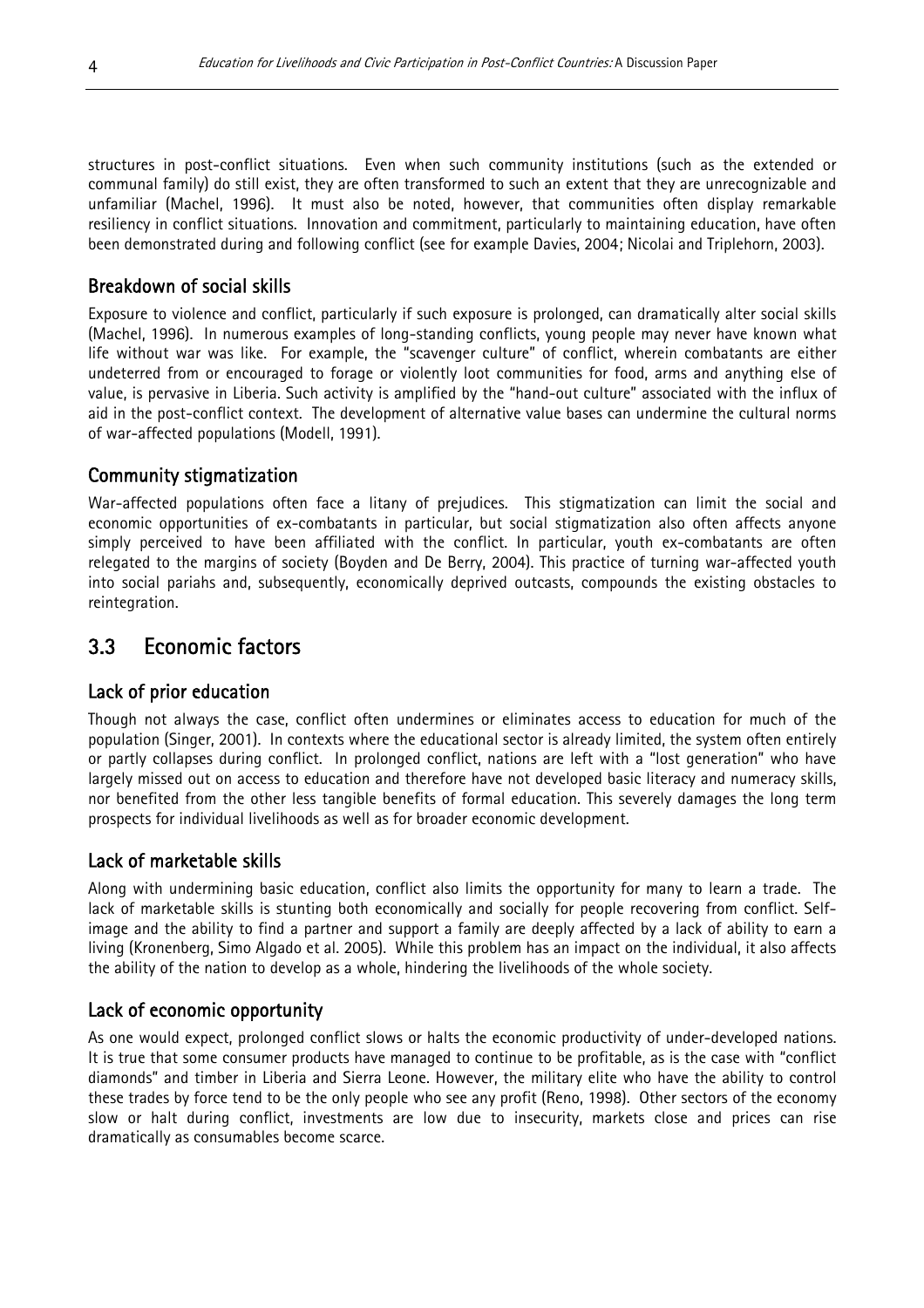# 4. OPPORTUNITIES PRESENTED IN EARLY RECONSTRUCTION PHASES FOR TRANSFORMING EDUCATION AND TRAINING

While the challenges facing war-affected populations are daunting, the post-conflict context is understood to hold considerable potential for transforming educational systems and for introducing reforms and new programmes, including new vocational, skills training and livelihoods schemes. A recent World Bank report on educational reconstruction states that "for education reform and transformation, the post-conflict reconstruction environment is the best of times and the worst of times, an opportunity and a constraint" (Buckland 2005). In focusing on opportunities, we certainly do not mean to belittle the extreme challenges present in post-conflict situations; several of these have been highlighted above. However, it is important to attempt to understand that opportunities do exist for developing responsive, effective and holistic programming.

## 4.1 "The best of times and the worst of times"

The World Bank lists several ways in which the post-conflict context can be understood as an optimal time for "policy reform and system change" (Buckland 2005). New political space can open up as old regimes are challenged and/or replaced; established bureaucratic resistance to change is often weakened; the public has high expectations for change and educational renewal; and new, more flexible resources become available. However, these resources generally come with the expertise, policy guidance and educational priorities of the international community, who have been historically slow to fund TVET programming.

In fact, the Bank includes the technical/vocational sector among the "neglected issues" in post-conflict situations (along with secondary and tertiary education and adult and non-formal education) finding very few examples of creative, responsive technical/vocational programmes with their review of 12 cases (Buckland 2005). The report does acknowledge the importance of addressing "youth development" arguing that marginalized youth represent at once a potential threat to security as well as a potentially massive resource to assist and direct social and economic reconstruction. Vocational and technical training could, the report argues, be an integral bridge between the often disparate sectoral approaches to address youth needs (education, health, employment, security and political participation). However, the report acknowledges that vocational and technical education is often left to NGOs or to the international community and ought to be more fully integrated into multi-sectoral approaches in order to take full advantage of the post-conflict context. This is a strong argument for the holistic approach advocated throughout this report.

# 4.2 Education as a "peace dividend"

It is argued that quick investment aimed at getting the education system functioning and allowing children and youth to return to school provides a considerable "peace dividend" in the post-conflict context. In other words, focusing "on the basics to get the system running" (Buckland 2005) can provide a demonstrable outcome of the peace process and create an incentive to maintain peace. It is important to note, however, that in the postconflict context where demand for resources is high, expenditure on education in the year following conflict rarely increases to a higher share of GDP than it held prior to the conflict, meaning that expectations for the potential of education to serve as a peace dividend ought to be modest.

Within the peace dividend proposition, which can serve to support and legitimize the directing resources towards education in post-conflict situations, vocational and livelihoods training does figure highly. However, evidence from ex-combatants themselves would point to the fact that an inclusion of some sort of vocational or livelihoods training within the "basics" of speedily getting the system back running could in itself serve as a considerable peace dividend, particularly in the context of DDR. Providing vocational and livelihood opportunities that connect directly to opportunities either in employment or in community reconstruction could certainly also be seen as demonstrable outcomes of a peace process and provide incentive for continued peace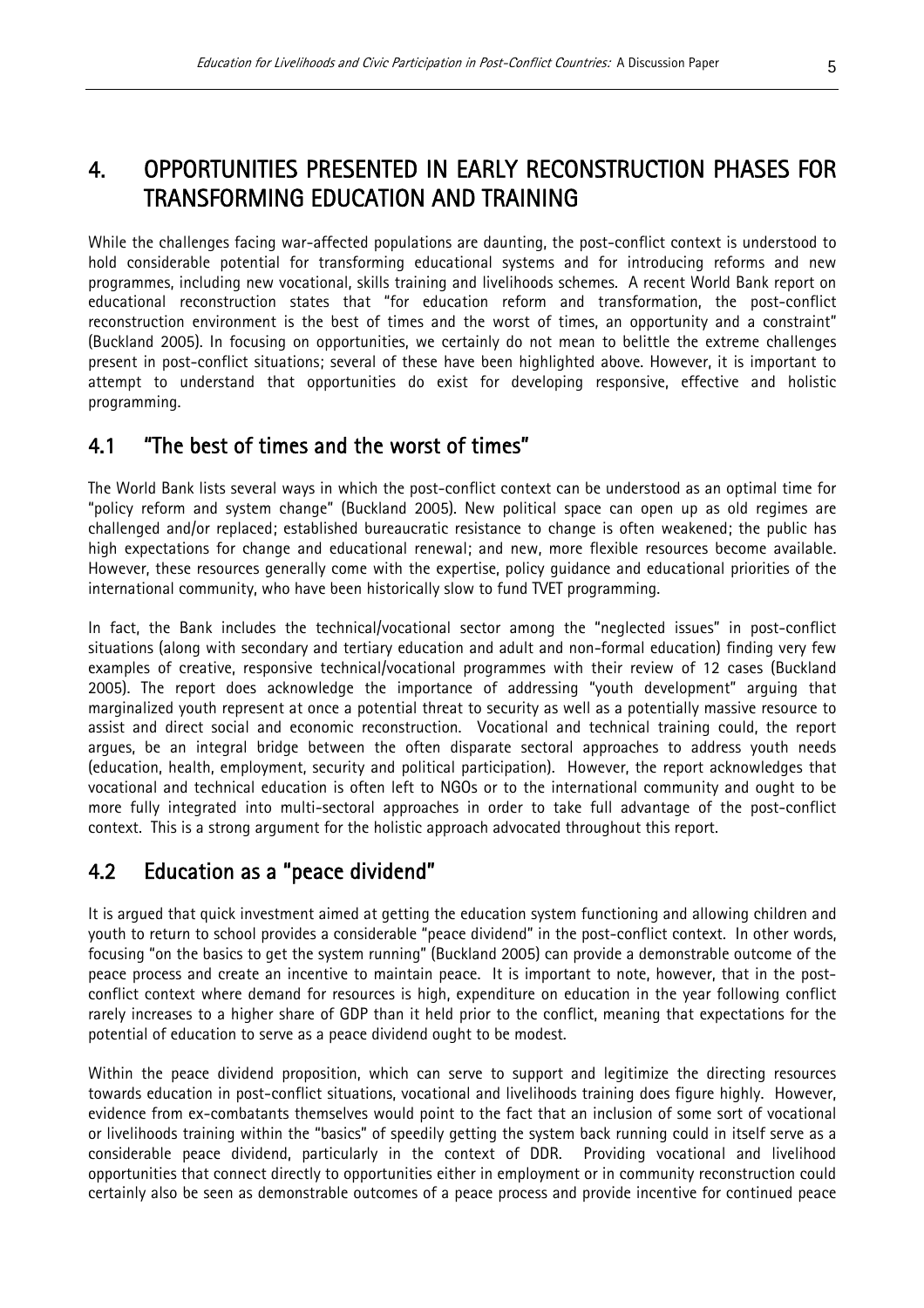by providing alternatives to those previously involved in conflict. Thus, vocational and livelihoods training ought to enter more fully into the dialogue around the educational peace dividend opportunity provided by the post-conflict context.

# 4.3 Education as a "barometer" for the relationship between the state and its citizens

Education, it is argued, matters because it can act as a barometer of the relationship between the state and its citizens, not just in the post-conflict context but in general (Rose and Greeley, 2006). Thus, education in the post-conflict context, as a visible state service that affects almost everyone, can play an important (often symbolic) role in (re)establishing the legitimacy of the state, an argument very similar to the peace dividend effect of education discussed above.

Despite this potential, Rose and Greeley acknowledge that the vast bulk of educational reconstruction resources are mobilized around achieving EFA and MDG goals, which focus strongly on primary education as opposed to TVET. However, they argue, security and governance concerns – particularly with respect to the barometer idea whereby investment in youth training and livelihood creation could indicate a significant government commitment to a vulnerable, potentially unstable, marginalized and often quite large segment of the citizenry – ought to bring issues of vocational and livelihoods training into the agenda.

# 4.4 Justice initiatives and reparations programmes as an opportunity?

While efforts are being made to address the artificial "relief-development dichotomy" (Greeley and Rose, 2006) that often polarizes efforts in post-conflict contexts, transitional justice initiatives taken in response to conflict still largely exist apart from efforts at either relief or development. However, the recommendations for reform and the public outreach campaigns of trial-based and truth-based transitional justice initiatives do overlap with the goals and needs of reconstruction.

Reparations programmes in particular, which often accompany transitional justice initiatives, directly address the post-conflict needs of victims of human rights violations (DeGrieff, 2006). Skills training programmes have been included in reparations recommendations (see for example the recommended reparations package in Sierra Leone's Truth and Reconciliation Commission (SLTRC, 2004) and offer an opportunity, if well designed and well implemented, to compliment similar programmes offered through DDR and to address the criticism that ex-combatants receive a greater share of post-conflict resources than do civilians and victims.

# 4.5 Post-conflict "re-creation"?

educational *re-creation* certainly represents an opportunity within the post-conflict context. Indeed it is Thus far we have explored opportunities for reform and reconstruction as seen, mainly, by multi-lateral practitioners in the business of educational reform and reconstruction. However, as educationalist Davies argues, "education for reconstruction should not be a restoration of equilibrium" but rather must "create new ways of learning and living which is not to reproduce the same causes of conflict" (2004). This idea of crucial that reconstruction does not re-entrench structural inequalities that persisted prior to and fed into conflict. Creating livelihoods and providing meaningful skills and vocational training that contribute directly to employability (within a context where employment is an option) certainly provide opportunities for re-creation as well as for reconstruction. These opportunities for re-creation exist at personal, community and society levels and serious consideration ought to be given to the transformative potential of these programmes and how to access it.

The post-conflict context offers several opportunities for innovation and educational reconstruction as well as opportunities for other political and societal reforms. To date, it appears that efforts to develop TVET initiatives have not been central to dialogue around and efforts towards capitalizing upon these opportunities.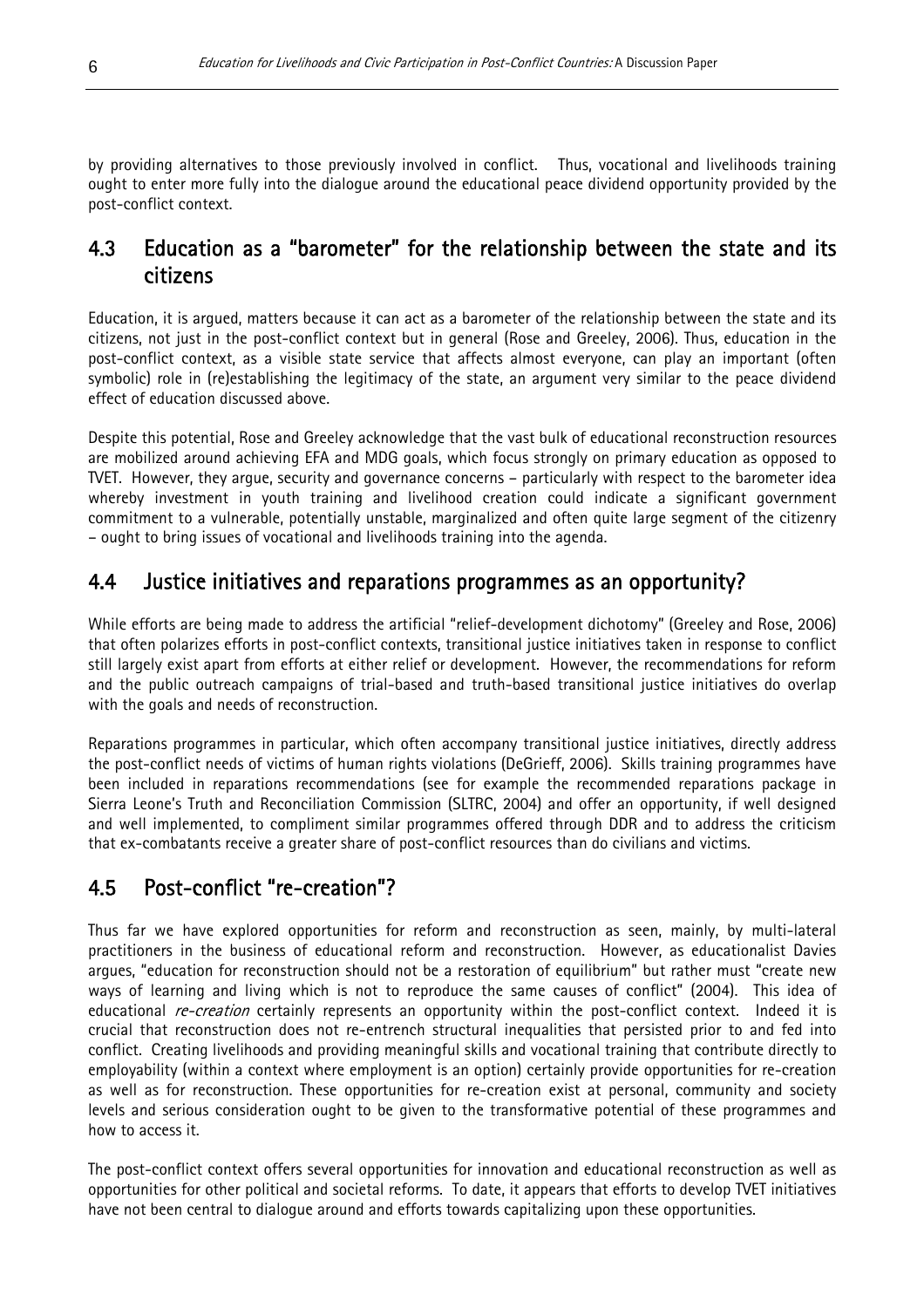In many cases, as conflicts come to a close in Sub-Saharan Africa, the United Nations leads the implementation of a Disarmament, Demobilization and Reintegration (DDR) process - a set of programmes designed to support social and economic recovery. Imbedded within this process, and primarily targeting ex-combatants, TVET programming is implemented to achieve a number of ends.

First, TVET is intended to address the immediate need for income to insure ex-combatants are able to survive outside the military structure (Verhey, 2001). Without the requisite skills to earn an income or to generate an alternate livelihood, there is little incentive for youth to demobilize and give up their arms. In general, it is assumed that:

> If adolescents fail to gain vocational and life skills, they risk becoming caught in a cycle of dependency, delinquency, aggression and/or depression and hopelessness. They may turn to, or be forced into, military activities or prostitution either because they are in search of basic sustenance, or because they lack sufficient protection to avoid being pressed into such activities (Women's Commission for Refugee Women and Children, 2000).

Moreover, TVET and livelihoods skills training programmes provide a psychosocial element to aid reintegration that cannot be overstressed.

> They give people a purpose, and a reason to believe that they have a future. They provide a means of reducing the psychosocial impact of trauma and displacement and allow people to begin to re-establish some sense of normalcy and security after being forced to leave their homes (Service, Undated).

It is important that TVET programming acknowledge this psychosocial role in the post-conflict context and develop this aspect in its planning and implementation phases, for instance by including appropriate forms of counselling alongside training.

Secondly, the hope is that TVET and skills training programmes included in the DDR process will build the human capital required for national reconstruction. As mentioned, children and youth in conflict often comprise a "lost generation", remaining illiterate and lacking other marketable skills. In order to achieve sustainable peace, the citizens of post-conflict countries must be involved in the reconstruction of their own country. The promise of skills training programmes is to create human capital locally, reducing reliance on imports of external experts.

Thirdly, TVET and other forms of skills training are seen to bridge the relief-to-development continuum. Humanitarian "hand-outs" are, unfortunately, often necessary during times of conflict. Once the reconstruction process is underway, skills training becomes a "development" intervention that leads into development programming and away from the "handouts" that perpetuate dependency. The theory is that, through skills acquisition, a given population will have the capacity to support itself (through agriculture and/or incomegenerating activities), paving the way for more robust socio-economic development programming.

Finally, Buckland's statement that skills training can provide a tangible " peace dividend" has already been cited above (Buckland, 2005). It is, however, important enough to underscore. Increased educational opportunities serve as a signal to communities that the war is over. While many of the populations deprived of educational opportunities during the war years would agree that they would most want a formal education, TVET is an educational opportunity that was usually not available during the war years and that may now offer advantages over formal education. TVET programmes introduce shorter alternatives to the primary schooling cycle. While formal education still enjoys a more prestigious position than non-formal education, young men and women often do not have the time, due to current or future family obligations, to devote to completing a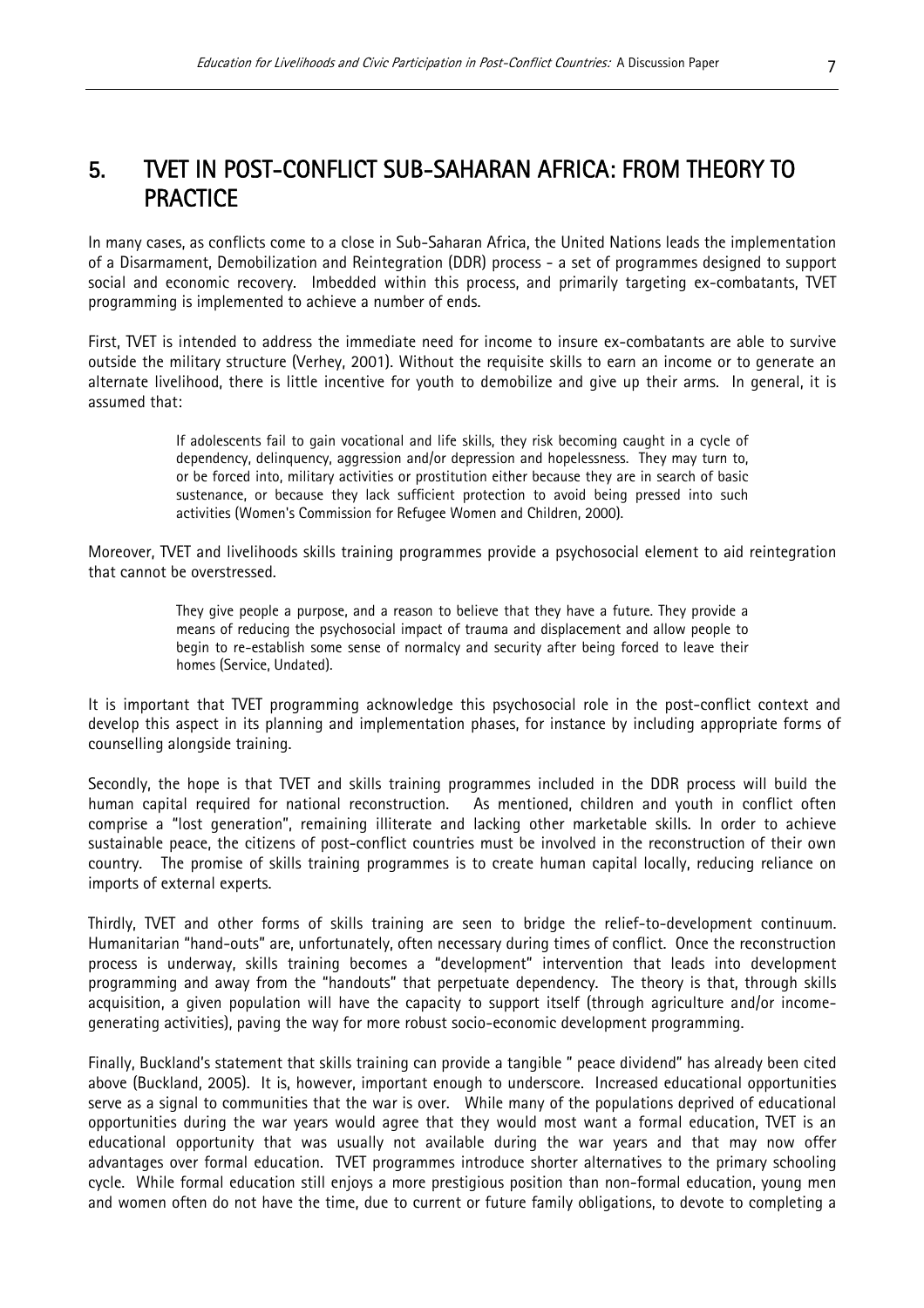primary or secondary schooling cycle, and even the rarely-available accelerated schooling programmes only cut the required time in half. Skills training programmes are shorter and, theoretically, provide an immediate return in terms of income.

In terms of implementation, TVET in Sub-Saharan Africa differs greatly in both form and quality. It is impossible to speak of an average or norm when discussing TVET offerings in the region. The TVET programming often delivered as a part of DDR processes varies greatly from country to country and even from DDR encampment location to location within a single country. In addition to TVET training as a part of DDR processes, various other types of TVET programming exist across the continent - from those offered by governments to those run by local and international NGOs to apprenticeships structure formally or informally and these also differ greatly. However, there are some general trends in TVET programming that can be drawn out from a review of the grey literature available largely from those responsible for TVET programming. Overall, TVET programmes in Sub-Saharan Africa tend to service relatively few members of the population, and thus introduce problems of inequity in service delivery; they are rarely tied to market-demanded skills; and they suffer from sustainability problems (Gerhards, 2003).

# 5.1 Linking TVET to contextual economic opportunities

To date, TVET programmes have been designed primarily to improve the employability of their participants. Obviously, this is a complex outcome to measure, and a number of factors impact an individual's ability to work (as is discussed throughout this paper in our argument for a holistic approach to TVET.) Ultimately, however, the goal of TVET has been to support participant inclusion into the labour force. Given this fact, the need to link TVET programming to economic opportunities within the local context cannot be over-emphasized.

As mentioned, post-conflict economies, almost without exception, are fragile and poorly functioning. The need for skilled labour in these circumstances is huge, in that the reconstruction process is labour intensive and requires a skilled labour force. However, the *demand* for labour, in terms of paid employment opportunities, is usually small given the state of the economy.

Planned economies tend to have a much higher success rate in terms of linking needed-manpower estimates to employment opportunities than do market economies (Youdi and Hinchliffe, 1985). This is intuitive given that planned economies are able to predict labour demands in each sector to a greater degree given that the size and investment in these sectors are often predetermined and dictated by the state. Post-conflict scenarios offer an opportunity to take advantage of this same concept given that the post-conflict economy is often initially driven by planned projects funded by international aid. Unfortunately, these opportunities rarely seem to have a significant impact on long-term employment for war-affected populations. The disconnect between training and employment opportunities is perhaps the most significant failure of existing post-conflict TVET initiatives.

# 5.2 Delivery mechanisms

In general, TVET opportunities could be divided into three broad categories: public or national training sponsored by governments, training offered in private institutions, and training sponsored by non-governmental organizations (NGOs) or international organizations such as UNHCR – the TVET programming included in DDR processes mentioned above falls into this final category. It is important to note that the bulk of vocational skills opportunities in the region are not offered through national, or government-sponsored, systems (Johanson, 2004). Traditional apprenticeships and training offered through employers, which are the most common medium for skills acquisition in Sub-Saharan Africa, occur on an individual basis and are rarely linked in formal TVET programmes; they are thus excluded from consideration in this overview.

Government-funded and/or -operated training programmes vary widely, usually depending on the relative development of the country. They also vary widely between urban and rural contexts. These public TVET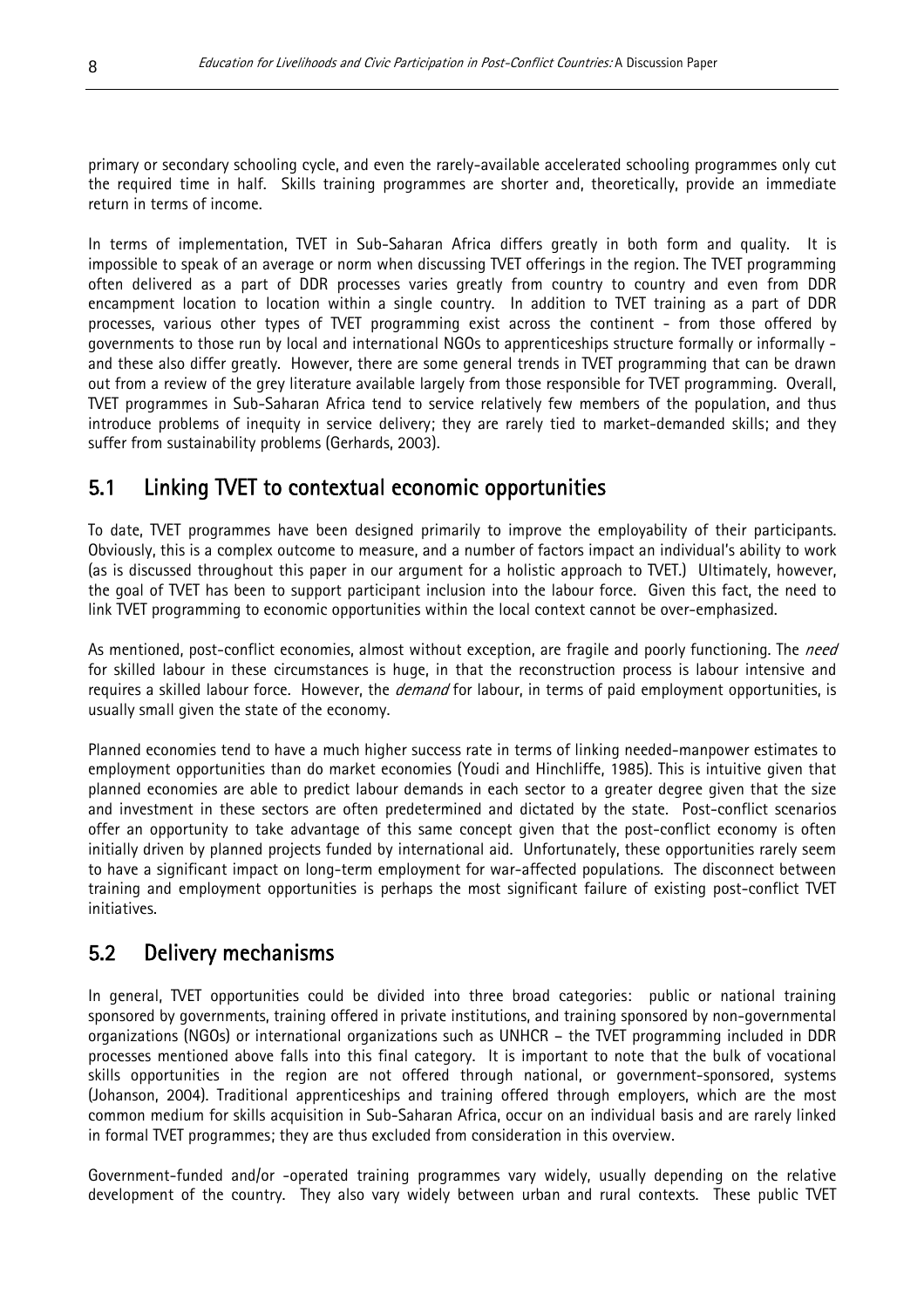opportunities may or may not charge fees, but, if they do, these are usually nominal. However, even nominal fees can serve to limit accessibility to the most vulnerable. Such programmes usually require completion of a programme of primary education for admission; in this case, this can also limit access to programming for vulnerable populations and to those whose education has been adversely affected by conflict. Ziderman (2002) writes that national TVET systems must be effective, efficient, competitive, flexible, and responsive. However, this is frequently far from the case: national programmes as a rule are under-funded, less-prestigious than private TVET offerings, and are often outdated.

Private skills training institutions almost always charge fees. Due to limited space in nationally-operated institutions, these fill some of the gap between the supply and the demand for TVET programming, however, as mentioned above, the charging of fees limits access. Private systems are also largely-unregulated, with many operating illegally, outside the knowledge of the national government (Atchoarena, 2002).

Skills training programmes run by NGOs and international agencies almost never charge fees and often target vulnerable groups, such as the disabled. Many international non-governmental organizations are involved with TVET in Sub-Saharan Africa: World Vision International, GTZ, Save the Children, CARE, Don Bosco, and JICA, to name a few. In post-conflict contexts, external agencies usually offer the only existing formal TVET programmes.

### 5.3 Cost and sustainability

The cost to the provider of vocational training depends on the training offered. Literacy programming, for instance, entails few input expenses, while car mechanics or computer training entails considerable expenses both in terms of initial inputs and recurring costs. Vocational training programmes are thus much more costly than basic education programmes and are, therefore, much less common. They are also often seen as an addon or a side project of educational reconstruction, while the reconstruction of basic education programming takes priority.

NGO-operated skills training programmes, in particular, suffer from sustainability problems. In a typical programme, an organization will construct one centre in a community of need, and, during the life of the project cycle, fund both material inputs and instructor salaries; the NGO will also attempt to establish an income-generating project to ensure sustainability of the centre. At project end, these centres are turned over to communities or, more often, to ministries of education. Don Bosco is a notable exception in that the organization usually continues to operate in perpetuity the centres founded by the organization. Centres that are turned over to communities or ministries of education rarely benefit from the income-generating activities sufficiently to be able to sustain themselves when external funding is discontinued, leading to the inception or increase of fees (Gerhards, 2003). Even government-sponsored institutions frequently experience budget cuts after the first few years, and are forced to minimize support to cover only instruction but not other input costs, thereby drastically reducing the efficacy of training.

Thus far this study has offered an exploration of both the theoretical underpinnings of TVET and the potentials that they point to for contributing to post-conflict reconstruction in Sub-Saharan Africa, as well as the very real practical obstacles currently facing existing TVET initiatives in Sub-Saharan Africa. It has argued throughout for use of a holistic approach to TVET programming in post-conflict Sub-Saharan Africa. It turns now to three case studies in order to deepen the practical side of these explorations. The case studies, based on available literature, will inform the in-depth empirical investigation of each case that will take place as the next phase of this research.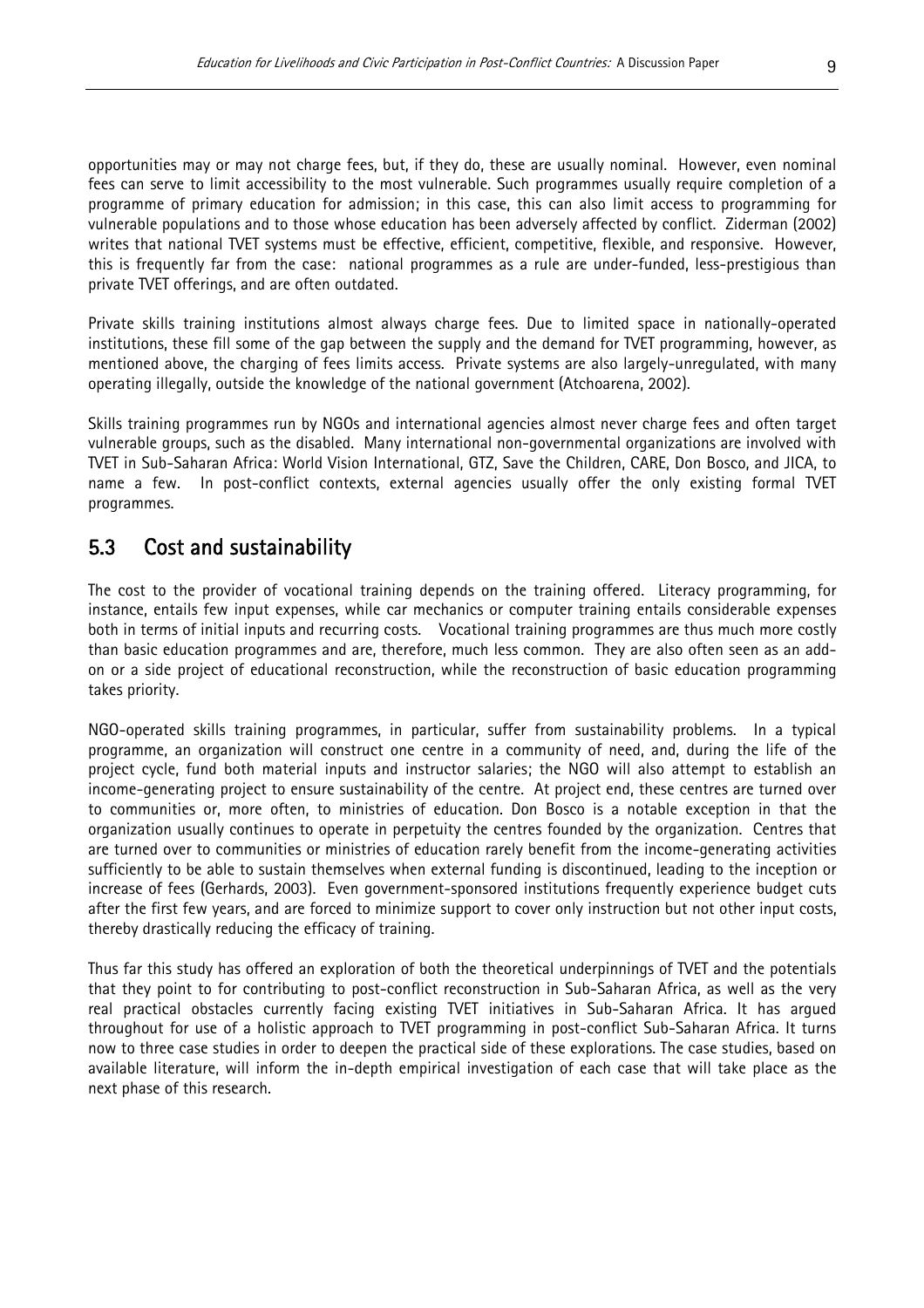# 6. CASE STUDIES

While we have described some general trends in post-conflict TVET implementation, it is valuable to look at how TVET programming has been practically employed in a variety of contexts in Sub-Saharan Africa. The three cases presented here are very different in terms of the nature of the conflict experienced in each country as well as in the current stages of post-conflict recovery and TVET implementation. The first study concentrates on the West-African nation of Liberia, where a fourteen-year conflict ended in 2003 and TVET has been implemented as part of the recovery process for several years. The second study focuses on southern Sudan, where the longest running conflict on the continent has recently come to an end. The dynamics of this conflict, from ethnicity, to the potential for independence, to the physical climate make it a unique and daunting situation for recovery and TVET implementation. The third study looks at Uganda, or more specifically northern Uganda, where a recent peace agreement has hopefully brought an end to the fighting. Here, despite the fact that the war is not officially over, TVET has been employed with demobilized ex-combatants for several years

# 6.1 Liberia

On Christmas day in 1989, Charles Taylor's National Patriotic Front of Liberia (NPFL) entered Liberia, marking the beginning of the country's civil war. In 1990, after a year of brutal and intense fighting, a splinter group of the NPFL captured, tortured, and assassinated president Samuel Doe. The president's death set up a scramble for power between several armed factions that would continue for the next 14 years (Ellis, 2001).

After a 1994 ceasefire failed to hold, a negotiated truce in 1997 was followed by elections. With a campaign slogan of "He killed my ma, he killed my pa, but I will vote for him", Charles Taylor was elected head of state. President Taylor was accused of widespread corruption, of supporting the conflict in Sierra Leone and of engaging in hostilities with Guinea. In 2002, the simmering tension between Taylor and his opposition parties within the country boiled over, and the civil war resumed. Under increasing pressure from the most dominant opposition faction, Liberians United for Reconciliation and Democracy (LURD), Charles Taylor vacated the presidency and went into exile in Nigeria in August of 2003.

On September 11, 2003, the United Nations Mission in Liberia (UNMIL) was established. UNMIL and The Economic Community of West African States (ECOWAS) supported an interim government until the country was prepared to hold democratic elections. This interim government was largely perceived by the international community as incompetent or as corrupt. A report to the General Secretary of the United Nations stated, "The financial administration of the National Transitional Government of Liberia continues to be weak with an archaic internal control system and a virtually non-existent external oversight system" (UN News Center, 2005). As a result of this poor governance structure, very little was accomplished in terms of reconstruction over the two years that the interim government was in power.

In November 2005, Ellen Johnson-Sirleaf was elected president of Liberia and became the first female head of state on the African continent. A former World Bank economist, President Johnson-Sirleaf is well-respected by the international community, and her policies to date have been widely regarded as transparent and sound (see for example World Bank, 2006a). While strong in terms of policy, the current government has faced a huge obstacle in terms of access to reliable funding.

Despite continuing economic problems, Liberia has made considerable gains since the democratic election. In 2006 the Truth and Reconciliation Commission was established; Charles Taylor was arrested by the Special Court for Sierra Leone and is in The Hague awaiting trial for war crimes; and Monrovia has electricity for the first time in over a decade.

#### Challenges to reconstruction

By the time it was over, the Liberian civil war had claimed the lives of over 250,000 people (USAID, 2006), mostly civilians, and had led to the collapse of social, legal and security services. The complete breakdown of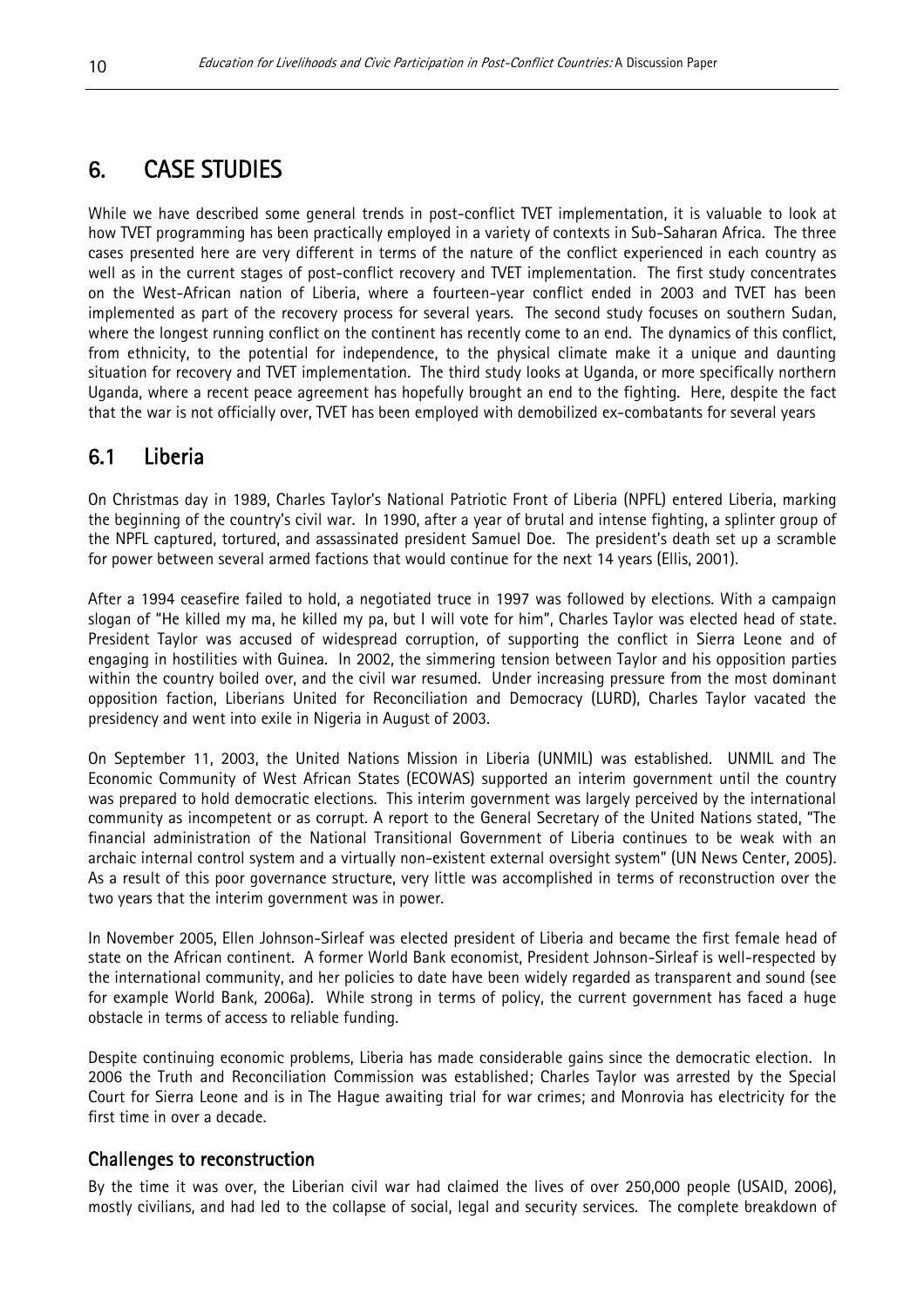the educational system has left a "lost generation" of youth (World Bank, 2005). The destruction of infrastructure, and the psychological trauma associated with living in a country so steeped in violence for such an extended period of time, has had an impact on every Liberian. With over 850,000 externally displaced refugees and much of the remaining population internally displaced, the Liberian conflict was the primary humanitarian crisis in West Africa for much of the 1990s (UNMIL, 2006a). Displaced communities were either relocated to refugee camps, if they were fortunate, or fled to impromptu squatter camps, often in Liberia's capital, Monrovia. The pre-war population in the capital, somewhere in the region of 300,000-350,000, tripled during the conflict to approximately one million (UNMIL, 2006a). In hopes of escaping the war, those who fled to Monrovia ended up caught in the crossfire, as many of the later battles of the war were fought on the streets of the city.

The number of active combatants who fought during the war is estimated to be well over 100,000. The estimates of children who were actively involved in combat over the course of the war are as high as 50,000- 70,000 (Singer, 2001). These young people are now facing a myriad of problems: Post-Traumatic Stress Disorder (PTSD), debilitating injuries, drug addiction, alienation from the community, a lack of education and skills, and no stable community to return to.

Women were particularly brutalized during Liberia's civil war. Sexual violence was so prevalent that 60 to 80 percent of the women who remained in the country were victims of rape or sexual assault (Singer, 2001). This has added to the existence of extremely unhealthy gender dynamics in post-conflict Liberia, including widespread prostitution. The HIV rate is somewhere between 8 and 26 percent, birthrates are high at 6.8, infant mortality is almost 16 percent of live births, the literacy rate for women is at 39 percent (as opposed to 72 percent for men) and there is a 32 percent gap between primary school enrolment rates for boys and girls (UNMIL, 2006).

In terms of the continuing refugee problem, as of June 2006 there were still 163,880 Liberian refugees in camps in neighbouring countries. 100,000 refugees were expected to return by the end of 2006 (UNMIL, 2006a). In addition, there are currently over 10,000 refugees from other countries currently living in camps in Liberia. Most of these refugees are from Cote d'Ivoire and Sierra Leone, but others come from as far away as Sudan and Iraq (UNMIL, 2006a).

### The DDRR in Liberia

Liberia's most recent Disarmament, Demobilization, Reintegration and Rehabilitation (DDRR) process, began rapidly in December of 2003 and proceeded in three phases, the third and final of which continues in remote areas at the time of this writing (UNMIL, 2006b). According to UNMIL, who led the DDRR process, 100,000 former combatants have been disarmed, including 12,000 women and 11,780 children (UNMIL, 2006a). Of the demobilized ex-combatants, 94,000 were given access to rehabilitation and reintegration programmes funded by The UNDP DDRR Trust Fund and by USAID, the European Commission and UNICEF, which often included skills and/or vocational training components. This DDRR process was preceded by earlier attempts in 1994 and 1997, which collapsed when the conflict resumed. Many of the ex-combatants who were demobilized in these earlier processes were re-recruited into fighting forces (United Nations Office of the Special Advisor on Africa, 2005).

#### What role has TVET played in the recovery process?

Liberia has an incredibly young population with an average life span of 41.5 years (UNMIL, 2005) and 43% of the population under the age of 15 (World Bank, 2004). Of the 11,780 children demobilized through DDRR, 6,028 children have benefited from educational programmes (UNMIL 2006a). 48% of those accessed formal education, 30% were involved in agricultural vocational training, 29% enrolled in other vocational training, 6% joined apprenticeship programmes and 4% participated in public works (UNMIL, 2006a). That the majority of the "lost generation" is choosing to access vocational related training options rather than formal education demonstrates the need to develop sound and effective programming to meet this demand.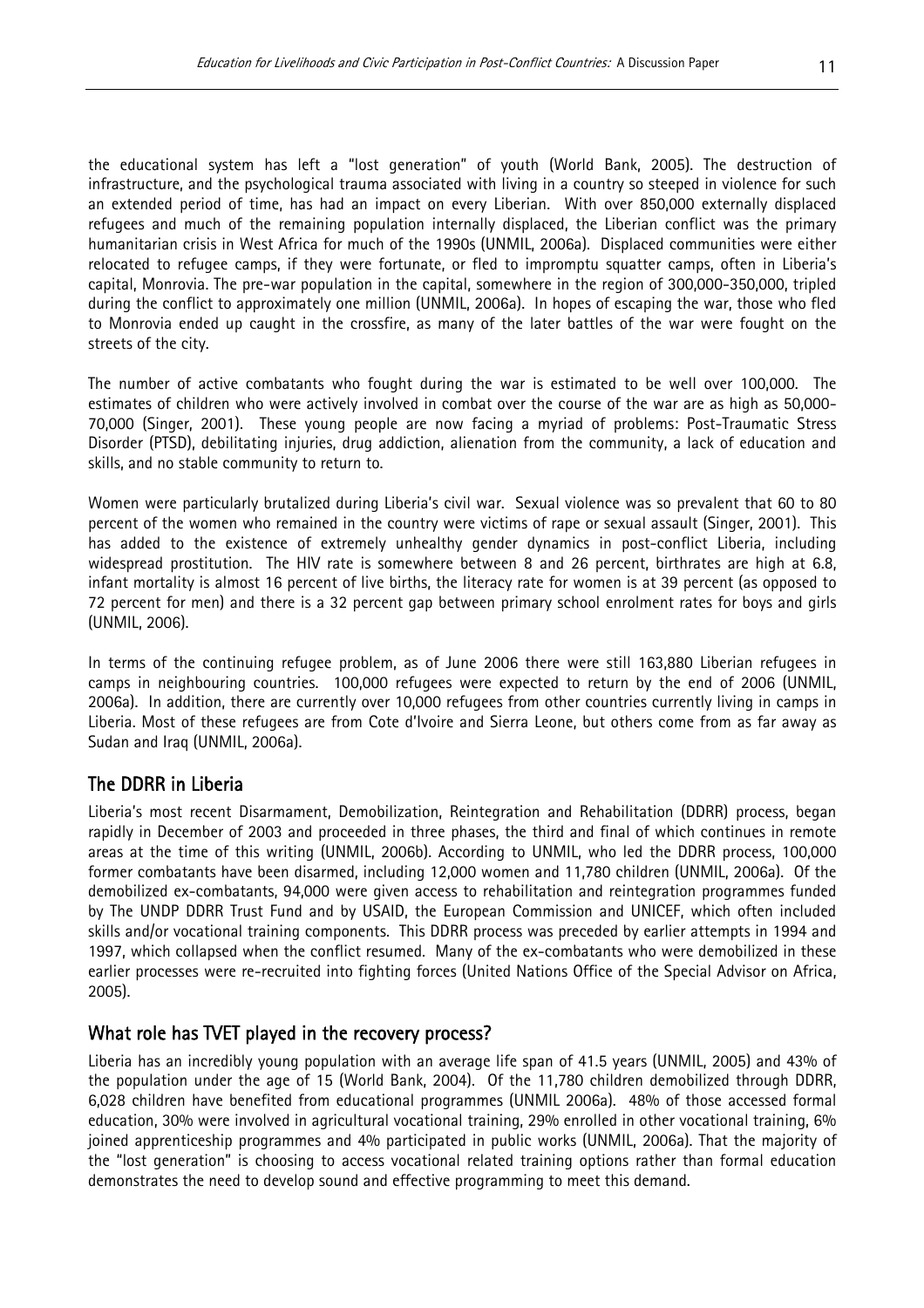Much of the TVET programming that was part of the DDRR process in Liberia has exclusively targeted excombatants. This has caused a certain amount of resentment among the civilian population. In May 2006, UNMIL reported that 65,893 ex-combatants had completed or were currently participating in training and education programmes; approximately 13,000 of these were women. Much of the vocational training provided by the DDRR has been sub-contracted to local and international non-governmental organizations including Don Bosco, Catholic Agency for Overseas Development (CAFOD), Liberia Opportunities Industrialization Centres (LOIC) and United Methodist Committee on Relief (UMCOR). The training provided tended to focus on construction skills, including masonry, roof tiling, general construction, and plumbing, but also included agriculture and business skills. TVET programming geared towards women included cooking, domestic skills, and small business management; clearly such focus can potentially reinforce stereotypical gender roles.

Much of the DDRR TVET programming was implemented through an "Arms for Training" campaign wherein a collection site was set up and vouchers for training programmes were exchanged for arms. Unfortunately, there seems to have been inadequate planning in most of the phases of this initiative.

> "It was crazy, ten times as many people showed up at the collection site as were planned for so they were sending people away. They were sending people with guns away! And then, they had not warned the training centers that people were coming, and had not set up all the funding for them. It was an absolute mess. Even the training programs themselves were ridiculous. People simply can't find work in the fields they were trained in." (M., UNMIL employee, interview with author, April 18, 2006)

While the chaos related to the disarmament stage of the programme is disturbing, of particular concern here is the lack of positive outcomes to the TVET programmes. If participants are not able to employ their learned skills in the marketplace, earn a living or improve their livelihoods, then what is the point of the training? How can the "disconnect" so often present between training and opportunity be bridged? Before this difficult question can be addressed, it is important to understand the current dynamics of Liberia's fledging post-conflict economy.

#### The economy and reconstruction

According to the latest World Bank data (2005), agriculture makes up 63.6% of Liberia's \$548.4 million national GDP, industry makes up 15.2%, and services make up the remaining 21.1% (World Bank, 2006b). The main products in the agricultural sector are coffee, cocoa, rice, cassava, palm oil, sugarcane, yams, and okra. While rice is the main staple of the Liberian diet, it is still being imported in most cases. There are continuing efforts to establish rice farms within the country. Much of the industrial sector is based on the production of iron ore, rubber manufacturing and construction materials. Two of the major profitable exports, diamonds and timber, were sanctioned by the United Nations until they met with international standards of transparency. The sanctions put on the diamond sector remain in place, while reforms in the timber industry have recently allowed for the lifting of the sanctions in that sector. There is also a substantial shipping industry that takes advantage of Liberia's sizable port. Relaxed shipping regulations and low fees have made Liberia a popular destination for importers. Despite a fair amount of economic potential in a number of sectors, unemployment is pervasive at 85% (World Bank 2006a).

There are several factors that must be considered in any discussion of the economy in Liberia. Much of the physical infrastructure of the country was destroyed during the war, including manufacturing plants, agricultural sites, many of the rubber plantations, and the road network. Secondly, the aid industry has deeply impacted the economy by driving up prices on housing and services. In a country where the per-capita income is less than \$2 a day (World Bank, 2006b), a one-bedroom apartment in Monrovia can rent for upwards of \$1,500 a month. Thirdly, there is a sizable immigrant community that has a strong influence across several sectors (including the lucrative rice trade), and at least some of these profits are being shipped abroad. Also, nearly a third of the national population has relocated into the capital and away from the agricultural lands, which will drastically affect the nature of the economy in the coming years. Lastly, there is an increasing population of Liberians who are returning home from Europe and the United States to set up businesses.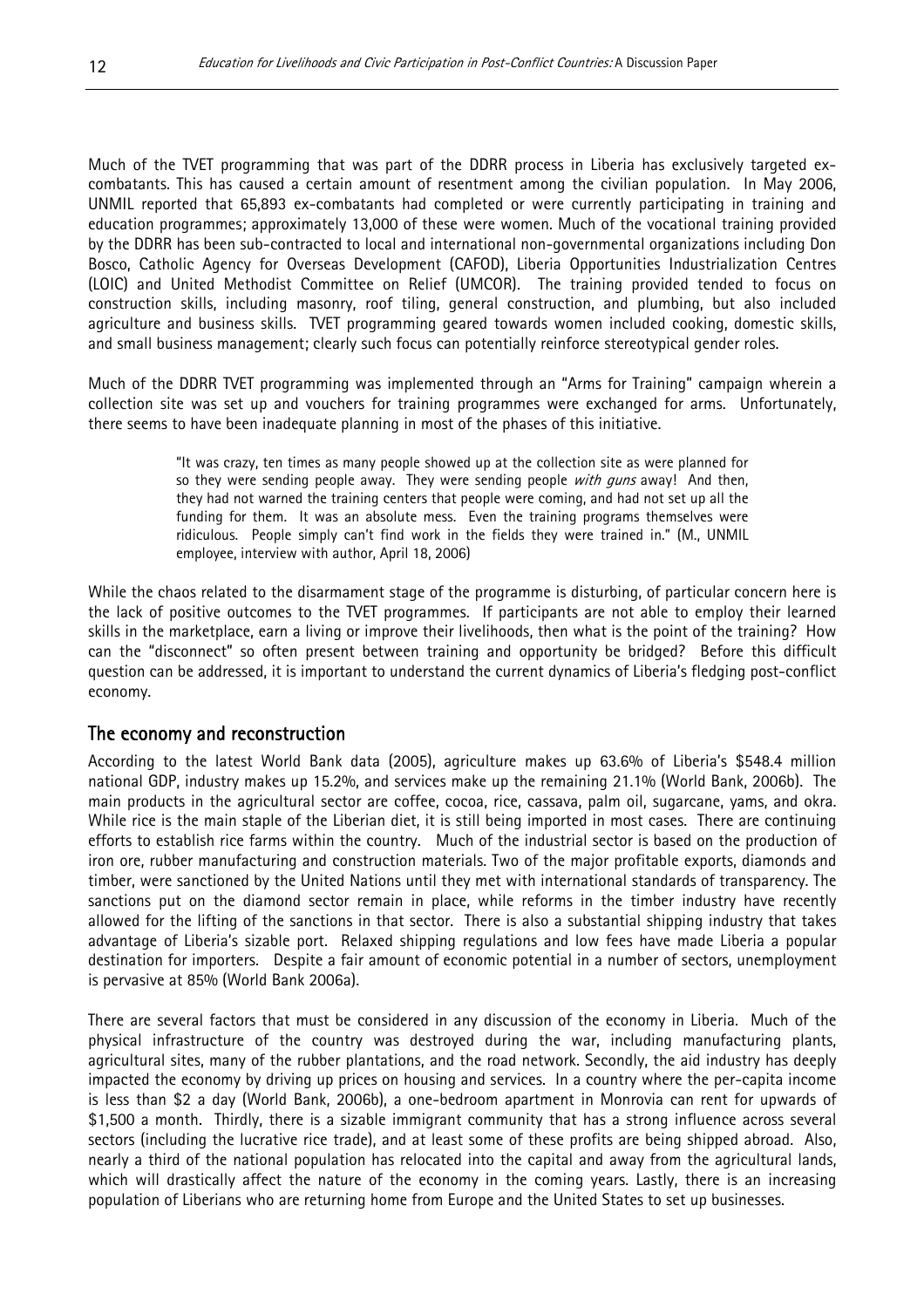Until very recently, Liberia was seen as a pariah in terms of international economic assistance. In the midst of conflict through much of the 1990s, then with a former warlord as president, and recently with an interim government that was widely seen as incompetent, Liberia remains in dire financial circumstances, with over 2.7 billion dollars in international debt. However, with the election of President Johnson-Sirleaf, and her experience working at the World Bank, the international financial institutions are becoming more supportive.

> "During his visit to Liberia on 21 and 22 July, the President of the World Bank, Paul Wolfowitz, pledged the Bank's commitment to the economic development of Liberia and agreed to provide assistance for labour-intensive public works schemes aimed at building key infrastructure and generating employment." (UN Security Council, 2006)

In 2006, the Liberian Government and the World Bank agreed upon a \$68 million grant focusing on emergency rehabilitation and repair of critical infrastructure, utilities maintenance (roads, water and sewage), and construction of new community facilities (schools and health clinics.) The secondary goal of the grant is to create employment opportunities for Liberians (World Bank, 2006c).

#### Attempts to link TVET training to employment

The initiative described above is not the first attempt by the Liberian government and the aid community to develop employment-generating projects. According to UNMIL, approximately 60,000 of the 65,893 excombatants who were trained in the DDRR TVET initiatives have participated in short-term employment schemes (World Bank, 2006c). Much of the TVET training that has been linked to employment initiatives is geared towards construction, inspired by a vision that the newly trained ex-combatants would be able to rebuild the physical infrastructure of the country destroyed during the war. However, this vision resulted in limited, very short-term opportunities upon completion of vocational training, and many of the participants struggled to employ the skills they learned in the marketplace. Ironically, despite a general lack of skilled labour, a problem that many ex-combatants face is an over-abundance of trained labour in their given field. This becomes particularly problematic when considering the vulnerable state of the trainees who cannot find work upon completion of their training;

> "See, many houses don't have toilet, don't have sink. So, it's not easy to find work in plumbing, you know? …, because most of Liberia doesn't have plumbing." (K., former LURD child soldier, trained as a plumber during DDRR, interview with author, April 12, 2006)

UNMIL initiated some small-scale projects to address unemployment through its "quick-impact scheme", which commissioned minor building and infrastructure projects that temporarily employed 900 ex-combatants and community members (UNMIL, 2006a). USAID also implemented a public works project, primarily geared towards building roads, which temporarily employed 10,000 ex-combatants and other unemployed Liberians producing 500,000 days of paid work (USAID, 2006). Reception of this project was mixed, due to the low rate of pay offered and, again, because the project offered only short-term employment.

Recent initiatives by the new government appear to be attempting to bridge the gap between training and employment through several job creation strategies. In 2006 two major programmes were introduced with the support of the International Labour Organization (ILO) and the government of the Netherlands: the Liberia Emergency Employment Programme (LEEP) designed to offer temporary employment in infrastructure development, and the Liberia Employment Action Programme (LEAP) aimed at capacity building with the goal of long-term employment.

#### **Conclusions**

There is no doubt that Liberia has been, and continues to be in, a tenuous situation in terms of development. The economy remains in disarray, there are hosts of lingering social problems, and there is a marked undersupply of skilled-labour, in spite of the flooding of certain sectors. Properly managed, TVET has the potential to increase the capacity of Liberia to address some of its economic and social woes. However, TVET programming needs to be designed for, and organized around, the contextual economic opportunities. Estimating these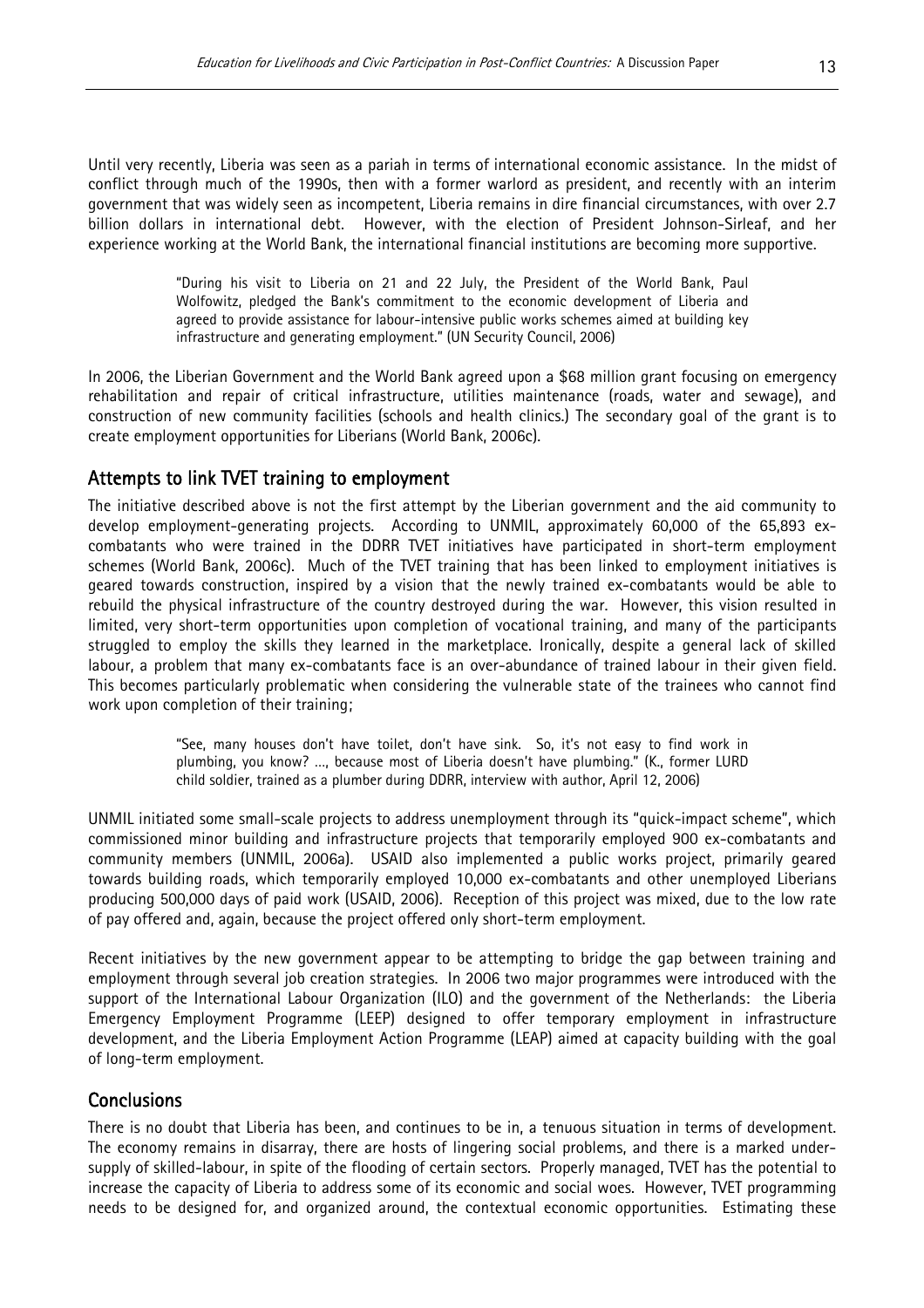prospective opportunities is no small task. Problems of data collection, assessing existing skills, and predicting the future capabilities of various sectors in terms of infrastructural capacity are just a few of the difficulties facing post-conflict societies in general and Liberia in particular. Nonetheless, the application of economic and manpower forecasting models has the potential of creating a framework for TVET programming to be designed in such a way as to maximize its contextual effectiveness.

There was very little diversity in the TVET programmes associated with the Liberian DDRR, as most had a strong focus on construction-related industries. This emphasis in construction skills, while well-intentioned, largely failed to improve the livelihoods of its participants, and often flooded particular labour markets while others remained under-represented. There are only so many plumbers and masons an economy can absorb. This problem is amplified by the fact that the aid system, which is responsible for much of the large-scale postconflict construction projects, often imports specialized labour, leaving the recently trained workers with even fewer opportunities in an economy plagued by very high rates of unemployment.

# 6.2 Southern Sudan

Sudan is the largest country in Africa and is home to the longest-running conflict on the continent. The North and South of the country have been at war since even before the country gained independence from the British in 1956, due in part to differences in religion, race, and resource availability. After a decade of relative peace between 1972 and 1982, a second civil war broke out in 1983, instigated by the imposition of Shari'a law by the Khartoum-based Government of Sudan (GoS). The Sudan People's Liberation Army (SPLA) and its splinter groups emerged as the main "rebel" force in opposition to the GoS. The area known as southern Sudan had historically been severely underdeveloped, but – since the fighting took place almost exclusively in the South – what little infrastructure was in place has been completely destroyed. Over the 22 years of civil war post-1983, southern Sudan was ravaged in terms of loss of human life, destruction of schools and roads, disruption of agricultural and business activities, as well as massive population displacement. An estimated 2 million people died during the war and approximately 4.5 million Southern Sudanese were displaced<sup>1</sup>.

The Comprehensive Peace Agreement (CPA) (GoS &SPLM/A, 2005) ending the second war was signed on January 9, 2005, by only two of the parties to the conflict: the GoS and the Sudan People's Liberation Movement/Army (SPLM/A). This is significant because most Sudanese, from both the North and the South, did not participate in the peace process; even other key military groups such as the South Sudan Defence Force (SSDF) and the National Democratic Alliance (NDA) were not represented during the two-year negotiations led by the Inter-Governmental Authority on Development (IGAD), which enjoyed strong support from the international community, including the so-called "troika" of the United States, Norway, and the United Kingdom (Young, 2005). Under the CPA, southern Sudan – comprising ten of Sudan's southernmost states with two additional states and one area administered jointly with the Khartoum government – became an autonomous region. For all intents and purposes, however, southern Sudan still suffers from insecurity due to continuing occasional skirmishes between the GoS forces and southern armies.

The CPA's power-sharing protocol called for an autonomous Government of Southern Sudan (GoSS) and a Government of National Unity (GoNU), the latter comprising representatives from both the North and the South. The appointed ministers and other executives of the GoSS are almost exclusively former military officials, many of whom lack the administration skills required to lead a civilian nation, resulting in a fledgling government of generally low capacity (International Crisis Group, 2006). Under the CPA, the South will hold a referendum in 2011 to vote on the status of the region, leaving to the Southern Sudanese to decide whether to continue power-sharing or whether to secede entirely and become their own nation-state. According to National Democratic Institute for International Affairs (NDI) focus group data (Cook, 2005) and other sources, the Southern Sudanese will almost certainly vote for the latter option, but the GoS will be reluctant to give up the oil wealth that the South represents. The CPA's wealth-sharing protocol had specified that almost 50% of

 $\overline{a}$ 

 $1$  These figures are those cited in NSCSE (2004). However, these and other data available for southern Sudan are highly contested and generally considered unreliable.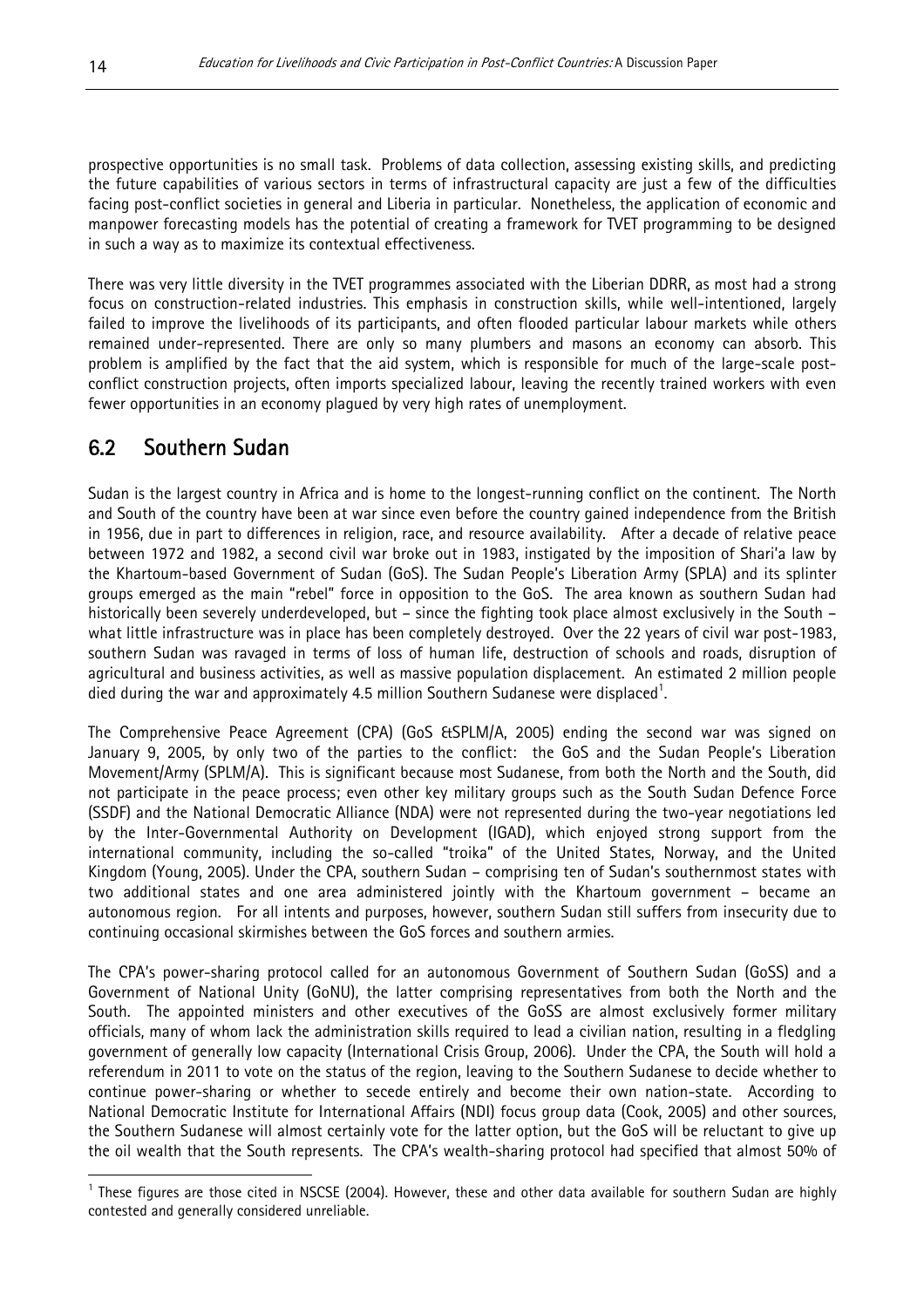Sudanese oil wealth would be allocated to the South. These funds were to comprise – for now – the sole source of non-donor GoSS revenue, as a tax system is currently unthinkable. Far fewer of these funds than expected have been released (Reeves, 2005). Thus, the southern Sudanese political environment – its "postconflict context" - is characterized by an inexperienced government composed of former military officials, funding not commensurate with the region's needs, and a still-hostile relationship with the GoS.

### Challenges to reconstruction

The area known as southern Sudan had been severely underdeveloped even prior to independence. This has been compounded by the fact that the fighting associated with the conflict took place almost exclusively in the South, and what little infrastructure was in place has been completely destroyed. Southern Sudan has been ravaged in terms of loss of human life, destruction of schools and roads, disruption of agricultural and business activities, as well as massive population displacement. In addition, most able-bodied men and youth, and a substantial number of women and girls, were active combatants at some point during the war years.

Half a million war-displaced people have sought refuge in the bordering countries of Ethiopia, Kenya, Uganda, Congo, Central African Republic, and Egypt (Sommers, 2005). Another four million remained in Sudan, with approximately half in IDP camps located in the South, and half in camps near Khartoum. As is the case in most conflicts, the IDP camps suffered from overcrowding, insufficient resources, clashes between various groups, inadequate programmes to address the psycho-social needs of trauma victims, sexual violence, rampant disease, and malnutrition. While significant numbers of refugees and IDPs have returned to their home areas, the lack of services compared with international agency-supported camps have resulted in the return of many southern Sudanese to camps.

Finally, a significant challenge to reconstruction in post-conflict southern Sudan is lack of education and training. Southern Sudan's "lost generation" – those denied access to schooling during the war years due to insecurity, displacement, and/or lack of resources – comprises the majority of the population. The latest figures show that only 1 out of every 5 children attended school during the war, with only 2% of these finishing the primary school cycle (MoEST & UNICEF, 2006). Education and development funding has only been available in the region for the past several years; prior to this, the vast majority of donor funds were only available for humanitarian relief (Sommers, 2005). Although a few organizations<sup>2</sup>, including UNICEF, offered school "materials and a little training" prior to 1993, not until then was the need for support for education recognized (Joyner, 1996). And, not until 2000 did long-term development programming in education begin (Sommers, 2005). Any and all educational opportunities in southern Sudan are thus still rare, although the demand for basic education and skills training is high and expected to rise (MoEST, 2007a).

#### Reconstruction in southern Sudan

 $\overline{a}$ 

Many NGOs had traditionally operated in southern Sudan to bring relief aid during the war years, but since the signing of the peace agreement more development programming has become possible and the number of NGOs in the region has multiplied. In particular, NGOs and international agencies have flooded Juba, the southern capital. Construction efforts for international agency housing seem to outweigh the monies spent on aid or development programming in the area. This practice breeds resentment since the local population is still waiting for the arrival of peace dividends but see great activity in Juba with few benefits for the Southern Sudanese.

Overall, services (e.g., drilling boreholes, running health clinics) in southern Sudan have been delivered in a haphazard fashion. Most NGOs operate only within a specific area and provide limited services (e.g. one organization will provide HIV/AIDS education and not food distribution). In very few areas, several NGOs provide different services (e.g. one operates a hospital, one provides teacher training, and one establishes waterpoints). However, the vast majority of southern Sudan remains underserved. In order to operate in a

 $^{\rm 2}$  The notable exceptions to 'hit-and-run' educational programming (Sommers, 2005) in the period prior to 2000 have been Christian organizations such as the Diocese of Torit (DoT).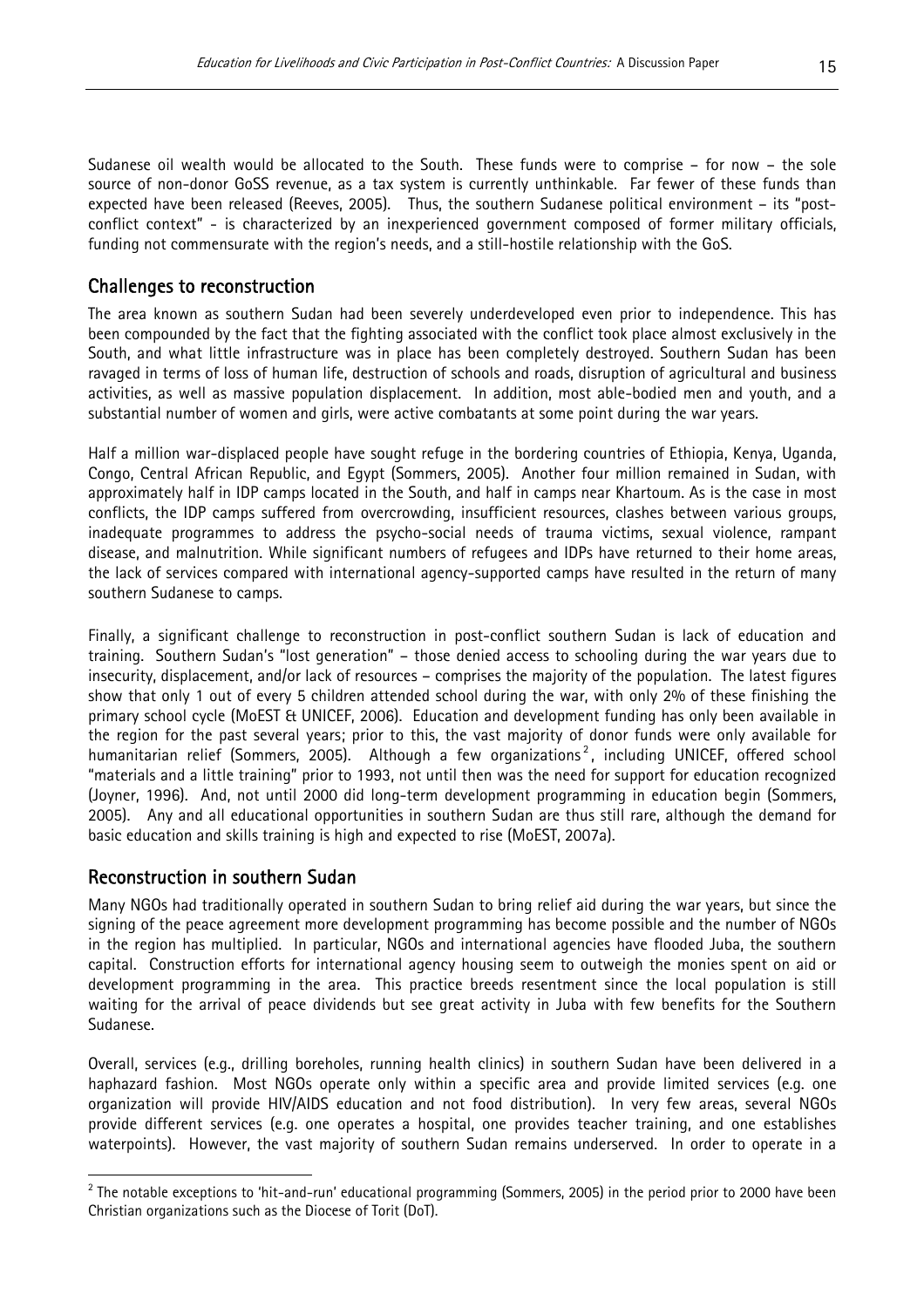given location, NGOs need a secure place to house workers, store supplies and establish communications. Constructing and maintaining field offices in this context are an enormous expense, and NGOs have been accused of "favoring" particular locations due to the relative ease of travel to and/or relative security of a given location. The GoSS is, of course, responsible for the planning and supervising reconstruction efforts and, ultimately, for service delivery. It is expected that, as governance capacity improves in southern Sudan, the region will enjoy a more equitable distribution of resources and more equitable service provision.

#### TVET and reconstruction in southern Sudan

Until 2007, the MoEST offered little guidance for TVET programming. The SPLM Secretariat of Education's (2002) Education Policy of the New Sudan and Implementation Guidelines, which is still in effect, only notes that vocational training should/will exist in southern Sudan. No further information is provided in the standing education policy as to what TVET will comprise, by whom it will be implemented, or how it will be financed. Only weeks before this writing, however, the MoEST published a new policy handbook that includes definitions for TVET and a firm commitment to developing both a TVET policy framework and a system of certification (MoEST, 2007a). In the Framework, the MoEST has identified their vision for TVET in southern Sudan and identified the many unmet needs. It is anticipated that this document will organize the fragmented TVET sector.

While TVET is understood to be an important part of the Demobilization, Disarmament, and Reconstruction (DDR) process in southern Sudan, little formal TVET training yet exists. The most common training programming involves livelihoods skills training at the community level. Vétérinaires sans frontières (VSF)-Belgium, for example, trains pastoralist groups in techniques that improve animal husbandry practices. Other NGOs work with farming communities to increase crop yields. These types of trainings are short, with trainings taking place over a period of weeks or several days per month during an entire year, as opposed to more formal training that requires daily attendance for months. Such livelihoods skills training programs build on local knowledge or introduce innovation in a skill that is already practiced.

Among the international NGOs involved in more formal skills training, Catholic Relief Services (CRS) operated six livelihood skills training centers<sup>3</sup> that were later turned over to the relevant ministries, and currently operates six vocational training centers<sup>4</sup>. Of the approximately two dozen training centers that currently exist in southern Sudan, CRS has thus established about half. Due to the high cost of inputs such as electricity (since all electricity in southern Sudan is run by generators, this input requires gasoline transported into the region at great cost), these skills training centers usually focus on skills that do not require heavy investment, such as carpentry or agriculture rather than computer training or car mechanics. Generally, there are no educational requirements for admittance to vocational training programs, although there are exceptions. At the moment, in the absence of a southern Sudanese vocational curriculum, NGOs typically establish their own training curriculum at each center or adapt Kenyan or Ugandan curricula. The MoEST strongly opposes this practice and is firmly committed to developing a national curriculum in the near future (MoEST, 2007b).

Many of these training centers are nominally managed by boards (Boards of Governors, Management Boards, etc.) that are composed of community-elected representatives. Some NGOs suggest a minimum quota for female representation to dissuade communities from appointing all-male boards, as would otherwise be common. The boards receive training in educational management and administration in order to build community capacity to make decisions on behalf of the centers, organize assistance in the construction efforts, and liaise with the NGOs. In practice, the boards have little or no power, save over the modest project funding that is channeled to them through the NGOs. The centers managed by boards are frequently expected to assume responsibility for the training at project end on behalf of the relevant ministry. Since 2006, ministries such as the Ministry of Agriculture and Forestry; Ministry of Environment, Wildlife Conservation and Tourism;

 $\overline{a}$ <sup>3</sup> These centers were financed through the United States Agency for International Development (USAID)-funded South Sudan Agriculture Revitalization Program (SSARP). 4

<sup>&</sup>lt;sup>4</sup> These centers were financed through the European Community (EC)-funded Vocational and Adult Literacy Training Project (Vocal). Zuki Karpinska, one of the authors of this paper, helped design the Vocal Project.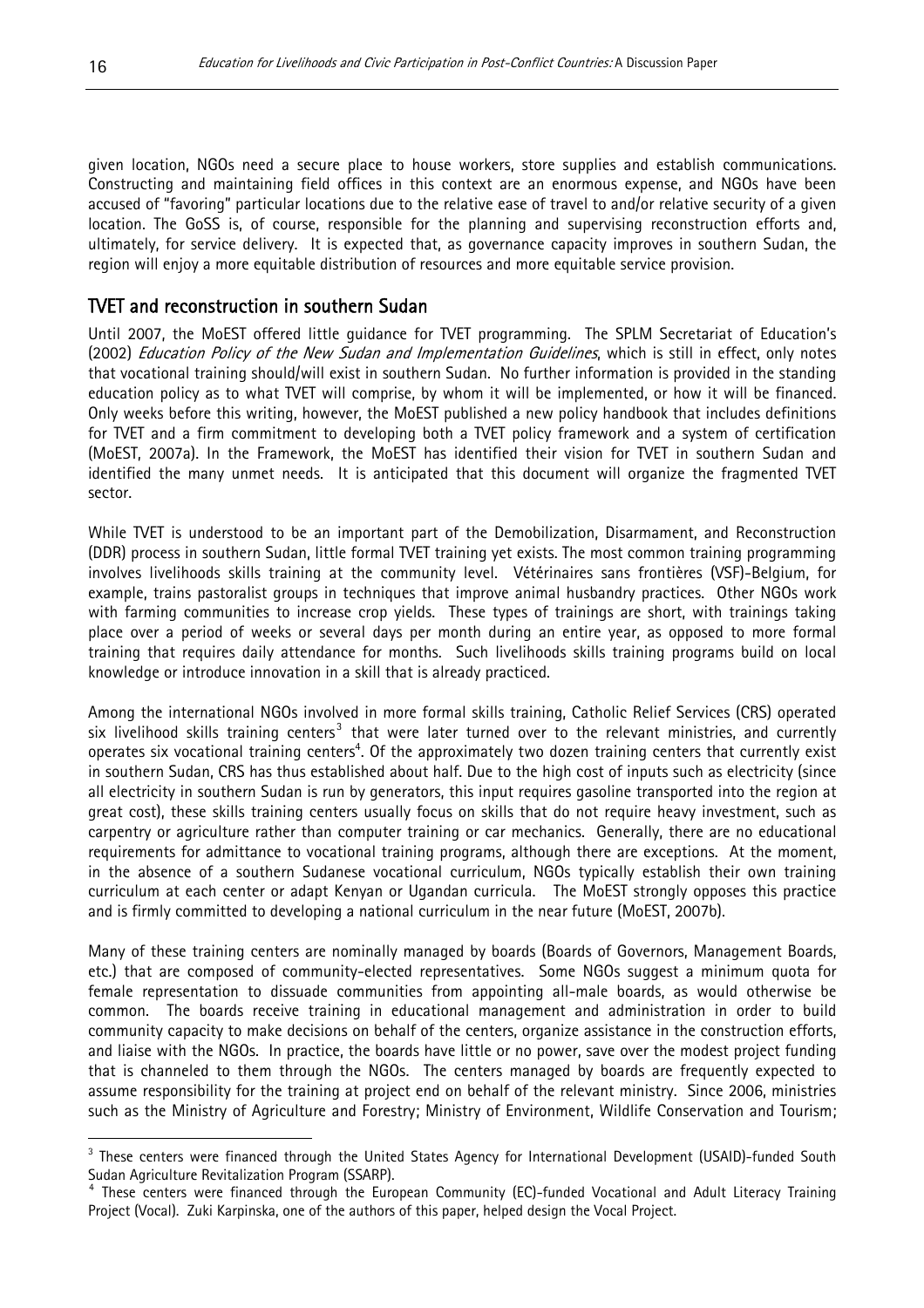and the Ministry of Animal Resources and Fisheries have begun to offer skills training, after having had assumed responsibility for several of the training centers formerly operated by NGOs. Due to the current low capacity of the GoSS, it is unlikely that many of these centers may continue to be operational without additional donor funding for inputs in the interim before the flow of GoSS resources into individual counties becomes more consistent.

As in Liberia, there is a general disconnect between training and economic opportunities. But, the situation is extremely dire in southern Sudan given the current economic possibilities.

#### Economic context

Muchomba and Sharp (2006) report, "livelihoods in southern Sudan are inextricably linked to both a relatively rich and abundant resource base and the terrible consequences of more than two decades of civil conflict" (p.18). The majority of Southern Sudanese seek livelihoods in animal husbandry, agriculture, fishing on the Nile River and its tributaries, wild food collection, and/or trade (Muchomba & Sharp, 2006). Livestock may represent the single greatest asset owned by Southern Sudanese; many of the ethnic groups in southern Sudan are pastoralist, owning vast herds of cattle and goats. The cattle herds, in particular, may sometimes number in the thousands, and are an integral part of both the region's livelihoods and its culture. Both pastoralist and nonpastoralist ethnic groups practice small-scale agriculture, for subsistence and/or as a means of currency (Muchomba & Sharp, 2006). However, crops are affected by the region's periodic droughts (including a recent drought that has lasted for three years) and the resultant low yields are often insufficient for subsistence. Trading and selling of goods from nearby Uganda, Kenya, or Ethiopia and even from Khartoum – due in part to improved transportation and demining of key access roads – is increasing rapidly during the time of fragile peace. The rudimentary markets are expanding, with more goods – e.g. plastic sandals, clothing, cigarettes – appearing in an increasing number of locations. The barter system is still widespread, with southern Sudan's three currencies – in addition to those of the neighboring countries – less commonly used than exchange for cattle, beer, or grain (Muchomba & Sharp, 2006).

Very few paid job opportunities exist in southern Sudan, outside of external aid agencies. NGOs and international agencies employ hundreds of Southern Sudanese as program managers, project staff, driver/mechanics, security guards, cooks, cleaners, etc. Due to continued government inability to pay salaries, teachers are usually unpaid volunteers. Select schools receive small incentives for teachers from NGOs like Norwegian Church Aid (NCA), but these are usually in the form of non-cash incentives like soap. Temporary work is sometimes available for semi-skilled laborers such as masons or carpenters on construction projects. As a result, many Southern Sudanese are still dependent on humanitarian aid (Marriage, 2006) from organizations such as the World Food Program.

All of these livelihoods are affected by the reality of the southern Sudanese environment. Lack of roads and periodic flooding mean no access to markets for the vast majority of the population. However, there are disparities within the region of southern Sudan. The southernmost Equatoria states are much less affected by the rains than the rest of the region. These states have better roads, are closer to the relatively-developed markets of Uganda and Kenya and do not have the swamps of Jonglei or other states. Security is also often an issue with market access, but in isolated cases rather than a region-wide phenomenon. LRA attacks, for instance, are limited to the southernmost states and can close down markets for weeks. It is important to note that that the most significant factor in the economy of southern Sudan is its sheer size. The region is massive and distances between points can be unmanageable. Transportation costs are thus staggering, and impact both southern Sudanese livelihoods and international agency programming.

#### Linking TVET to employment and the economic context

Given the tenuous nature of the southern Sudanese economy, innovative approaches to linking TVET to the economic context have been attempted. Many training centers incorporate business management training or entrepreneurial training into the curriculum, in order to prepare graduates to earn a living from their newlyacquired skills. Apprenticeship programs are very difficult to establish in southern Sudan because so few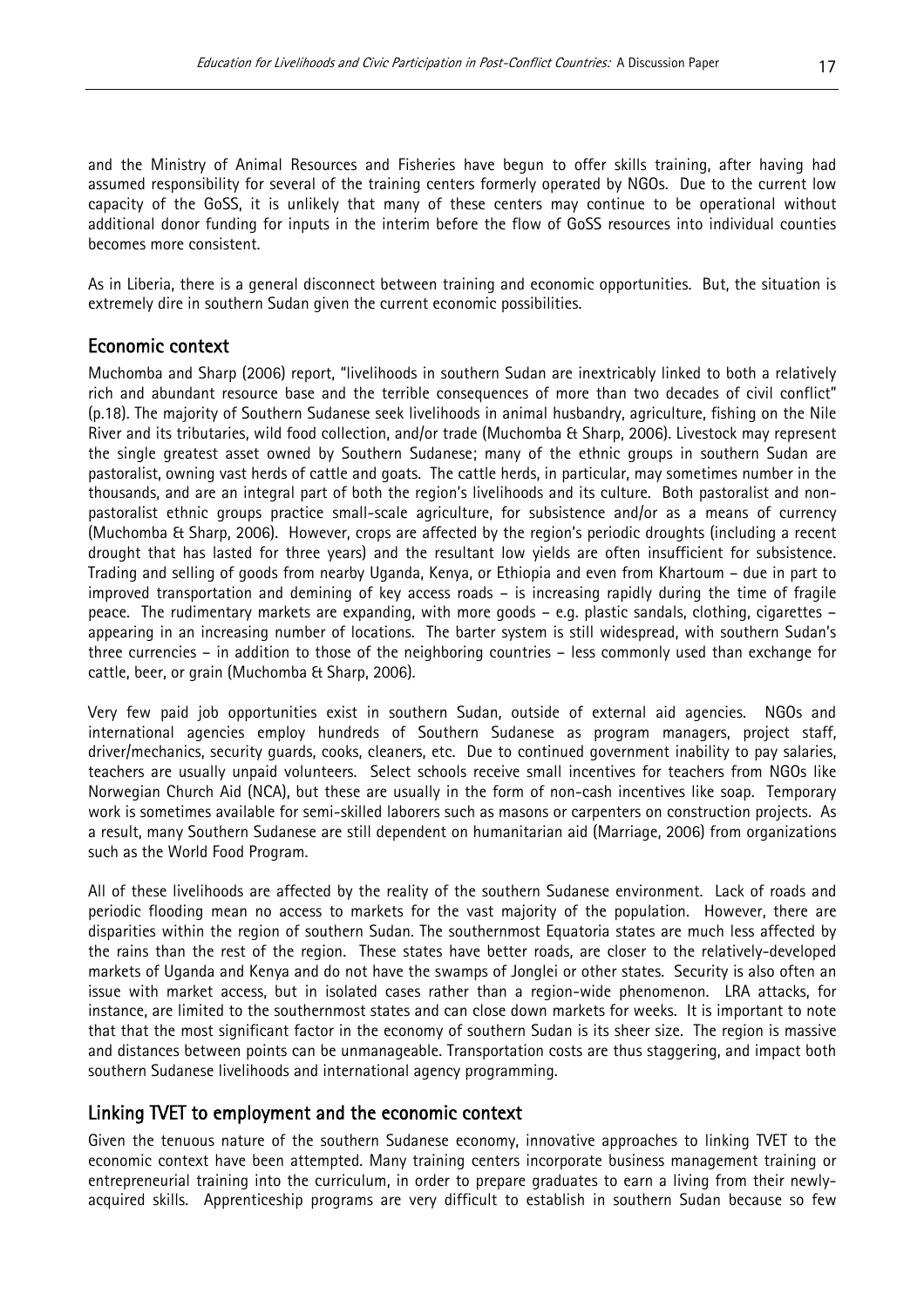people earn a living using a vocational skill. Those who do are located in one of only a handful of "urban" centers (which are essentially larger villages with some permanent structures.) The funding necessary for TVET graduates to obtain the tools of their trade and the requisite raw materials is sometimes provided on a costshare basis, in which graduates pay a nominal amount for the minimum inputs essential to launching a business. Micro-credit schemes are rarer but equally important for these fledgling enterprises. As explained above, TVET graduates have few opportunities in the employment market and must themselves create a livelihood from the learned skills.

#### **Conclusions**

Assuming that the success of a programme is not measured by completion rates but rather by the number of graduates who use the skills learned in order to earn a living after programme end, there are not many successful training programmes in southern Sudan. Training programmes that focus on traditional skills – e.g., agriculture, fishing – are more successful than those that focus on trades such as carpentry or masonry. The truth is that there are few markets large enough in southern Sudan to absorb graduates with skills taught in the formal training centers. With time, demand for skills will increase, and these training programs will enjoy more success. At the moment, graduates are frequently frustrated.

# 6.3 Uganda

Since it gained independence in 1962, Uganda's development has been marked by deep social and political instability and civil war. In 1986, the National Resistance Movement (NRM), led by Yoweri Museveni, seized power. Museveni has remained President of Uganda for the last two decades. Rebels opposed to the NRM reorganized in southern Sudan and later became known as the Lord's Resistance Army (LRA) under the leadership of Joseph Kony. Disappointed both by the inability to present a credible military threat to the NRM regime and by the lack of popular support for the organization among the communities of northern Uganda, the LRA turned against the civilian population in the north, brutally terrorizing communities with acts of murder, torture and mutilation. The LRA's capacity was strengthened by gaining support from Sudan beginning in 1994 to engage in a proxy war against southern Sudanese rebels who were being supported by Uganda (Blattman, 2006).

A particular feature of the conflict in Northern Uganda is the wide-scale abduction and recruitment by the LRA of male and female children and youth, who are forced into labour, sexual slavery and combat roles. The estimated number of young people abducted during the war is 25,000, although recent evidence suggests the number is more likely to be 60,000 or higher (UN Office for the Coordination of Humanitarian Affairs, 2006). The widespread use of abductees and child soldiers by the LRA complicates the conflict as local communities continue to see these fighters as "their boys" and oppose a military solution to the conflict.

Facilitated by the Comprehensive Peace Agreement for southern Sudan, negotiations between the Ugandan government and the LRA have recently moved forward. Negotiations have led to a cease-fire agreement in August 2006 and the retreat of LRA fighters to assembly zones on the Sudanese side of the border (Annan et. al., 2006). For the first time in decades, an end to the conflict seems feasible, though by no means certain.

However, relations between the central government and communities in the North continue to be strained. This is largely due to the government's heavy-handed tactics against the LRA even where it was composed of forced recruits. The government's policy of forced resettlement into IDP camps has exacerbated the situation, as have tribal tensions. Conflict over land tenure upon the return of IDPs is a real risk in a post-LRA Northern Uganda.

#### Challenges to reconstruction

Until recently, very little reliable information was available on the effects of war in northern Uganda; data was particularly scarce regarding exposure to violence and community effects of conflict. The recent Survey of War Affected Youth (SWAY) has produced some important conclusions that run counter to popular perceptions. The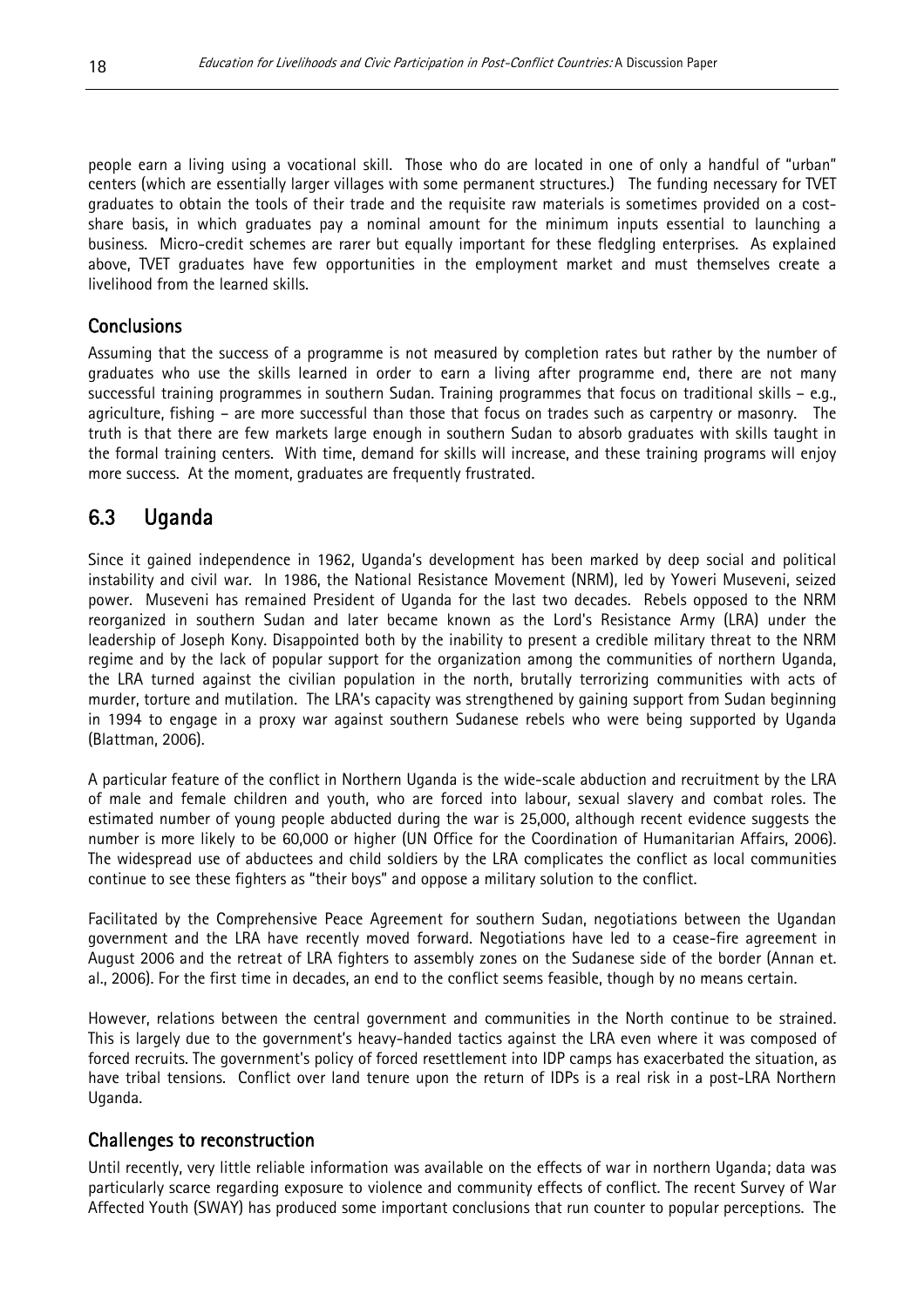survey confirmed that essentially all youth, whether abducted or not, have suffered and witnessed tremendous violence. However, it also showed only modest levels of psychosocial trauma and low levels of aggression among war-affected populations. Moreover, even traumatized individuals exhibited a high level of social functioning. These findings appear to be related to strong support structures within the community and to cultural methods of spiritual cleansing that facilitate reintegration of former fighters (Annan et. al, 2006).

SWAY finds that "family acceptance is remarkably high. Only 1% of youth report that their family was unhappy or unwelcoming upon their return. Over 94% of the youth report being accepted by their families without insult, blame or physical aggression" (Annan et. al., 2006, p. 41). Reception from the community was "typically strong and welcoming". Insults and fear exist, but are not understood to be detrimental to reintegration. In fact, nearly all forced recruits who escaped from the LRA returned to their home communities. This is despite the fact that many were forced to commit atrocities against their neighbours, friends or even families. Acceptance of ex-combatants as regular members of the community, however, is coupled with resentment of programmes targeted specifically at them, essentially being perceived as a reward for violent activity.

A major source of concern for TVET and livelihood-based interventions are those disabled as a result of the conflict. Thirteen percent of youth in the SWAY sample were found to possess "an injury that impeded them from earning a living" (Annan et. al, 2006, p. 46). The unique SWAY study, therefore, seems to point to postconflict challenges slightly different than those often assumed to characterize such situations. In northern Uganda the challenges appear to lie in best capitalizing upon the relative ease with which ex-combatants are able to reintegrate without alienating the communities into which allow this fluid process and to pay close attention to the needs of populations such as the disable, injured or traumatized.

The realities of mass displacement, and the loss of land access and entitlement associated with it, are also considerable challenges to reconstruction in northern Uganda. Since 1996, the threat of abduction by the LRA and pressure from the government has forced much of the population of northern Uganda to resettle in "protected villages", which are essentially IDP camps. These camps are not only crowded and unsanitary; they also often fail to offer protection. Their population continues to suffer from attacks, to the extent that large numbers of youth prefer to commute to larger towns at night to avoid forced recruitment (Women's Commission for Refugee Women and Children, 2005). Moreover, curfews and a prohibition on travel far from the camps have meant that most have lost access to their land.

#### Reconstruction in northern Uganda

Unlike the cases of Liberia and southern Sudan, the Ugandan government has remained relatively stable, thus its regime differs from the newly established post-conflict ones often responsible for reconstruction. The current capacity and political will of the Ugandan government appear favourable to effective educational reconstruction. Several schemes for complementary basic education of target populations, such as the urban poor, nomads and conflict-affected children already exist. There is also a strong movement towards decentralization, allowing for some flexibility in addressing the needs created by a conflict that varied in its local intensity. Government investment in education has been high. In the financial year 2001/02, around 20 percent of the government budget was spent on education and training (Farstad, 2002).

This appears to go some way to meeting SWAY's concern that "there is an urgent and immediate need to support broad-based secondary and tertiary schooling" (Annan et. al, 2006, p. 71) for the most needy. However, as the following quotations show, there is much room for improving the provision of TVET as part of the reconstruction process in Northern Uganda:

> "Current programming has focused primarily on humanitarian needs and psychosocial support (broadly-defined) but has tended to neglect interventions to support war injuries, education, and economic activities" (Annan et. al., 2006, p. 72).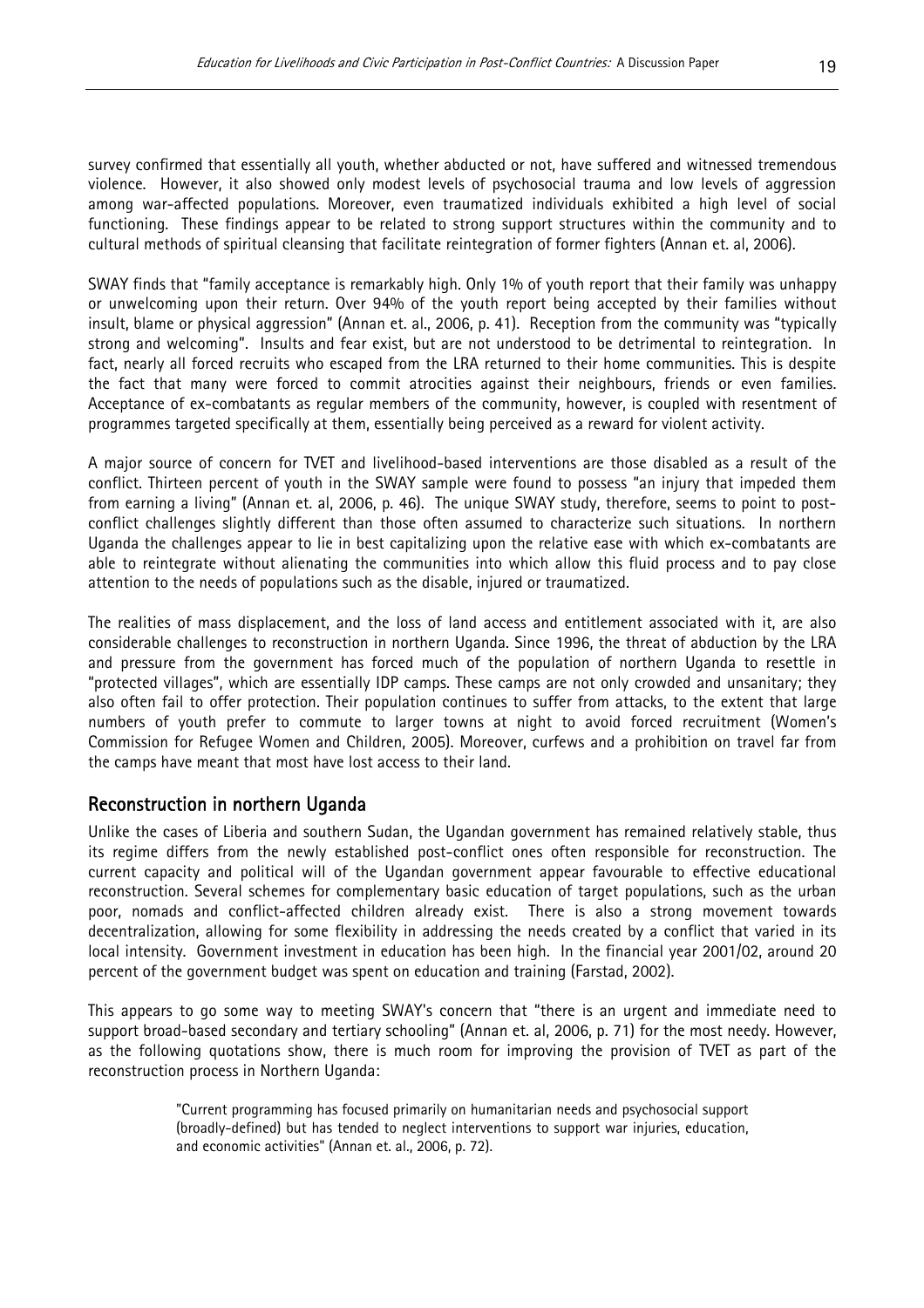"Technical/vocational training exists, but is far too limited in its scope. Apprenticeships and the provision of tools upon graduation would go far to assist graduating students in finding and being able to work." (Women's Commission for Refugee Women and Children, 2005, p. 5).

To fully understand the needs for TVET in post-conflict northern Uganda, it is important to understanding TVET programming offered during the long conflict, as well as programmes initiated as a part of the reconstruction effort.

#### TVET and reconstruction in Uganda

The conflict or post-conflict context notwithstanding, in Uganda vocational training is fairly common.

20 percent of youth over the age of 16 have had some sort of vocational training, primarily in trades like construction, carpentry and joinery, and driving. Such programmes were generally paid for by the youth themselves or their families (Annan et al. 2006, p. 32).

This is despite the fact that - as is common in many nations - there is a cultural bias favouring formal education over TVET. Many students enrol in TVET because of their poor test results and failure to gain entry into an academic institution.

In addition to some formalized programming at the national level, there is some experience in Uganda with TVET as part of the DDR and reconstruction effort following the consolidation of NRM's power in the early 1990's. But the relevance of this for the current situation should not be overstated. The aim of that programming was the formal DDR of parts of a regularized guerrilla army. The challenge in Northern Uganda, by contrast, involves building sustainable livelihoods for whole communities. Even with regard to excombatants, there is little similarity between current realities and the DDR process of the early 1990s. As mentioned, abductions, and the trickling back of those escaping, have been a continuous process over the course of a decade. Only half of those returning from conflict have ever passed through any kind of reception centre.

Despite these important differences, which must be taken into account in programme design, some studies of past "Reintegration through Training" programmes can, and should, provide an important foundation to be and built upon. The Gulu Vocational and Community Centre, for example, gathered experience during the 1990s with the integration of vocational training for youth with community outreach, adult literacy and peace education (Muhumuza, 1997).

Formally, TVET is delivered by some 29 government Technical and Farm schools/institutes with a total intake of 3340 in 2000. At the same level, following national curricula, there are 187 registered private institutions and some 400 that have applied for registration. Industrial training is delivered by 4 public Vocational Training Institutes and some 400 private training providers. Both of these streams, in particular the former, have attracted criticism for being too academic. TVET also features prominently as Strategic Objective 2 in Uganda's National Action Plan on Youth, which likewise emphasises apprenticeship schemes over formal state provision of training (Ministry of Gender, Labour and Social Development, 2002). In Uganda, as is common across the continent and beyond, there is limited public financing for TVET and the main responsibility is placed on the private sector for both delivery and financing of programming. The private training providers deliver programming in a variety of areas and at different levels, and issue their own certificates. Private institutions are not obliged to register with the MoES, but are encouraged to do so.

Given the traditionally strong social cohesion in northern Uganda, in planning for TVET programming outside of that described above and interested in addressing the post-conflict needs in the North, community-based rather than individualistic projects appear most promising. An example of a community programme supported effectively by INGOs is GUSCO, the Gulu Support the Children Organization (Omona and Matheson, 1998). GUSCO runs reception centres for traumatised children, where they receive vocational training, trauma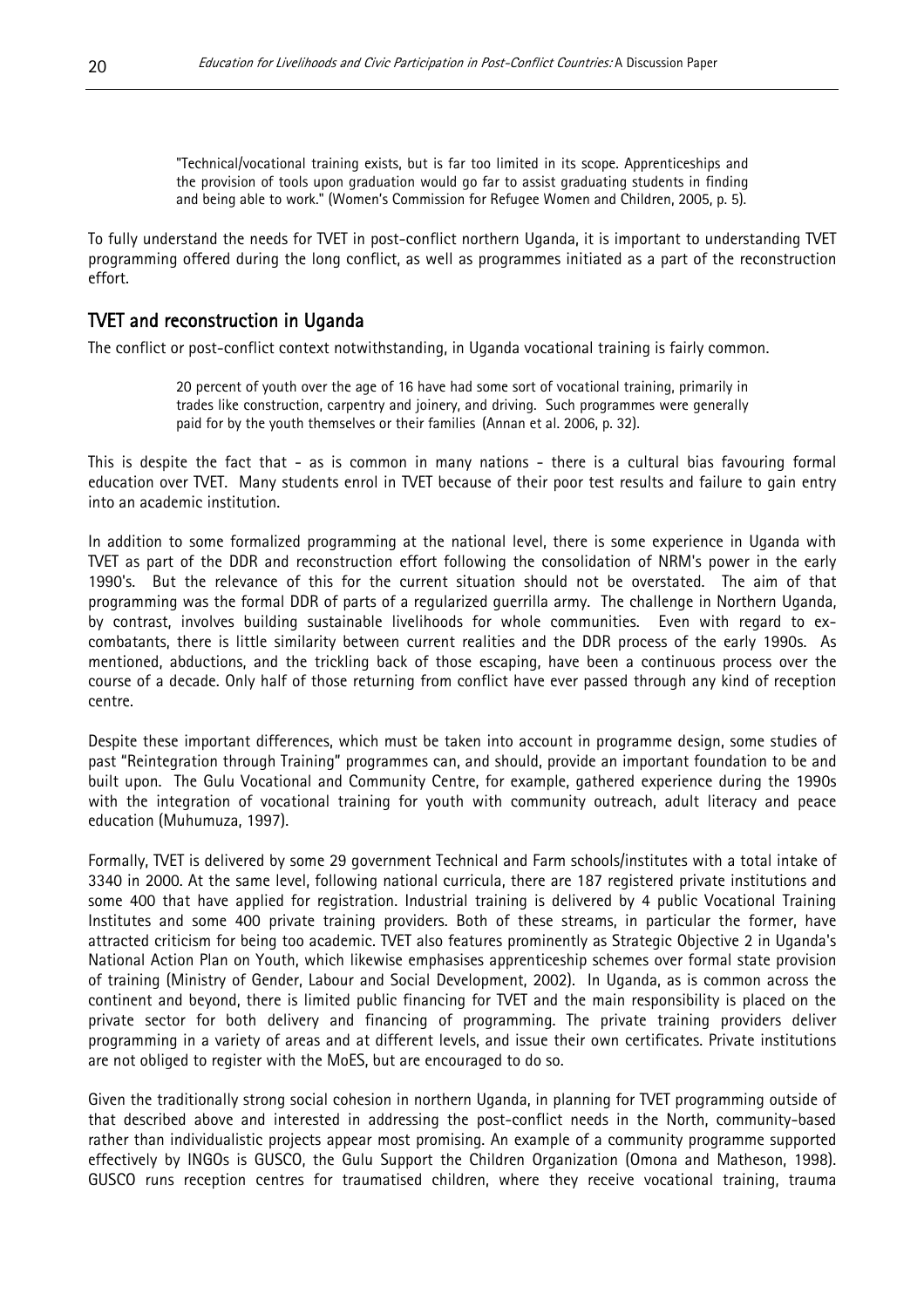counselling and family reintegration support. While children only stay in the centres for up to six weeks, reintegration follow-up is conducted regularly until a year after release.

Findings from the SWAY study align with a theme highlighted throughout this study, namely that skills training alone cannot create livelihoods, and must be aligned with labour market needs as well as with the realities of its participants. SWAY's findings suggests that "individuals themselves may be better judges of what skills and opportunities suit their own skill set, interests, and local demands" and that it might be more effective to provide vouchers which could be used towards NGO or private training programmes (Annan et. al., 2006). This, however, leaves open the question of which programmes NGOs should be supported in setting up.

Reforms in the general education sector also profoundly affect the question of appropriate training for postconflict livelihoods in Northern Uganda, most notably the recent implementation of the Universal Post Primary Education and Training (UPPET) policy. It includes the provision of equipment to Business, Technical, Vocational Education and Training (BTVET) institutions, as well as introducing Community Polytechnics to all districts, including the conflict-affected North, where grants and bursaries are paid for students in secondary and technical schools (Okecho, 2006). Recent initiatives include the plan to create the Uganda Vocational Education and Training Authority (UVETA) (Haan, 2001). The proposed UVETA is expected to stay away from basic training delivery but rather focus on promoting financing of and coordinating all formal and non-formal training activities.

In relation to the Community Polytechnics, however, it has been noted that there is a lack of demand for long term (2-3 years) training in traditional manual trades, and, secondly, that there are difficulties in making sure these training centres are equipped, staffed, and resourced. Results from a recent DFID study on educational reform in Uganda demonstrate that a parallel system of institution-based secondary level schooling was unaffordable and there was likely little demand for this type of training (Ward et. al., 2006).

#### Economic context

Violence, instability and displacement have challenged and transformed traditional livelihoods in Northern Uganda.

> "The traditional Acholi [the dominant tribe in Northern Uganda] livelihood is an agrarian one. Animal husbandry and cash crop production were the economic bases of the economy, supporting demand for other products and services" (Annan et. al., 2006, p. 75).

Despite its agrarian tradition, currently, few youth in the North have access to land. While this may change as the IDP camps dismantle, it is still a major factor hindering the development of livelihoods. The lack of opportunity for agriculture has meant that most youth that are economically active perform casual labour such as collecting firewood, carrying loads, quarrying, hawking and vending, construction, riding a boda boda (bicycle taxi), or making bricks and charcoal (Annan et. al, 2006). Formal employment is rare, "just fifteen percent of occupations represent more or less regular (and usually high-skilled) employment—operating a repair shop or small business (such as a kiosk), a vocation (including carpentry, tailoring, and driving), or a profession (a teacher, public employee, or health worker)" (Annan et. al., 2006, p. 37).

As a result, the median monthly income of youth in the conflict affected areas is less than five US dollars per month. Nevertheless, "few youth leave the region to look for work— primarily, it seems, because of few contacts, fewer resources, no language skills, and an emotional tie to their homes" (Annan et. al., 2007, p. 35). Given the problems associated with large scale urban migration and resettlement present in several postconflict contexts (see for example the Liberian case study in this paper) the continued desire of youth to stay in the North should potentially be supported by TVET programming.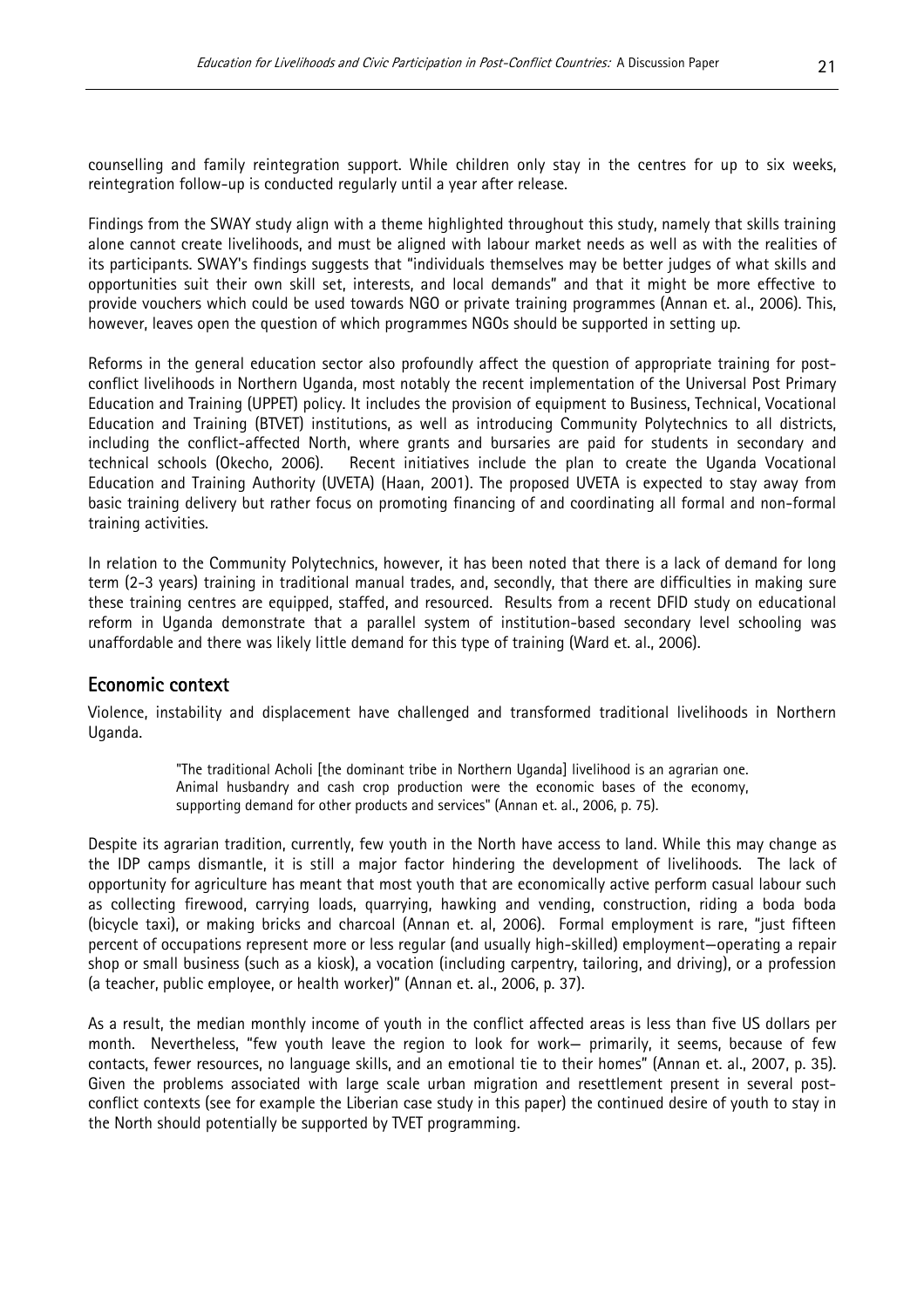#### Linking TVET to employment and the economic context

Given the rural economy of Northern Uganda, TVET cannot generally be expected to result in wage employment. If the livelihood options for the majority consist at best of entrepreneurial self-employment, but more realistically of small-scale agriculture or petty self-employment, education and training for livelihoods has to reflect this fact (Stavrou and Stewart, 2000).

TVET in post-conflict northern Uganda must also take into account the realities of agricultural and land access changes as a result of the displacement of communities. A largely agricultural, non-wage system of livelihoods will have to be rebuilt or to adapt and change in the context of displacement. The prolonged absence and the destruction of traditional boundary markers during the conflict mean that the traditional tenure will be difficult to reinstate. There is also fear of losing land in the face of large-scale commercialisation of agriculture. Due to high population growth, there will also be many more people returning to the countryside than originally left it. Land insecurity therefore has serious implications both for local livelihoods and the sustainability of peace (Uganda Conflict Action Network, 2006). The promotion of sustainable livelihoods must therefore "include innovative strategies for increasing access to land in addition to ... attention on other income-generating activities" (Annan et al., 2006, p. 71).

#### **Conclusions**

SWAY's results suggest that many youth are abducted for relatively short periods of time and that their education is only moderately affected. Those abducted lost an average of 1 year's schooling. In Northern Uganda, therefore, it seems particularly appropriate to aim educational interventions at all youth, because the experience of "episodic" education "due to financial pressures arising from poverty, insecurity and lack of family support" (Annan et. al., 2006, p. 42) does not differentiate former child soldiers from those never abducted.

While the majority of formerly abducted children and youth should be targeted through support aimed at communities or at youth as a whole, the long-term abductees who spent many years in the LRA and lost most or all of their schooling opportunities require particular attention, as do those who suffered from serious injury or have a disability. The relatively small number of children and youth who lost a significant amount of schooling makes it feasible in principle to offer intensive personal support to these hardship cases. A special school is being set up in Gulu for youth who were prevented by the conflict from attending school. It is not clear from the available information whether it will cover an accelerated course and/or involves any TVET.

As this case study has highlighted, the SWAY study can provide a uniquely detailed and nuanced needs assessment to help conceptualize the needs for and role of TVET programming in northern Uganda despite the fact that this was not among its explicit purposes. That it points to needs and roles different from those often assumed by programmers highlights the importance of needs assessments to designing programming; that it is so illuminative points to the incredible amount that could be learned from a needs assessment done explicitly around TVET needs and role; that studies like SWAY are so rare and that large TVET needs assessments are rarer still, highlights their difficulty.

# 7. INFORMED QUESTIONS FOR FURTHER RESEARCH

A primary goal of this discussion paper, based on literature review and research of available academic and grey literature surrounding TVET in Sub-Saharan Africa, is to open a set of informed questions to guide empirical research in each of the case study countries. It is imagined that these questions will shift and expand as empirical data is gathered and as feedback from other actors is received. The questions in their current form are as follows: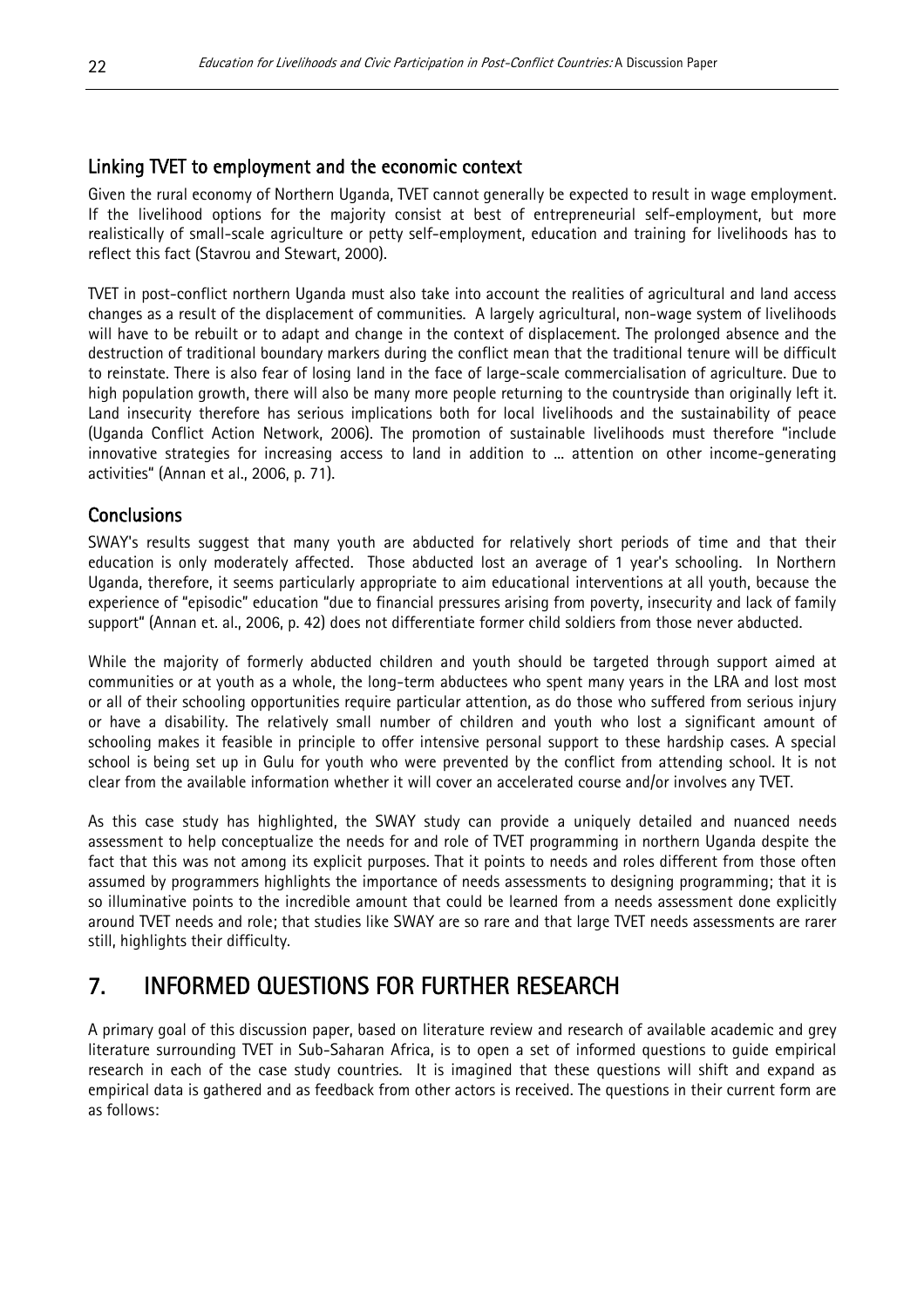# 7.1 How can TVET programming best be structured to contribute to the broader post-conflict reconstruction context?

For TVET programming to contribute to broader post-conflict reconstruction, it must seek to build ties with broader reconstruction initiatives, take into account the obstacles facing the populations it seeks to serve and be consciously responsive to social and economic realities.

The challenges facing war-affected populations described in some detail in this study include the physical, psychological, social and economic factors. As has been discussed, holistic TVET needs to be incorporated into a holistic recovery programme. This approach to TVET would actually consist of two dimensions. First, TVET programming would be designed with what might be called "horizontal" structures, thus imbedding such important aspects as psychological counselling, occupational therapy, and programming geared towards the larger community to support reintegration. Secondly, TVET programming ought to incorporate "vertical" structures, related to long-term livelihood development. Thus TVET would be seen as one step in a progressive process that includes community-based labour market information systems and vocational counselling, upstream, and job placements, micro-credit projects and general economic integration, downstream.

In order to contribute to the civil reintegration of conflict-affected populations, TVET has to be seen as one piece of a puzzle that builds a comprehensive strategy to promote livelihoods. TVET by itself does not create jobs. Nor do jobs, by themselves, lead to civic participation. Thus, an integrative aspect has to be stressed to ensure a continuum between training, social cohesion, and employment creation. As with formal education, the post-conflict period offers an opportunity to ensure that the newly created education and training schemes have a democratising effect and do not exacerbate conflict.

## 7.2 How can TVET programming be designed and implemented in cooperation with participating communities?

To be effective and locally appropriate and to effectively address the needs of its beneficiaries, the target population needs to be an active participant in every stage of TVET programming, design and implementation. A host of contextual realities, from climate to cultural norms, should be taken into account to create a set of programmes that are appropriate and have real value in terms of improving livelihoods.

Aside from making programming more effective, community involvement can lead to a sense of local ownership of programming, thus supporting communities' investment in making *their* programme a success, both at the outset and at the project end. The hope is that community ownership and community investment will lead to increased sustainability and effective education.

Unfortunately, the combination of a truly local participatory approach that is at the same time grounded in solid evidence is rare indeed. In terms of achieving optimal outputs, a broad set of data on the contextual social, economic and cultural conditions needs to be easily available and local needs must be assessed.

## 7.3 What is the most effective way to assess TVET needs in post-conflict settings?

One of the major obstacles facing the implementation of TVET programming in post-conflict situations is a lack of data on the needs and skills of the target population. Regardless of location or situation this lack of data poses the problem of having a mismatch between TVET and the contextual economic opportunities, thus hindering TVET's ability to contribute in a meaningful way to employability and to building livelihoods. However, in the post-conflict context, where the implementation of a holistic approach to TVET is necessary, with an integrated set of programmes designed to address the challenges specific to a war-affected population, a lack of data poses a much more serious set of problems.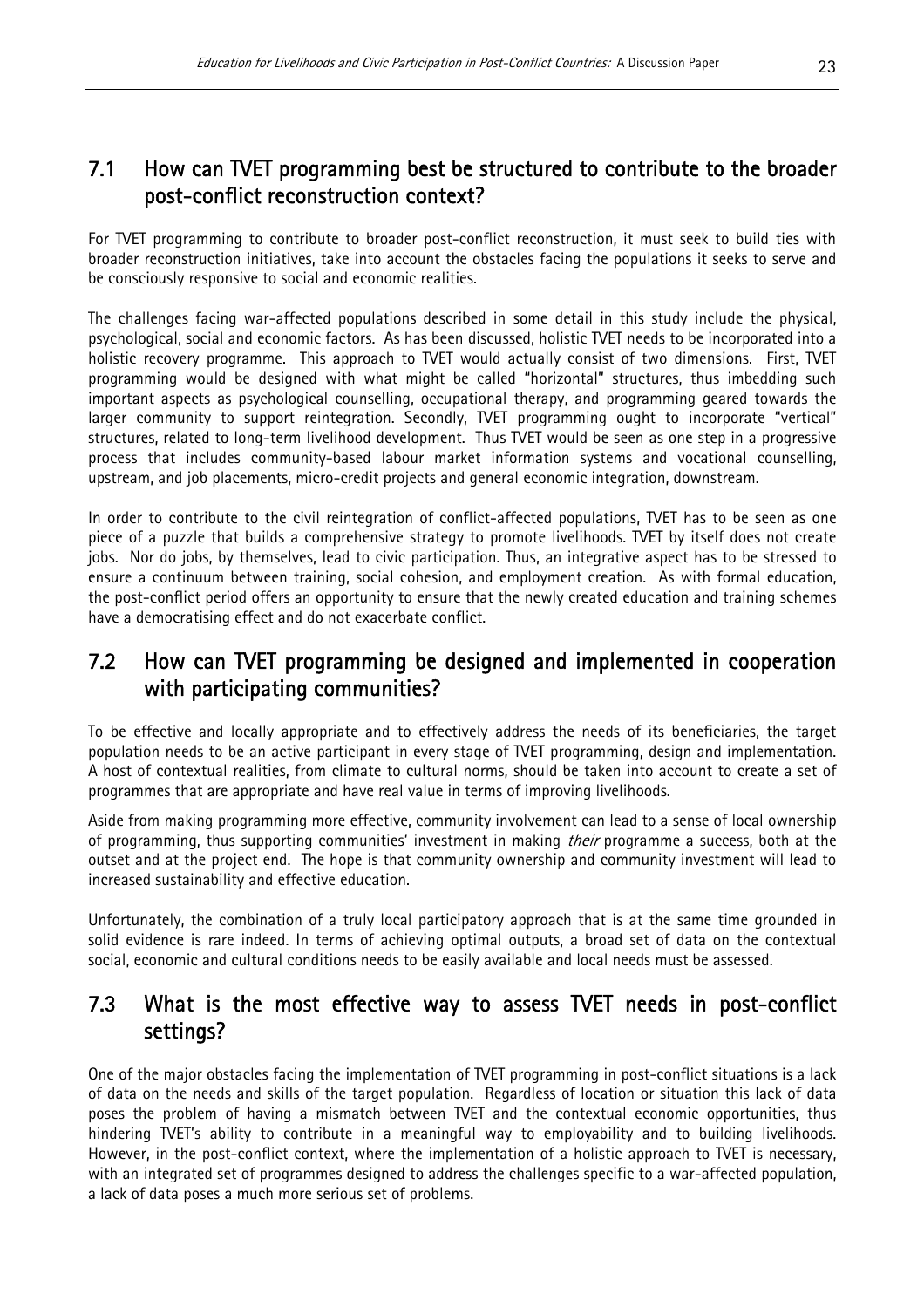Inappropriate programming can exacerbate the challenges facing war-affected populations rather than support their recovery. Culturally insensitive psychological therapy exercises, unsuitable housing schemes for displaced persons, ignorance of the physical frailties of injured persons; it is not difficult to imagine the ways in which these mistakes could have a negative impact on the experience of programme participants.

The lack of reliable data is a complex problem to overcome. Post-conflict contexts are often defined by a collapsed or weak government and social service infrastructure. As a result, what data can be collected is often unreliable or potentially manipulated. In addition, in order to be truly effective and avoid lag time between the end of the conflict and the delivery of services, data should be collected during the conflict, posing risks to the safety of data collectors, and access to the potential target population is often tenuous at best in the midst of war, not to mention that it is difficult when to determine an appropriate time to begin collecting data with the assumption that the conflict will come to an end soon enough to keep the data relevant.

As is mentioned above, the target population needs to be involved in every step of the TVET programming cycle, from design to implementation. This involves consulting with communities, including representatives from community-based organizations, churches, traditional leaders, women, and, particularly, children and youth, in prioritizing and planning programming. What is the best way to get these groups involved in assessing training needs, market ability to absorb trainees, local availability of inputs, and in the recruitment of staff?

## 7.4 How can TVET programming be responsive to the local economic conditions and opportunities?

In general, the TVET programmes in Sub-Saharan Africa suffer from lack of relevance. By definition, TVET is fundamentally supposed to prepare participants for the world of work; however, curricula are frequently outdated in terms of industry and economic needs. Even when there is a market demand for a certain trade, too many TVET graduates who have learned that particular skill overtax the ability of their communities to absorb them all. Unfortunately, it is more cost-effective to train large groups of students in one trade.

An important first step in linking training to economic opportunities is a close examination of current and future market opportunities. While it seems relatively obvious that TVET should be geared towards integrating the target population into the labour force, it has been shown through our case studies that this often is simply not being achieved. There is traditionally very little diversity in post-conflict TVET programming with a strong focus on construction-related industries.

Planned economies tend to have a much higher success rate in terms of linking needed-manpower estimates to employment opportunities than market economies (Youdi & Hinchliffe, 1985). This is intuitive given that planned economies are able to predict labour demands in each sector to a greater degree given that the size and investment in these sectors are often predetermined and dictated by the state. Post-conflict scenarios offer an opportunity to take advantage of this same concept given that the post-conflict economy is often initially driven by planned projects funded by international aid.

# 7.5 How can enrolment in TVET programming be made feasible for participants?

The single greatest obstacle to access to TVET programming for war-affected populations is the time required for training. TVET programmes require daily attendance for months or years, during which time the participants are not earning income and – even when not paying fees – they are paying out the costs of supporting themselves and/or their families. Boarding programmes are prohibitively expensive and not many organizations attempt this programming variation. Yet, trainees who do not have to cover boarding costs are still absent from their families and unable to provide the support they would be expected to if at home. Few members of vulnerable populations can afford the luxury of attending such programmes. Women, especially, usually have domestic duties, which prevent their absence from their families for extended periods.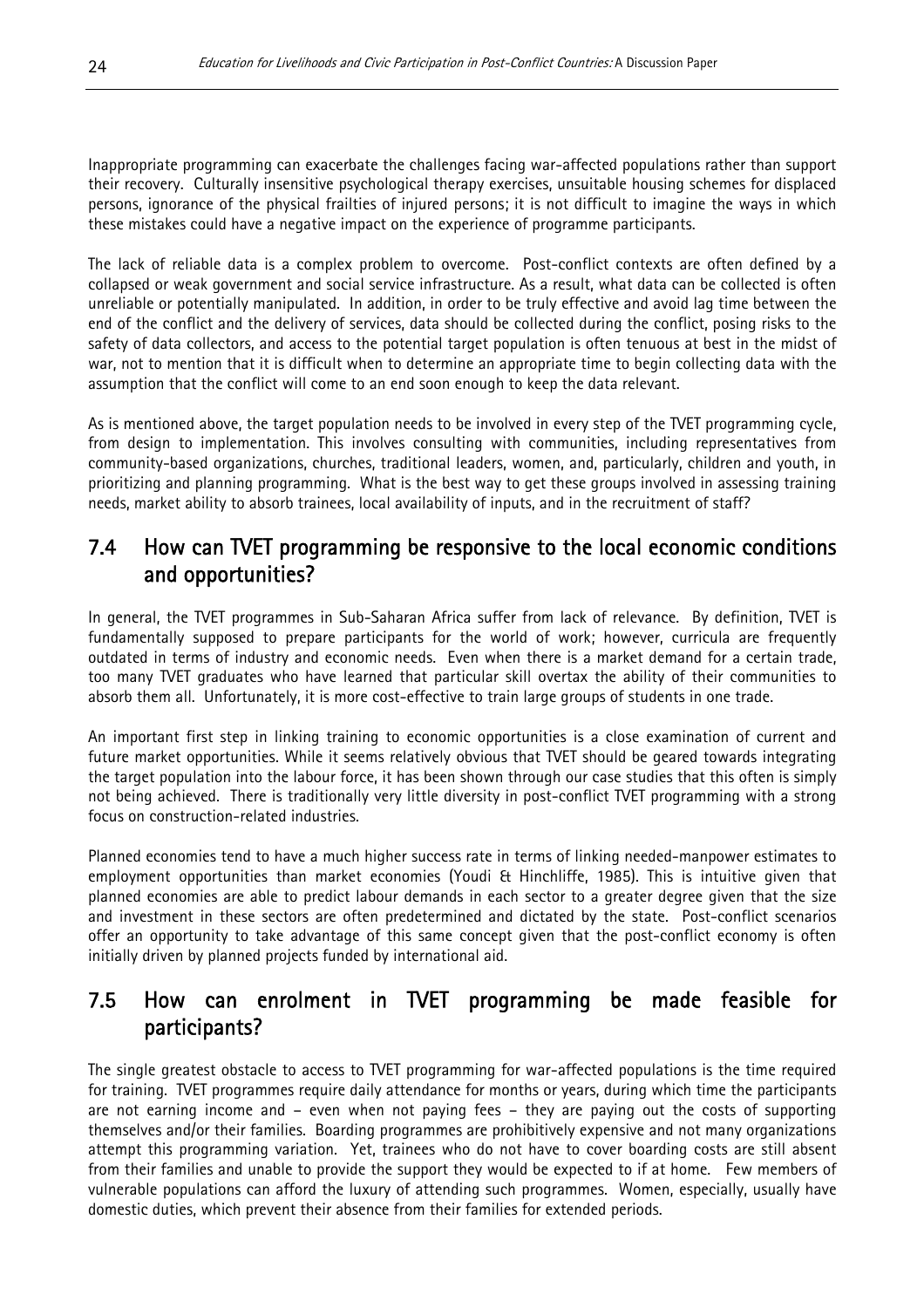Enrolment in educational programming can seem extraneous for many in a post-conflict situation, when access to food and shelter are often difficult to come by. Opportunity costs to education can be very high. Programmes in Mexico and Brazil have made significant progress in limiting opportunity costs to formal education. While expensive and heavy in bureaucracy, there are lessons to be learned from a programme like PROGRESA in Mexico.

# 8. FUTURE RESEARCH

This discussion paper has reviewed relevant literature and elaborated the principal theoretical and practical issues shaping the current delivery of TVET programming in Sub-Saharan Africa and has provided in-depth literature based case studies of the contemporary situations of TVET programming in Liberia, Uganda and southern Sudan. This research has opened the above questions, the discussion around which will guide the next, empirical phase of this research. The next step of this project will be to conduct three field-based case study investigations, collecting empirical data to explore the informed questions that have come out of this study in the three case study countries. An in-depth, empirical evaluation of recent TVET programmes in Liberia, Uganda and southern Sudan, that takes into account efforts to assess the needs and skills of war-affected populations in those contexts, will hopefully lead to some insight into appropriate solutions to some of the challenges identified by this discussion paper.

The next stage of this study will make important contributions to existing knowledge and research about TVET programming in Sub-Saharan Africa by providing a typology of TVET and livelihood promotion activities in postconflict settings, and, just as importantly, by developing benchmarks for evaluating their impact. The availability of such benchmarks could help to address a central issue to the understanding of TVET, livelihoods and civic participation in Sub-Saharan Africa, namely the lack of an effective assessment tool. Only recently have surveys of ex-combatants been attempted in Liberia and Sierra Leone to identify needs and assess the impact of already undertaken post-conflict programming. The Survey of War Affected Youth (SWAY) in Uganda has shown the importance of collecting such evidence (SWAY). Rather than reinforcing previous (often intuited) conclusions, it cast a new light on the educational needs of former child soldiers in Northern Uganda.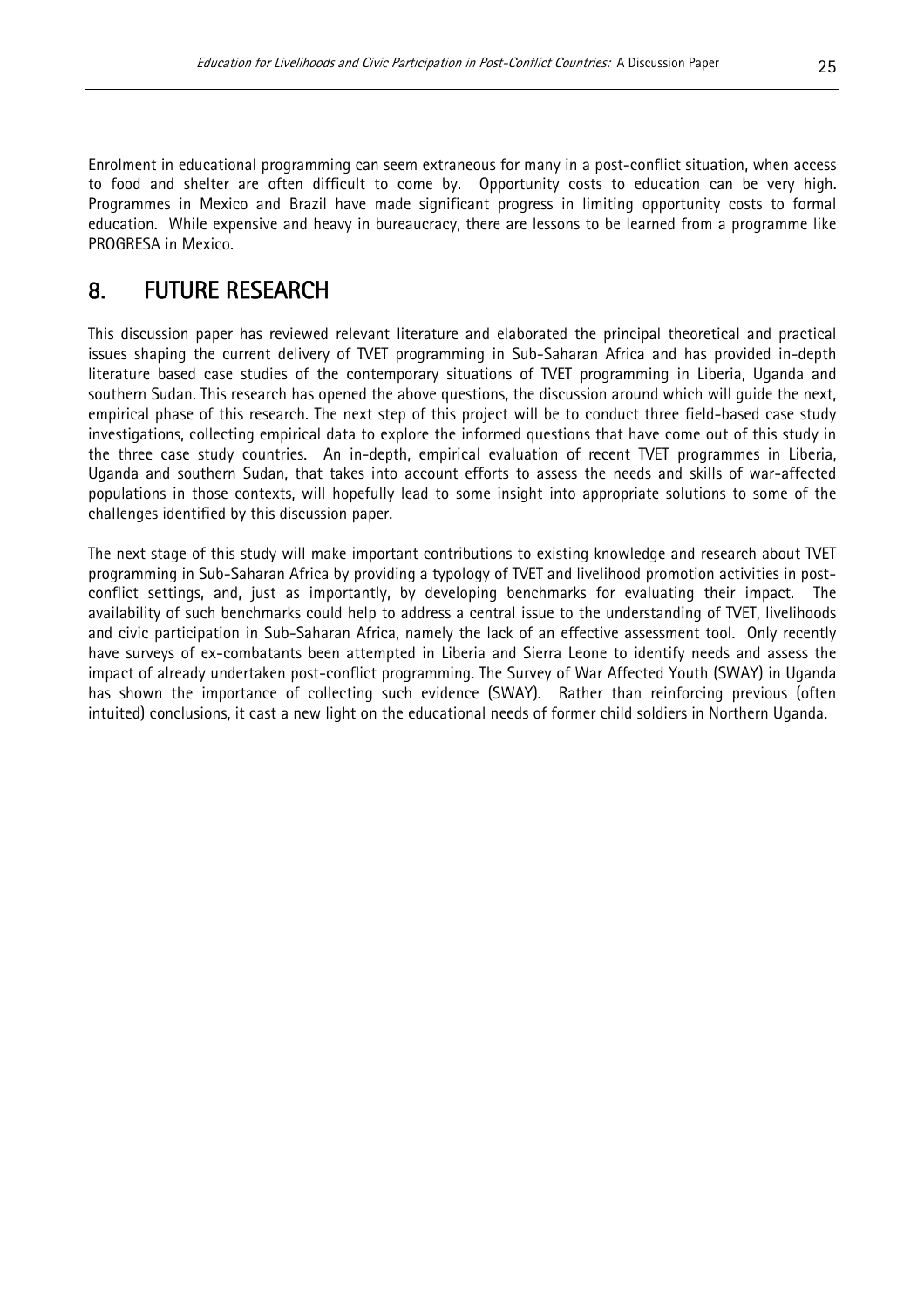# **REFERENCES**

Amnesty International (2004). *Liberia: One year after Accra - immense human rights challenges remain.* Al Index: AFR 34/012/2004. Retrieved November 20, 2006, from http://web.amnesty.org/library/Index/ENGAFR340122004

Annan, J, Blattman, C and Horton, R. (2006). The state of youth and youth protection in Northern Uganda: Findings from the Survey for War Affected Youth. Uganda: UNICEF.

World Bank study on: Vocational skills development in Sub-Saharan Africa: A working group review. Atchoarena, D. (2002). Private training. Working group for international cooperation in skills development, Edinburgh: ILO.

Blattman, C. (2006). The consequences of child soldiering. Brighton: Institute of Development Studies, Sussex University.

Boyden, J. and De Berry, J. (2004). Children and youth on the front line: ethnography and armed conflict and displacement. Oxford: Berghahn.

Buckland, P. (2005). *Reshaping the future: Education and post-conflict reconstruction*. Washington, D.C.: World Bank.

Cook, T. (2005). A Foundation for Peace: Citizen thoughts on the southern Sudan Constitution: Findings from focus groups with men and women across southern Sudan. National Democratic Institute for International Affairs. Retrieved December 6, 2006, from http://www.accessdemocracy.org/library/1918\_su\_southernsudan\_060905.pdf

Davies, L. (2004). *Education and Conflict: Complexity and Chaos*. London: Routledge Falmer.

de Jong, J. T. V. M., Komproe, I.H. et al. (2001). "Lifetime events and post-traumatic stress disorder in 4 postconflict settings." in Journal of the American Medical Association (286): 555-562.

DeGrieff, P. (2006). The handbook of reparations. Oxford: Oxford University Press.

Farstad, H., 2002. *Integrated entrepreneurship education in Botswana, Kenya and Uganda.* Norway: World Bank International Institute of Technology.

Gerhards, T. (2003). "Difficulties and prospects of vocational education in Africa - MISREOR's experiences." in European Journal of Vocational Training - CEDEFOP (29): 52-62.

Government of Sudan, & Sudan People's Liberation Movement/ Army. (2005, January 9). *The comprehensive* peace agreement between the Government of the Sudan and the Sudan People's Liberation Movement/Sudan People's Liberation Army. Nairobi: Government of Sudan.

Greeley, M. and Rose P. (2006). "Learning to deliver education in fragile states." in *Forced Migration Review:* Supplement: Education and Conflict: Research Policy and Practice (July): 14-15.

Haan, H. C. (2001). *Training for work in the informal sector: Evidence from Eastern and Southern Africa*. Washington, D.C.: World Bank and ILO.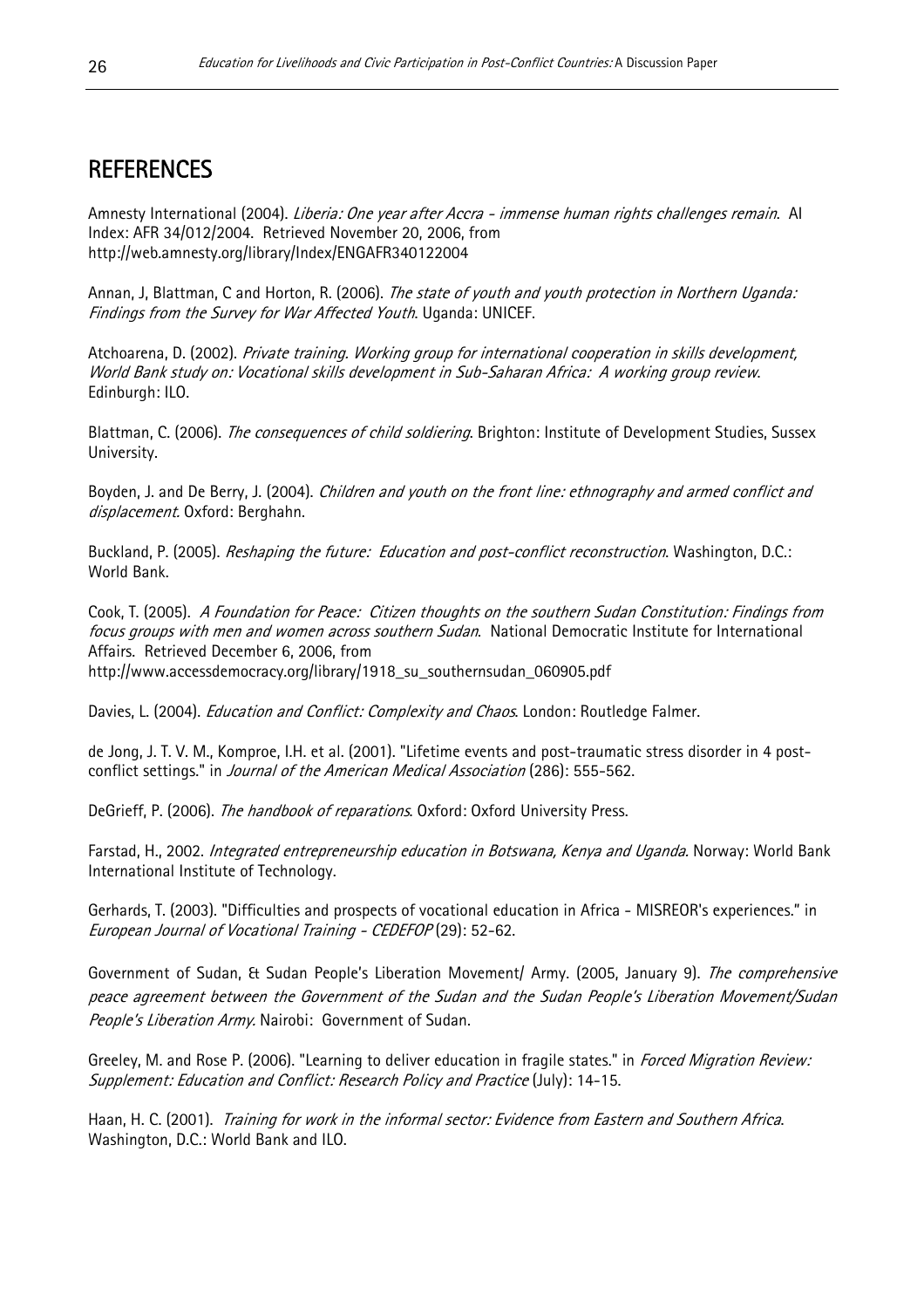International Crisis Group (2006). Sudan's comprehensive peace agreement: The long road ahead (Crisis Group Africa Report N°106). Retrieved February 28, 2006, from

http://www.crisisgroup.org/library/documents/africa/horn\_of\_africa/106\_sudan\_comprehensive\_peace\_agreem ent\_long\_road\_ahead.pdf

Johanson, R. K. (2004). *Implications of globalization and economic restructuring for skills development in Sub-*Saharan Africa. Geneva: International Labour Organization.

Joyner, A. (1996). Supporting education in emergencies: a case study from southern Sudan. *Development in Practice. 6* (1), 70-76. Retrieved March 3, 2007, from http://dx.doi.org/10.1080/0961452961000157614

Kaldor, M. (1999). New and old wars: organized violence in a global era. Cambridge: Polity Press.

Kronenberg, F., Simo Algado, S. et al. (2005). Occupational therapy without borders: Learning from the spirit of survivors. New York: Elsevier.

Krug, E. G., Dahlberg, L. L. et al. (2002). World report on violence and health. Geneva: World Health Organization.

Machel, G. (1996). Impact of armed conflict on children: Report of Graca Machel, expert of the secretarygeneral of the United Nations; selected highlights. New York: United Nations.

Marriage, Z. (2006). The comfort of denial: external assistance in southern Sudan *Development and Change*, 37 (3), 479-500.

Ministry of Education, Science and Technology. (2007a, January). Ministry of Education, Science and Technology policy handbook (Final Draft). Juba: Ministry of Education, Science and Technology.

Ministry of Education, Science and Technology. (2007b, January). Draft background/ policy technical-vocational education training policy framework.

Ministry of Education, Science and Technology, & UNICEF (2006). Rapid assessment of learning spaces: Southern Sudan. Retrieved November 20, 2006, from http://www.ungei.org/resources/files/RALS\_book\_ALL\_PAGES.pdf

Ministry of Gender, Labour and Social Development (2002). National action plan on youth. Kampala: Ministry of Gender, Labour and Social Development.

Modell, J. (1991). "The Social impact of war." in Annual Review of Sociology 17: 205-224.

Muchomba, E. & Sharp, B. (2006). Southern Sudan livelihoods profiles: a quide for humanitarian and development planning. Nairobi, Kenya: Southern Sudan Centre for Census, Statistics and Evaluation (SSCCSE) and Save the Children UK

their reintegration into society through training, employment and life skills programmes. Geneva: ILO. Muhumuza, R. (1997). *Guns into ox-ploughs: A study on the situation of conflict-affected youth in Uganda and* 

Nicolai, S. and Triplehorn, C. (2003). "The role of education in protecting children in conflict", Humanitarian Practice Network, HPN Paper 42. London: Overseas Development Institute.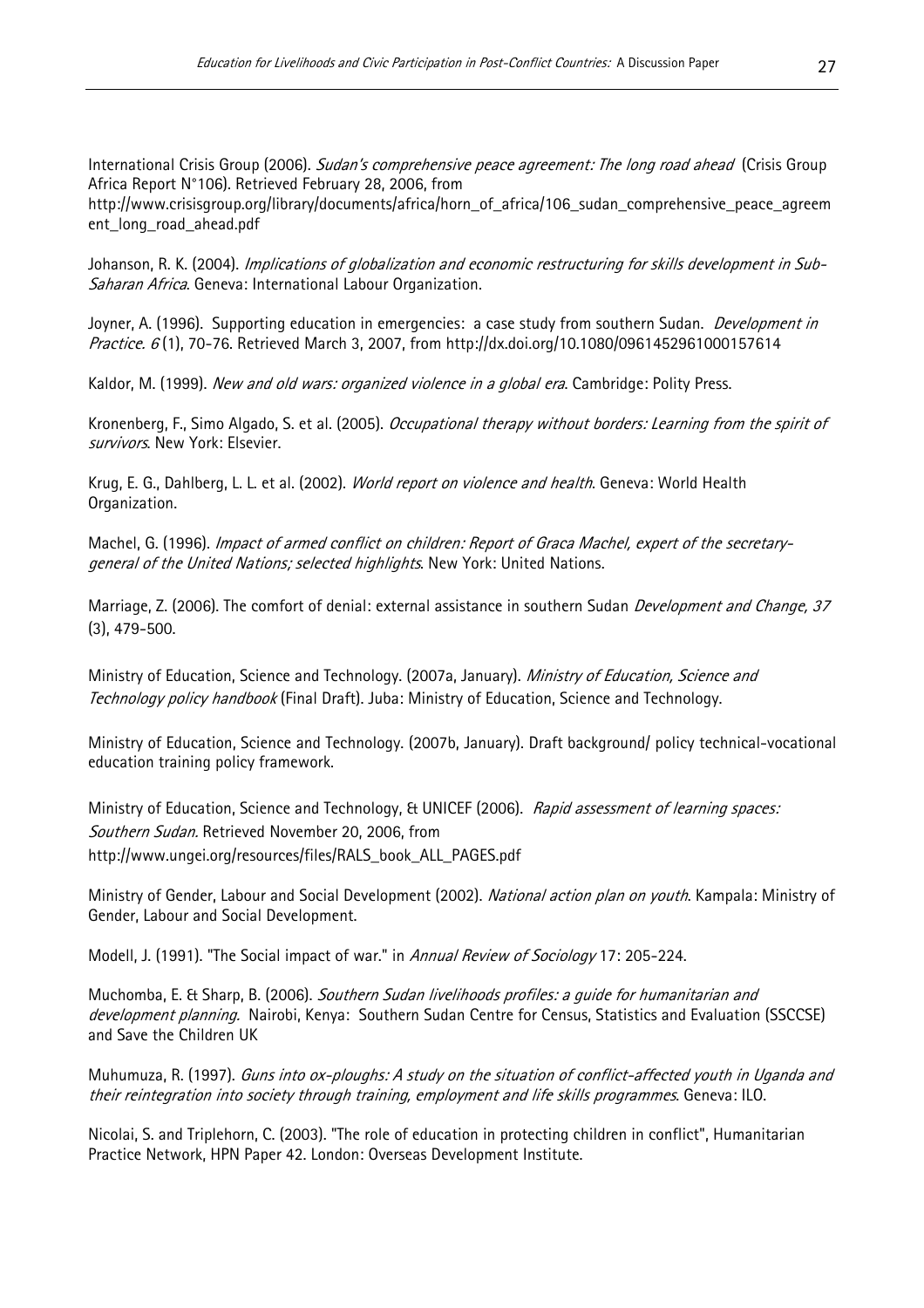Okecho, C. W. (2006). *Education in the Northern Uganda*. Presented at the Education Sector Review, Oct 25-27 2006. Kampala. Retrieved December 10, 2006, from http://www.education.go.ug/Northern.htm

Omona, G. and Matheson K. E. (1998). "Uganda: stolen children, stolen lives" in *Lancet*, 351 (9100).

Reeves, E. (2005). The Slow collapse of the comprehensive peace agreement for South Sudan. Retrieved January 13, 2006, from http://www.sudanreeves.org/ Article70.html

Reno, W. (1998). *Warlord politics and African states*. Boulder: Lynne Rienner.

Rose, P. and Greeley, M. (2006). *Education in fragile states: Capturing lessons and identifying good practice.* DAC Fragile States Group, Service Delivery Workstream, Sub-Team for Educational Services, May.

Service, J. R. (Undated). "Jesuit Refugee Service position for the high-level dialogue on migration and development." Retrieved December 2, 2006, from http://www.december18.net/web/docpapers/doc4270.pdf

Sierra Leone Truth and Reconciliation Commission (2004). Witness to truth: Report of the Sierra Leone Truth and Reconciliation Commission. Vol. 1-4. Accra: SLTRC.

Singer, P. W. (2001). *Children at war*. New York: Pantheon Books.

Sommers, M. (2005). Islands of education: Schooling, civil war, and the southern Sudanese (1993-2004). Paris: UNESCO International Institute for Educational Planning.

Stavrou, S. and Stewart, R. (2000). "The Reintegration of child soldiers and abducted children: A case study of Palaro and Pabbo Gulu District, Northern Uganda." In: Bennet, E., Gamba, V. and van der Merwe (eds.), ACT against child soldiers in Africa. Pretoria: Institute of Security Studies.

Sudan Peoples' Liberation Movement (2002). *Education policy of the new Sudan and implementation* guidelines. Rumbek: SPLM.

Summerfield, D. (1999). "A critique of seven assumptions behind psychological trauma programs in war affected countries." in Social Science & Medicine 48(10): 1449-62.

Tomlinson, K. and Benefield, P. (2005). *Education and conflict: Research and research possibilities.* Berkshire: National Foundation for Educational Research.

Uganda Conflict Action Network (Uganda-CAN) (2006). *Land in Uganda*. Retrieved January 5, 2007, from http://www.ugandacan.org/land.php

UNESCO (1997). Retrieved February 12, 2007, from http://www.unesco.org/education/information/nfsunesco/doc/isced\_1997.htm

UNESCO-UNEVOC (2007). Retrieved December 14, 2006, from www.unevoc.unesco.org

UNIFEM (2004). *Getting it right, doing it right: Gender and disarmament, demobilization and reintegration*. New York: UNIFEM.

United Nations (2000). The role of United Nations peacekeeping in disarmament, demobilization, and reintegration: Report of the Secretary General. Retrieved March 5, 2007, from http://www.smallarmssurvey.org/files/portal/issueareas/measures/Measur\_pdf/i\_measur\_pdf/UN\_doc/s\_council/ S\_2000\_101.pdf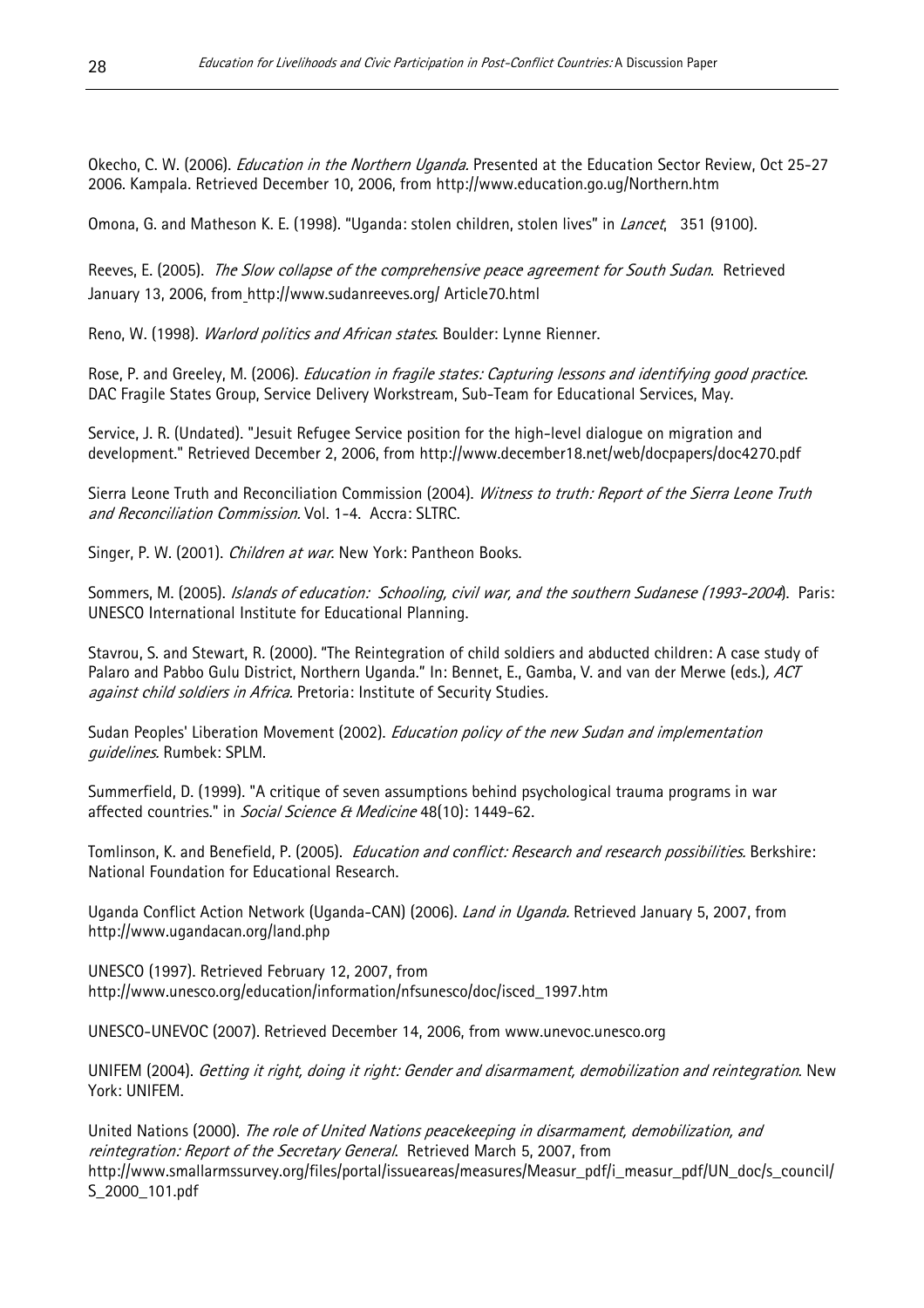UNMIL (2005). Press Statement. United Nations Mission in Liberia. Monrovia.

UNMIL (2006). Press Release, UNMIL/PIO/PR/16. United Nations Mission in Liberia. Monrovia.

UNMIL (2006a). Press Release, UNMIL/PIO/PR/23. United Nations Mission in Liberia. Monrovia.

UNMIL (2006b). Press Release, UNMIL/PIO/PR/88. United Nations Mission in Liberia. Monrovia.

UN News Center (2005). Press Statement, June 15, 2005. United Nations Mission in Liberia. Monrovia.

UN Office for the Coordination of Humanitarian Affairs (2006). Uganda: Most rebels have left Northern Uganda for Sudan. IRIN News, 26 Sept., 2006. Retrieved December 1, 2006, from http://www.irinnews.org/report.asp?ReportID=55722

UN Office of the Special Advisor on Africa (2005). Retrieved November 20, 2006, from http://www.un.org/News/Press/docs/2005/sc8594.doc.htm

UN Security Council (2006). 12th progress report of the Secretary-General on the United Nations Mission in Liberia, 12 September 2006. S/2006/743. Retrieved November 20, 2006, from http://www.un.org/Docs/sc/sgrep06.htm

USAID (2006). Liberia: USAID's Strategy in Liberia. Retrieved November 21, 2006, from http://www.usaid.gov/locations/sub-saharan\_africa/countries/liberia/

Verhey, B. (2001). "Child soldiers: Preventing, demobilizing and reintegrating." in Africa Region Working Paper Series No. 23. Washington, D.C.: World Bank.

Ward, M., et al. (2006). *Education reform in Uganda: 1997-2004*. Education Papers Series, DFID.

Women's Commission for Refugee Women and Children (2000). *Untapped potential: Adolescents affected by* armed conflict: A review of programs and policies. New York: Women's Commission for Refugee Women and Children.

Women's Commission for Refugee Women and Children (2005). Learning in a war zone: Education in Northern Uganda. New York: WCRWC.

World Bank (2004). Retrieved November 20, 2006, from http://web.worldbank.org/WBSITE/EXTERNAL/DATASTATISTICS/0,,contentMDK:20535285~menuPK:1192694~pa gePK:64133150~piPK:64133175~theSitePK:239419,00.html

World Bank (2005). Global monitoring report 2005: Millennium development goals: From consensus to momentum. Washington, D.C.: World Bank.

World Bank (2006a). *World development report. Equity and development*. New York: Oxford University Press.

World Bank (2006b). World development indicators 06. Retrieved November 20, 2006, from http://web.worldbank.org/WBSITE/EXTERNAL/DATASTATISTICS/0,,contentMDK:20535285~menuPK:1192694~pa gePK:64133150~piPK:64133175~theSitePK:239419,00.html

World Bank (2006c). Global economic prospects. Economic implications for remittances and migration. Washington, D.C.: World Bank.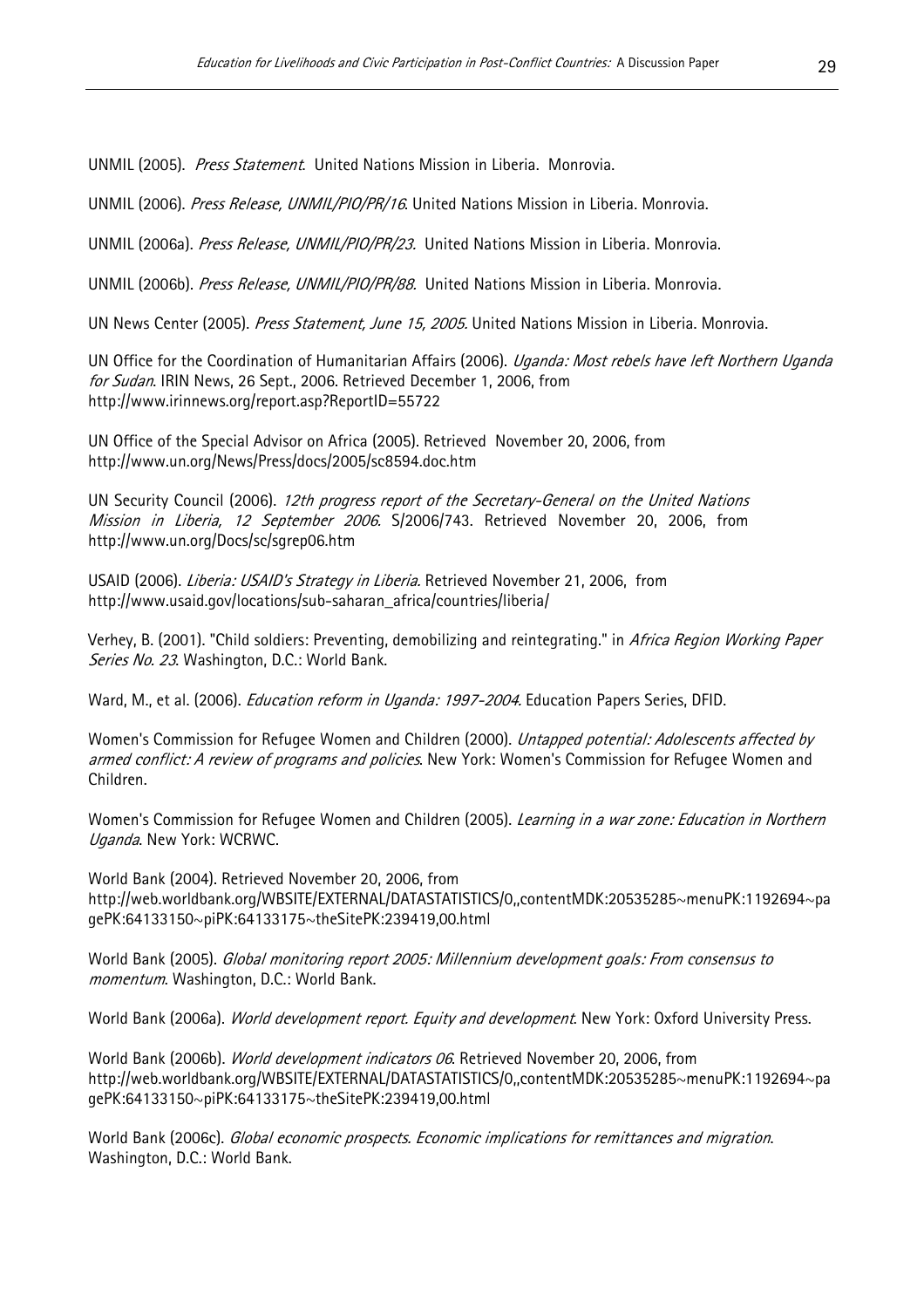Youdi, R.V. and K. Hinchcliffe (Eds.) (1985). Forecasting skilled manpower needs. The experience of eleven countries. Paris: UNESCO International Institute for Educational Planning.

Young, J. (2005). Sudan: a flawed peace process leading to a flawed peace. Review of African Political Economy, 103, 99-113.

Ziderman, A. (2002). "Financing vocational training to meet policy objectives: Sub-Saharan Africa" in Africa Region Human Development Working Paper Series, Africa Region: World Bank.